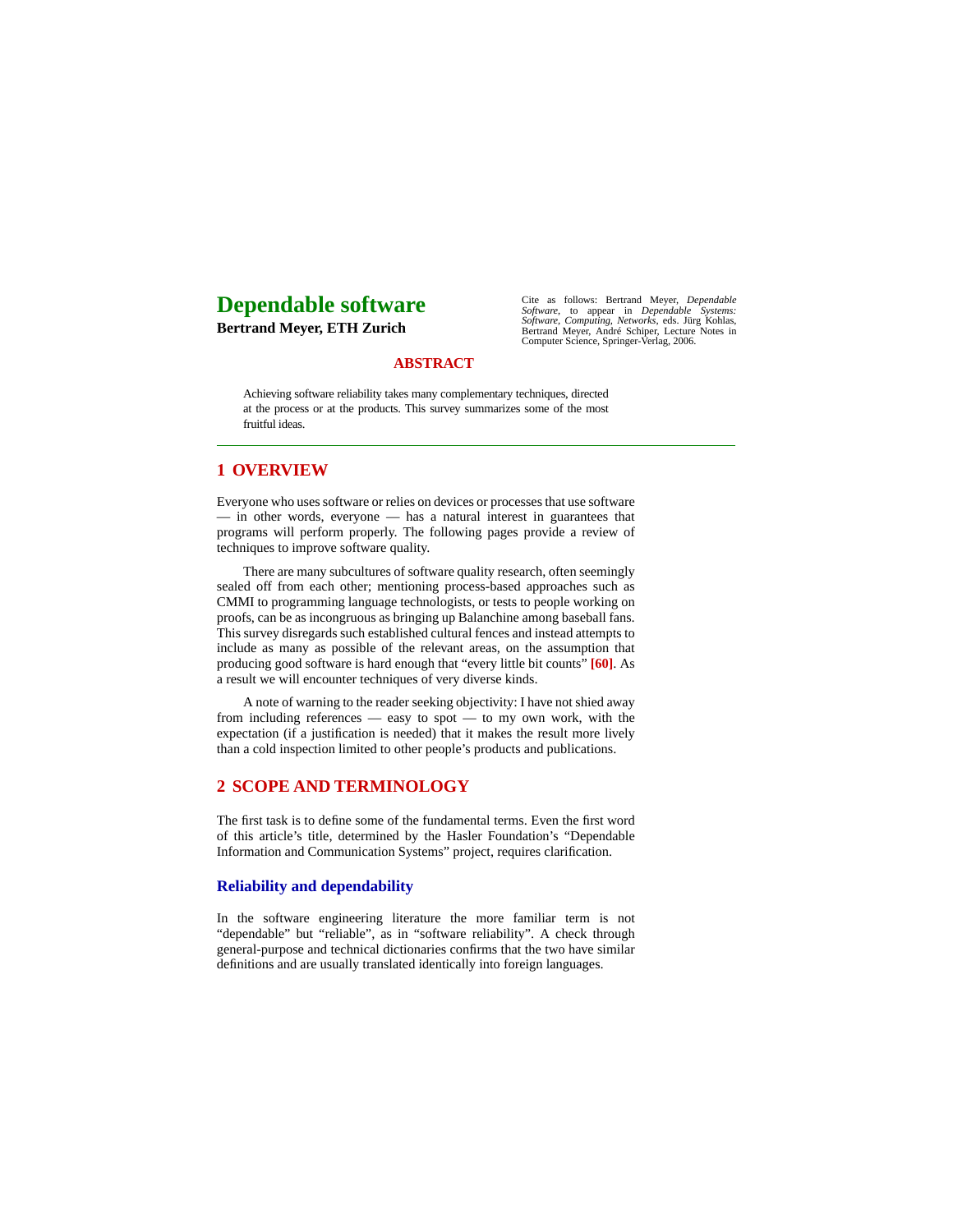There does exist a definition of dependability **[\[1\]](#page-35-0)** from the eponymous IFIP Working Group 10.4 **[\[39\]](#page-38-0)** that treats reliability as only one among dependability attributes, along with availability, safety, confidentiality, integrity and maintainability. While possibly applicable to a computing system as a whole, this classification does not seem right for their software part, as some attributes such as availability are not properties of the software per se, others such as confidentiality are included in reliability (through one of its components, security), and the remaining ones such as maintainability are of dubious meaning for software, being better covered by other quality factors such as extendibility and reusability **[\[57\]](#page-40-1)**.

As a consequence of these observations the present survey interprets dependability as meaning the same thing, for software, as reliability.

#### **Defining reliability**

The term "software reliability" itself lacks a universally accepted definition. One could argue for taking it to cover all "external quality factors" such as ease of use, efficiency and extendibility, and even "internal quality factors" such as modularity. (The distinction, detailed in **[\[57\]](#page-40-1)**, is that external factors are the properties, immediate or long-term, that affect companies and people purchasing and using the software, whereas internal factors are perceptible only to software developers although in the end they determine the attainment of external factors.)

It is reasonable to retain a more restricted view in which reliability only covers three external factors: *correctness*, *robustness* and *security*. This doesn't imply that others are irrelevant; for example even the most correct, robust and secure system can hardly be considered dependable if in practice it takes ages to react to inputs, an *efficiency* problem. The same goes for *ease of use*: many software disasters on record happened with systems that implemented the right functions but made them available through error-prone user interfaces. The reasons for limiting ourselves to the three factors listed are, first, that including all others would turn this discussion into a survey of essentially the whole of software engineering (see **[\[33\]](#page-38-1)**); second, that the techniques to achieve these three factors, although already very diverse, have a certain kindred spirit, not shared by those for enhancing efficiency (like performance optimization techniques), ease of use (like ergonomic design) and other external and internal factors.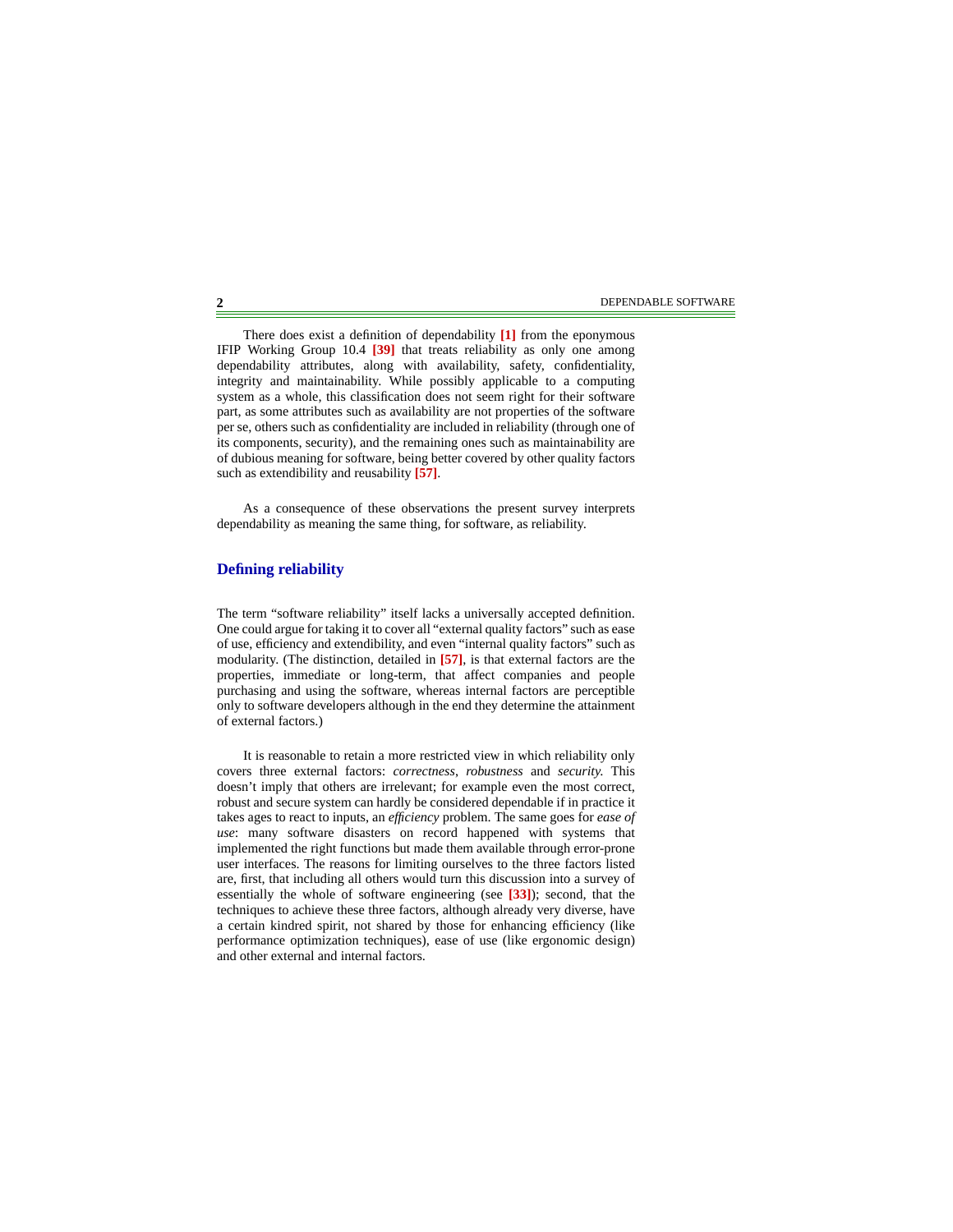#### **Correctness, robustness, security**

For the three factors retained, we may rely on the following definitions:

- Correctness is a system's ability to perform according to its specification in cases of use within that specification.
- Robustness is a system's ability to prevent damage in cases of erroneous use outside of its specification.
- Security is a system's ability to prevent damage in cases of hostile use outside of its specification.

They correspond to levels of increasing departure from the specification. The specification of any realistic system makes assumptions, explicit or implicit, about the conditions of its use: a C compiler's specification doesn't define a generated program if the input is payroll data, any more than a payroll program defines a pay check if the input is a C program; and a building's access control software specification cannot define what happens if the building has burned. By nature, the requirements defined by robustness and security are different from those of correctness: outside of the specification, we can no longer talk of "performing" according to that specification, but only seek the more modest goal of "preventing damage"; note that this implies the ability to *detect* attempts at erroneous or hostile use.

Security deserves a special mention as in recent years it has assumed a highly visible place in software concerns. This is a phenomenon to be both lamented, as it signals the end of a golden age of software development when we could concentrate on devising the best possible functionality without too much concern about the world's nastiness, and at the same time taken to advantage, since it has finally brought home to corporations the seriousness of software quality issues, a result that decades of hectoring by advocates of modern software engineering practices had failed to achieve. One of the most visible signs of this phenomenon is Bill Gates's edict famously halting all development in February of 2001 in favor of code reviews for hunting down security flaws. Many of these flaws, such as the most obnoxious, buffer overflow, are simply the result of poor software engineering practices. Even if focusing on security means looking at the symptom rather than the cause, fixing security implies taking a coherent look at software tools and techniques and requires, in the end, ensuring reliability as a whole.

#### **Product and process**

Any comprehensive discussion of software issues must consider two complementary aspects: *product* and *process*.

The products are the software elements whose reliability we are trying to assess; the process includes the mechanisms and procedures whereby people and their organizations build these products.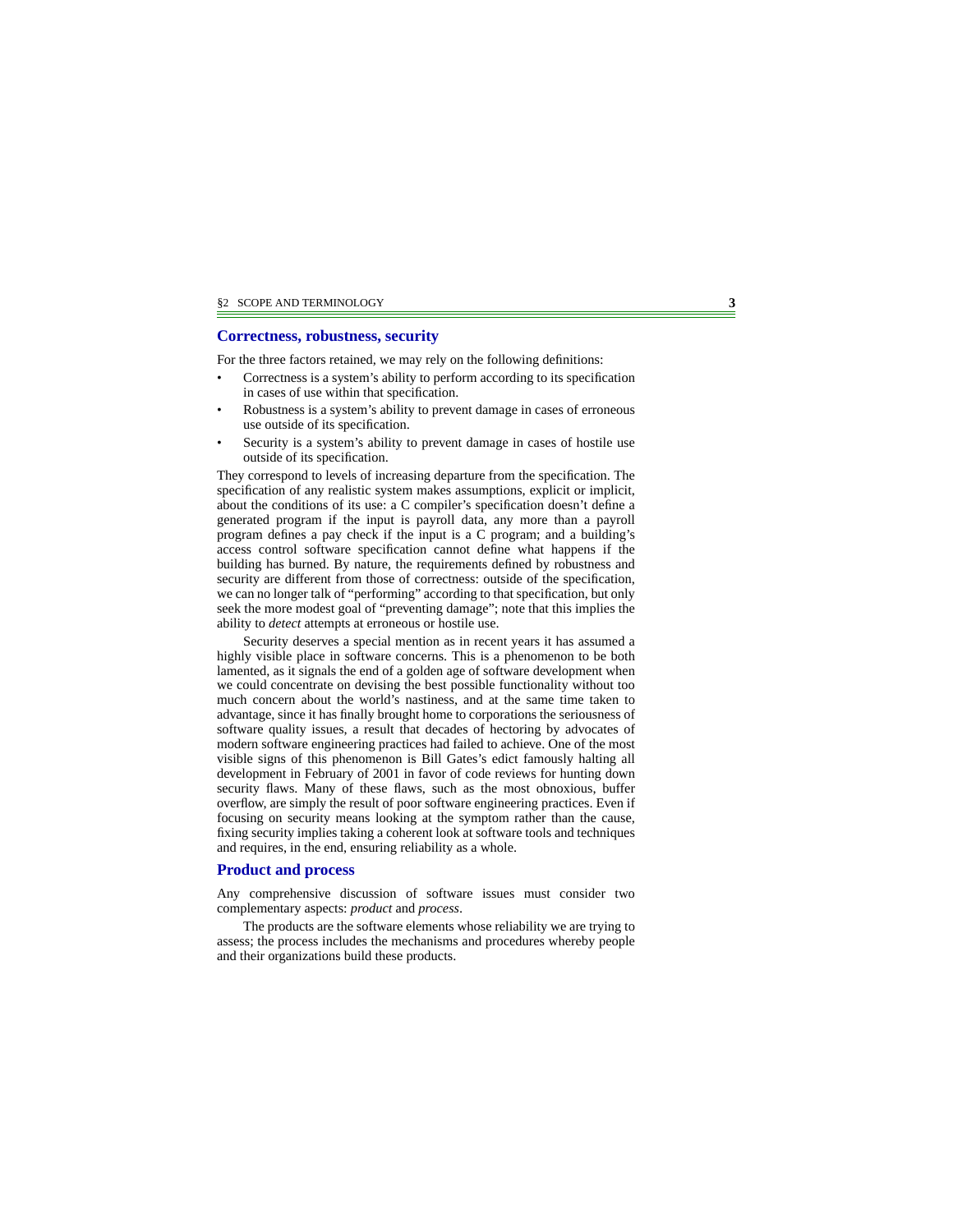### **The products of software**

The products themselves are diverse. In the end the most important one, for which we may assess correctness, robustness and security, is code. But even that simple term covers several kinds of product: source code as programmers see it, machine code as the computer executes it, and any intermediate versions as exist on modern platforms, such as the bytecode of virtual machines.

Beyond code, we should consider many other products, which in their own ways are all "software": requirements, specifications, design diagrams and other design documents, test data — but also test plans —, user documentation, teaching aids…

To realize why it is important in the search for quality to pay attention to products other than code, it suffices to consider the results of numerous studies, some already decades old **[\[10\]](#page-36-0)**, showing the steep progression of the cost of correcting an error the later it is identified in the lifecycle.

## **Deficiencies**

In trying to ascertain the reliability of a software product or process we must often — like a detective or a fire prevention engineer — adopt a negative mindset and look for sources of *violation* of reliability properties. The accepted terminology here distinguishes three levels:

- A *failure* is a malfunction of the software. Note that this term does not directly apply to products other than executable code.
- A *fault* is a departure of the software product from the properties it should have satisfied. A failure always comes from a fault, although not necessarily a fault in the code: it could be in the specification, in the documentation, or in a non-software product such as the hardware on which the system runs.
- An *error* is a wrong human decision made during the construction of the system. "Wrong" is a subjective term, but for this discussion it's clear what it means: a decision is wrong if it can lead to a fault (which can in turn cause failures).

In a discussion limited to *software* reliability, all faults and hence all failures result from errors, since software is an intellectual product not subject to the slings and arrows of the physical world.

The more familiar term for "error" is *bug*. The upper crust of the software engineering literature shuns it for its animist connotations. "Error" has the benefit of admitting that our mistakes don't creep into our software: we insert them ourselves. In practice, as may be expected, everyone says "bug".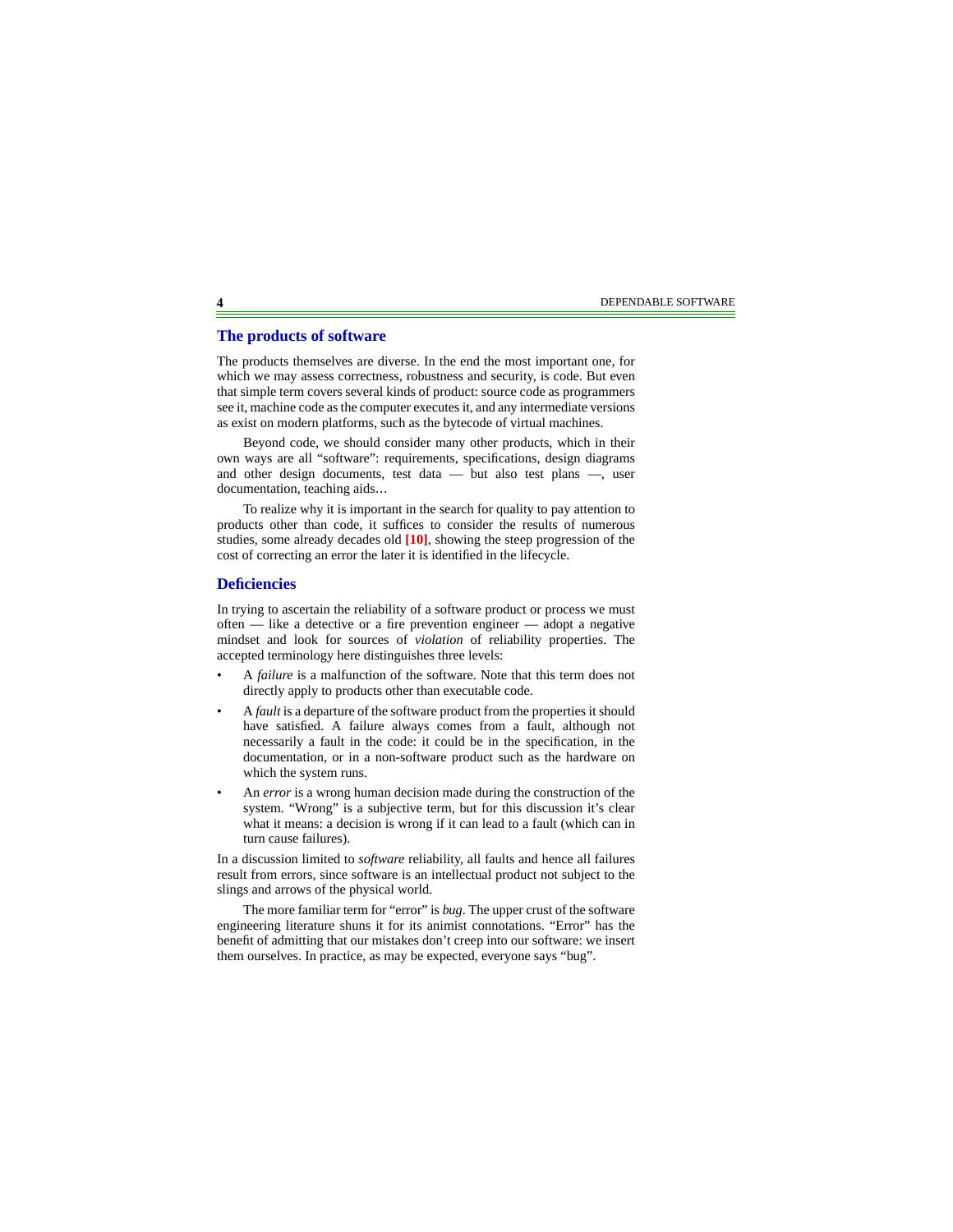### **Verification and validation**

Even with subjectivity removed from the definition of "error", definitions for the other two levels above remains relative: what constitutes a "malfunction" (for the definition of failures) or a "departure" from desirable properties (for faults) can only be assessed with respect to some description of the expected characteristics.

While such reference descriptions exist for some categories of software product — an element of code is relative to a design, the design is relative to a specification, the specification is relative to an analysis of the requirements — the chain always stops somewhere; for example one cannot in the end certify that the requirements have no fault, as this would mean assessing them against some higher-level description, and would only push the problem further to assessing the value of the description itself. Turtles all the way up.

Even in the absence of another reference (another turtle) against which to assess a particular product, we can often obtain some evaluation of its quality by performing *internal* checks. For example:

- A program that does not initialize one of its variables along a particular path is suspicious, independently of any of its properties vis-à-vis the fulfillment of its specification.
- A poorly written user manual may not explicitly violate the prescriptions of another project document, but is problematic all the same.

This observation leads to distinguishing two complementary kinds of reliability assessment, *verification* and *validation*, often combined in the abbreviation "V&V":

- Verification is *internal* assessment of the consistency of the product, considered just by itself. The last two examples illustrated properties that are subject to verification: for code; for documentation. Type checking is another example.
- Validation is *relative* assessment of a product vis-à-vis another that defines some of the properties that it should satisfy: code against design, design against specification, specification against requirements, documentation against standards, observed practices against company rules, delivery dates against project milestones, observed defect rates against defined goals, test suites against coverage metrics.

A popular version of this distinction **[\[10\]](#page-36-0)** is that verification is about ascertaining that the product is "doing things right" and validation that it is "doing the right thing". It only applies to code, however, since a specification, a project plan or a test plan do not "do" anything.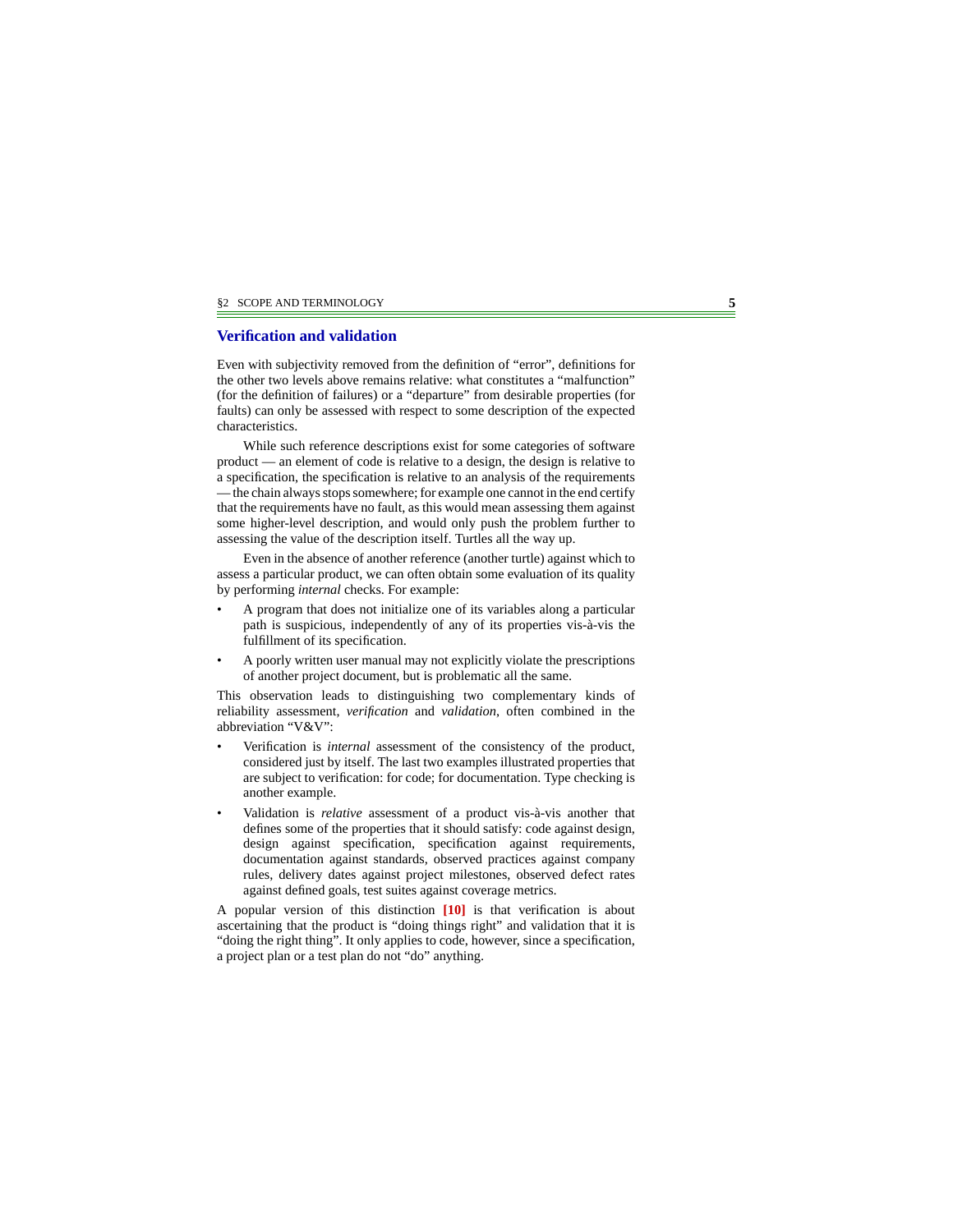## **3 CLASSIFYING APPROACHES**

One of the reasons for the diversity of approaches to software quality is the multiplicity of problems they address. The following table shows a list of criteria, essentially orthogonal, for classifying them.

| A priori (build)            | νs | A posteriori (assess and correct) |
|-----------------------------|----|-----------------------------------|
| Process                     |    | Product                           |
| Manual                      |    | Tool-supported                    |
| Technology-neutral          |    | Technology-specific               |
| Product- and phase-neutral  |    | Product- or phase-specific        |
| Static (uses software text) |    | Dynamic (requires execution)      |
| Informal                    |    | Mathematical                      |
| Complete (guarantee)        |    | Partial (some progress)           |
| Free                        |    | Commercial                        |

### **Criteria for classifying approaches to software reliability**

The first distinction is cultural almost as much as it is technical. With *a priori* techniques the emphasis is methodological: telling development teams to apply certain rules to produce a better product. With *a posteriori* techniques, the goal is to examine a proposed software product or process element for possible deficiencies, with the aim of correcting them. While it is natural to state that the two are complementary rather than contradictory — a defense often used by proponents of "a posteriori" approaches such as testing when criticized for accepting software technology as it is rather than helping to improve it — they correspond to different views of the software world, one hopeful of prevention and the other willing to settle down for cure.

The second distinction corresponds to the two dimensions of software engineering cited above: are we working on the *products*, or on the *processes* leading to them?

Some approaches are of a methodological nature and just require applying some practices; we may call them *manual*, in contrast with techniques that are *tool-supported* and hence at least partially automated.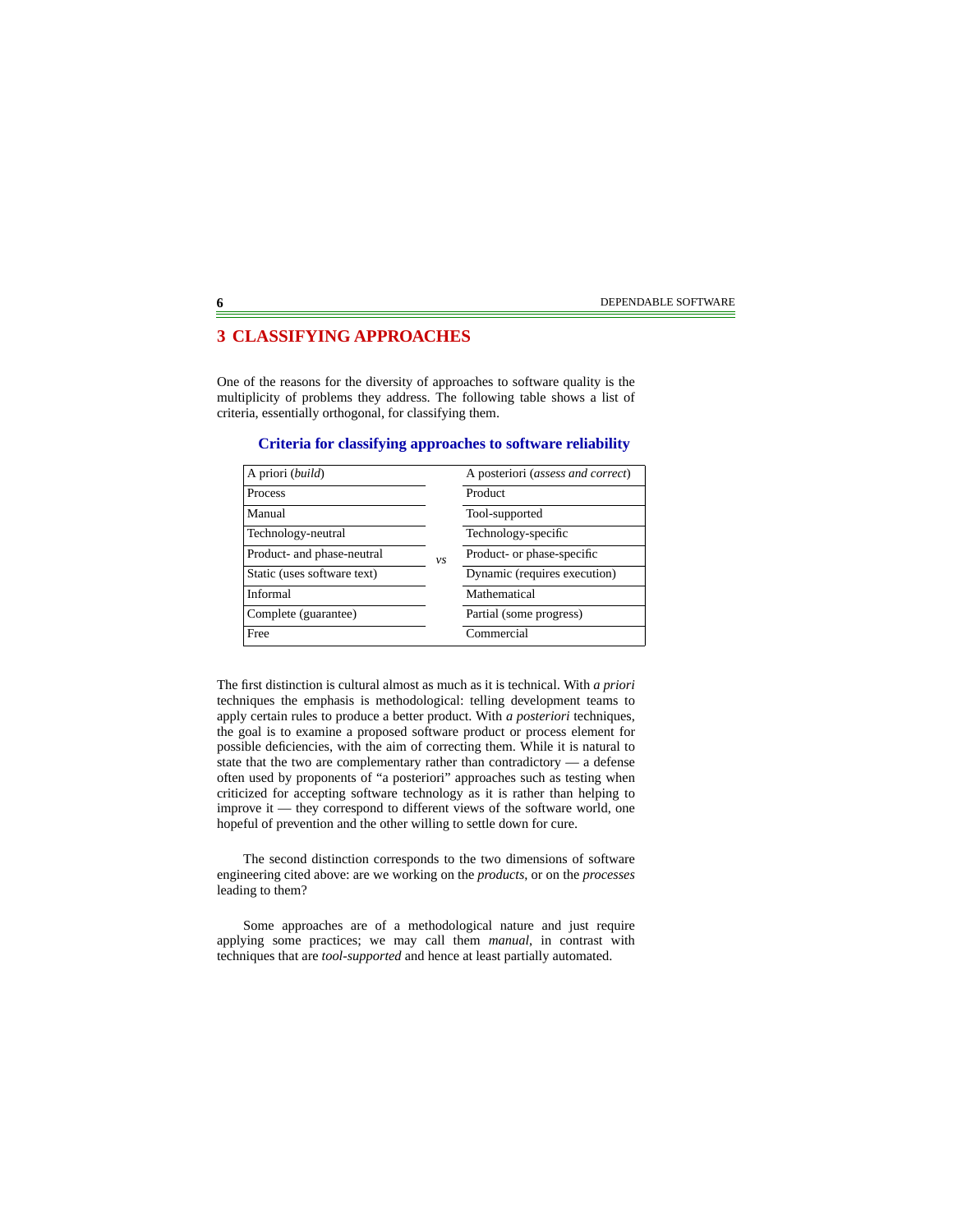An idea can be applicable regardless of technology choices; for example process-based techniques such as CMMI, discussed below, explicitly stay away from prescribing specific technologies. At the other extreme, certain techniques may be applicable only if you accept a certain programming language, specification method, tool or other technology choice. We may talk of *technology-neutral* and *technology-specific* approaches; this is more a spectrum of possibilities than a black-and-white distinction, since many approaches assume a certain class of technologies — such as object-oriented development — encompassing many variants.

Some techniques apply to a specific product or phase of the lifecycle: specification (a specification language), implementation (a static analyzer of code)… They are *product-specific*, or *phase-specific*. Others, such as configuration management tools, apply to many or all product kinds; they are *product-neutral*. "Product" is used here to denote one of the types of outcome of the software construction process.

For techniques directed at program quality, an important division exists between *dynamic* approaches such as testing, which rely on executing the program, and purely *static* ones, such as static analysis and program proofs, which only need to analyze the program text. Here too some nuances exist: a simulation technique requires execution and hence can be classified as dynamic even though the execution doesn't use the normal run-time environment; model-checking is classified as static even though in some respect it is close to testing.

Some methods are based on *mathematical* techniques; this is obviously the case with program proofs and formal specification in general. Many are more *informal*.

A technique intended to assess quality properties can give you a *complete* guarantee that they are satisfied, or — more commonly — some *partial* reassurance to this effect.

The final distinction is economic: between techniques in the public domain — usable for free, in the ordinary sense of the term — and commercial ones.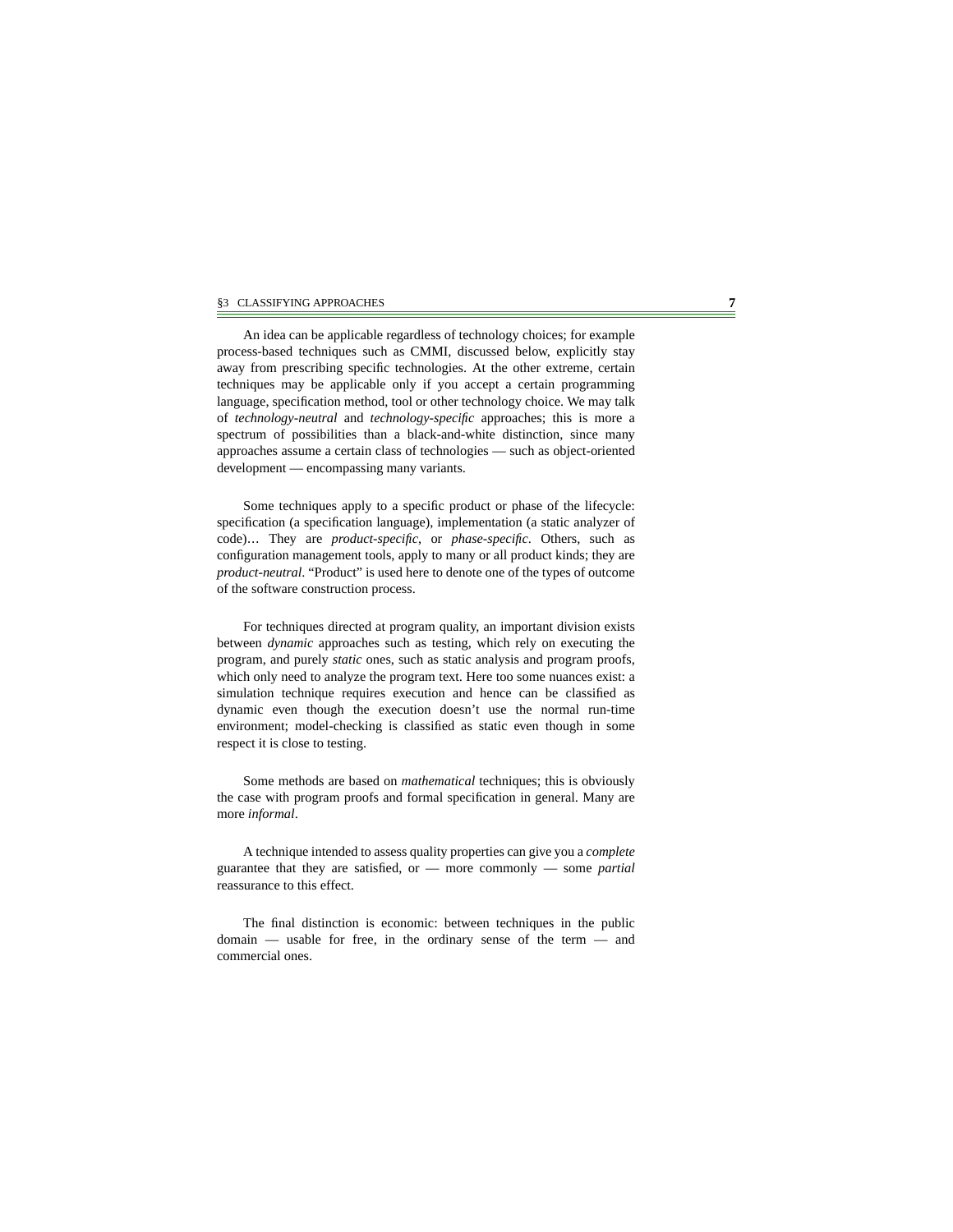## **4 PROCESS-BASED APPROACHES**

We start with the least technical approaches, emphasizing management procedures and organizational techniques.

## **Lifecycle models**

One of the defining acts of software engineering was the recognition of the separate activities involved, in the form of "lifecycle models" that prescribe a certain order of tasks (see the figure on the adjacent page). The initial model is the so-called "waterfall" **[\[11\]](#page-36-1)**, still used as a reference for discussions of the software process although no longer recommended for literal application. Variants include:

- The "V model" which retains the sequential approach of the waterfall but divides the process into two parts, the branches of the "V"; activities along the first branch are for development, those in the second branch are for verification and validation, each applied to the results of one of the steps along the first branch.
- The "Spiral model" **[\[11\]](#page-36-1)** which focuses on reducing risk in project management, in particular the risk caused by the all-or-nothing attitude of the Waterfall approach. The spiral model suggests isolating subsets of the system's functionality that are small enough to be implemented quickly, and when they have been implemented taking advantage of the experience to proceed to other parts of the system. The idea is connected with the notion of rapid prototyping.
- The "Rational Unified Process", distinguishing four phases, inception, elaboration, construction and transition, with a spiral-like iterative style of development and a set of recommended "best practices" such as configuration management.
- The "Cluster model" **[\[51\]](#page-39-0) [\[57\]](#page-40-1)**, emphasizing a different form of incrementality — building a system by layers, from the most fundamental to the most user-oriented — and a *seamless* process treating successive activities, from analysis to design, implementation and maintenance, as a continuum. This model also introduces, as part of the individual lifecycle of every cluster, a *generalization* step to prepare for future reuse of some of the developed elements.

The figure shows pictorial representations of some of these models.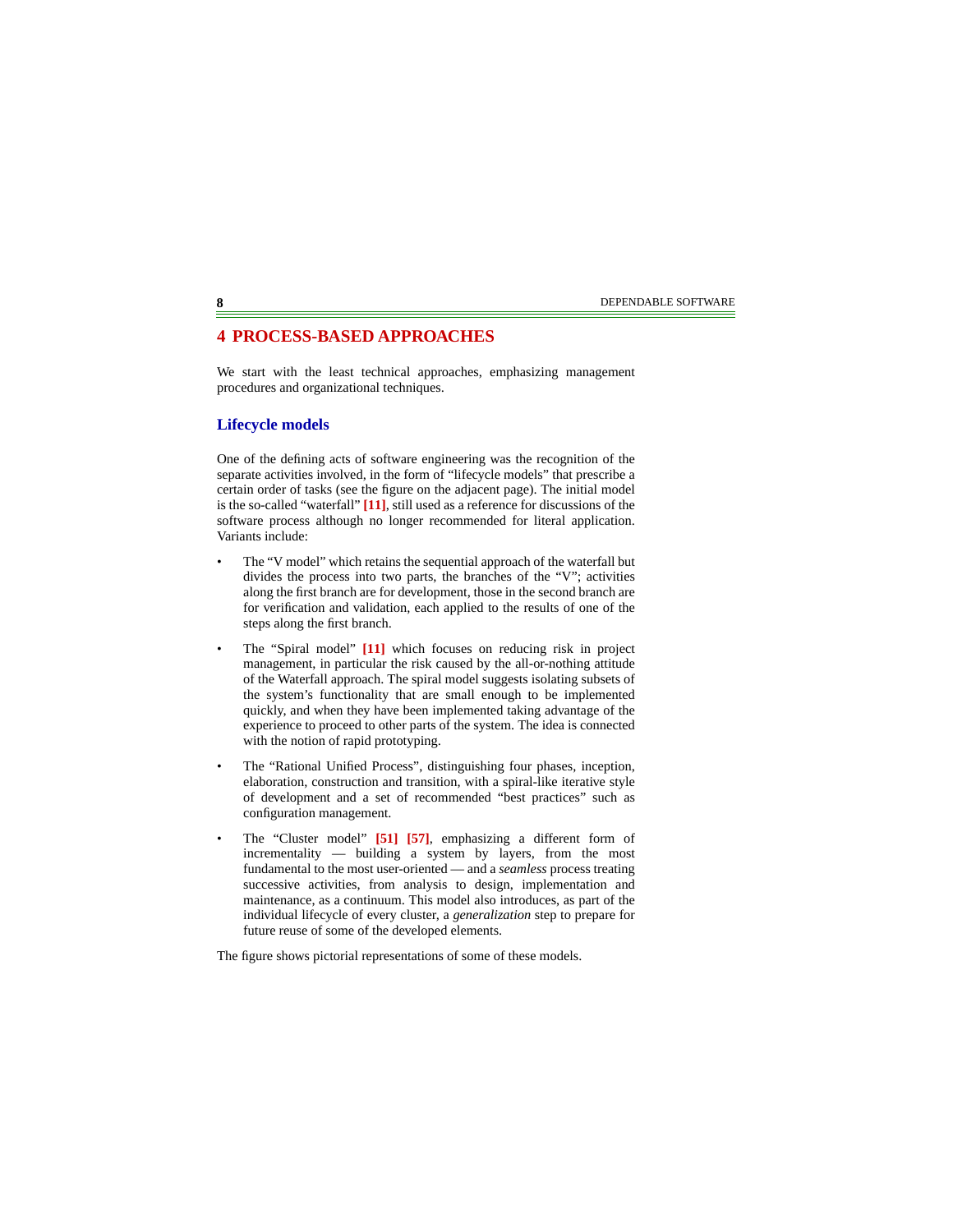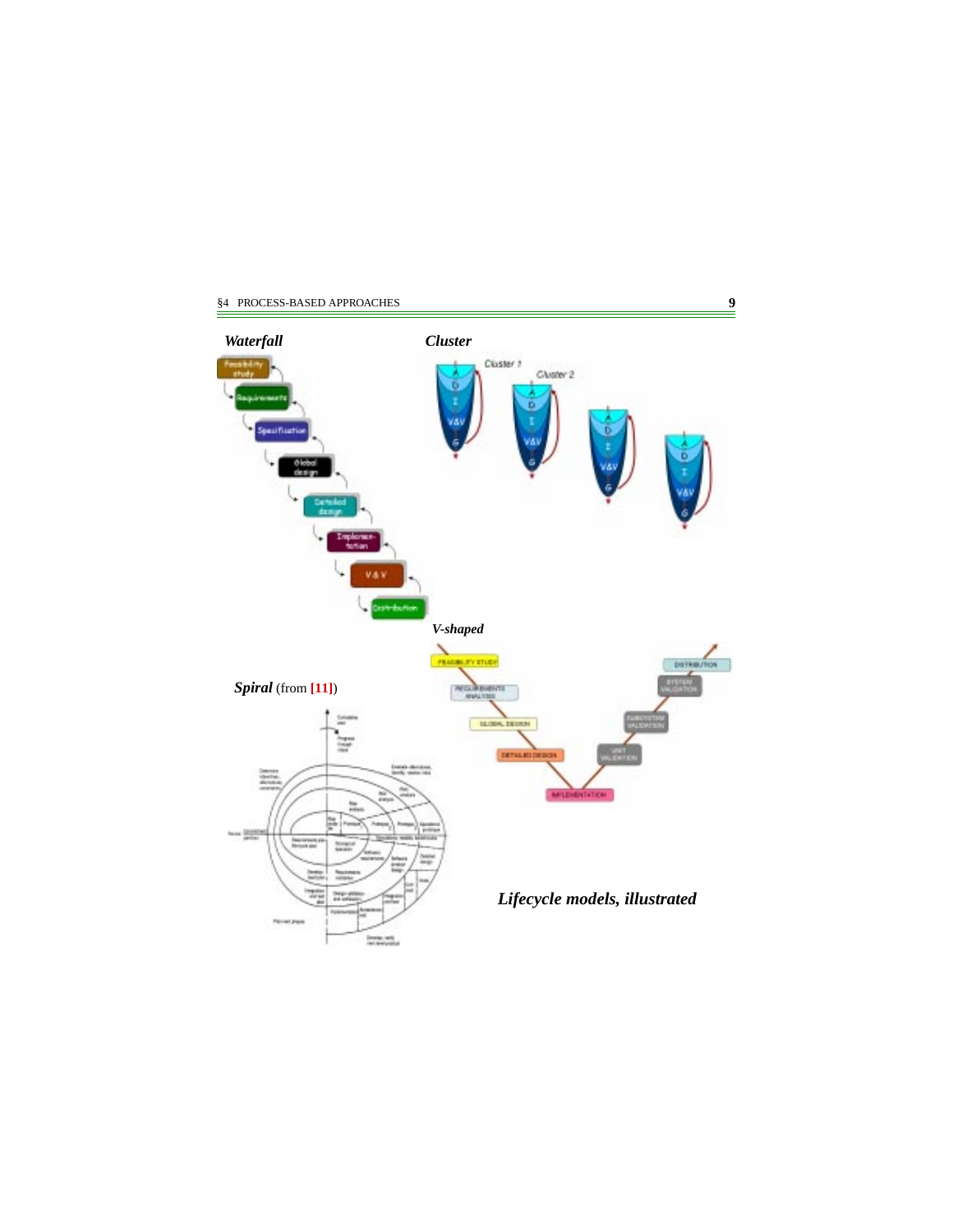Whatever their effect on how people actually develop software, the contribution of lifecycle models has been a classification and definition of the activities involved in software development, even when these activities are not executed as *phases* in the precise order mandated by, for example, the waterfall model. Software quality benefits in particular from:

- A distinction between *requirements*, the recording of user requirements, and *specification*, their translation into a systematic form suitable for software development, where rigor and precision are essential.
- Recognition of the importance of Verification and Validation tasks.
- Recognition of post-delivery activities such as maintenance, although they still do not occupy a visible enough place. Many software troubles result from evolutions posterior to the initial release.
- In the Cluster model, the presence, for each cluster, of the generalization task to prepare for reuse.
- Also in the Cluster model, the use of a seamless and reversible approach which unifies the methods, tools, techniques and notations that help throughout the software process, rather than exaggerate them. (The textbook counter-example here is the use of UML for analysis and design **[\[56\]](#page-40-2)**.)
- The growing emphasis on *incrementality* in the development process, even if this concept is understood differently in, for example, the spiral, cluster and RUP models.

## **Organizational standards**

Another process-related set of developments has had a major effect, largely beneficial, on some segments of the industry. In the early 1990s the US Department of Defense, concerned with the need to assess its suppliers' software capabilities and to establish consistent standards, entrusted the Software Engineering Institute with the task of developing a "Capability Maturity Model", whose current incarnation, CMMI **[\[74\]](#page-41-0)** (the I is for Integration) provides a collection of standards applicable to various disciplines, rather than a single model for software. Largely independently, the International Standard Organization has produced a set of software-oriented variants of its 9000-series quality standards, which share a number of properties with CMMI. The present discussion is based on CMMI.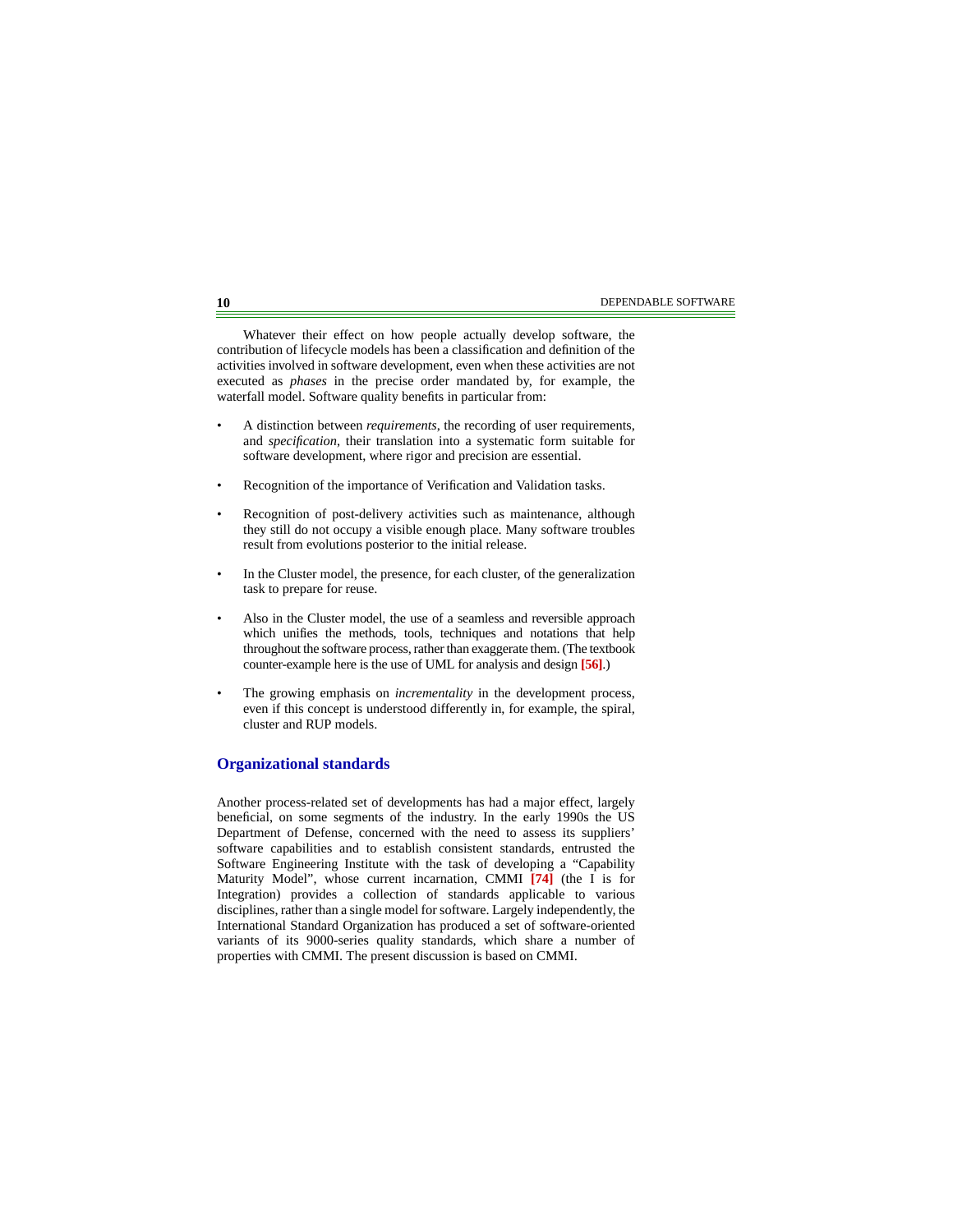Beyond its original target community, CMM and CMMI have been the catalyst for one of the major phenomena of the IT industry starting in the midnineties: the development of offshore software production, especially in India **[\[63\]](#page-40-3)**. CMMI qualification provides suppliers of outsourcing development services with quality standards and the associated possibility of independent certification, without which customers would not be have known how to trust distant, initially unknown contractors.

CMMI is (in the earlier classification) product-neutral, phase-neutral and technology-neutral. In its application to software it is intended only to determine how well an organization controls its development process by defining and documenting it, recording and assessing how it is applied in practice, and working to improve it. It doesn't prescribe what the process should be, only how much you are on top of it. You could presumably be developing in PL/I on IBM 370 and get CMMI qualification.

CMMI assesses both the *capability* level of individual "process areas" in (such as software) in an organization, and the *maturity* of an organization as a whole. It distinguishes five levels of increasing maturity:

- *Performed*: projects happen and results get produced, but there is little control and no reproducibility; the process is essentially reactive.
- *Managed*: processes are clearly defined for individual projects, but not for the organization as a whole. They remain largely reactive.
- *Defined*: proactive process defined for the organization.
- *Quantitatively managed*: the control mechanisms do not limit themselves to qualitative techniques, but add well-defined numerical measurements.
- *Optimizing*: the mechanisms for controlling processes are sufficiently well established that the focus can shift on improving the organization and its processes.

Through their emphasis on the process and its repeatability, CMMI and ISO standards help improve the quality of software development. One may expect such improvements of the process to have a positive effect on the resulting products as well; but they are only part of the solution. After a software error — one module of the software was expecting measures in the metric system, another was providing them in English units — was identified as the cause of the failure of the NASA Mars Orbiter Vehicle mission **[\[82\]](#page-41-1)**, an engineer from the project noted that the organization was heavily into ISO and other process standards. Process models and process-focused practices are not a substitute for using the best technological solutions. Tailored versions of CMMI that would not shy away from integrating specific technologies such as object technology could be extremely useful. In the meantime, the technologyneutral requirements of CMMI can be applied by organizations to get a better hold on their software processes.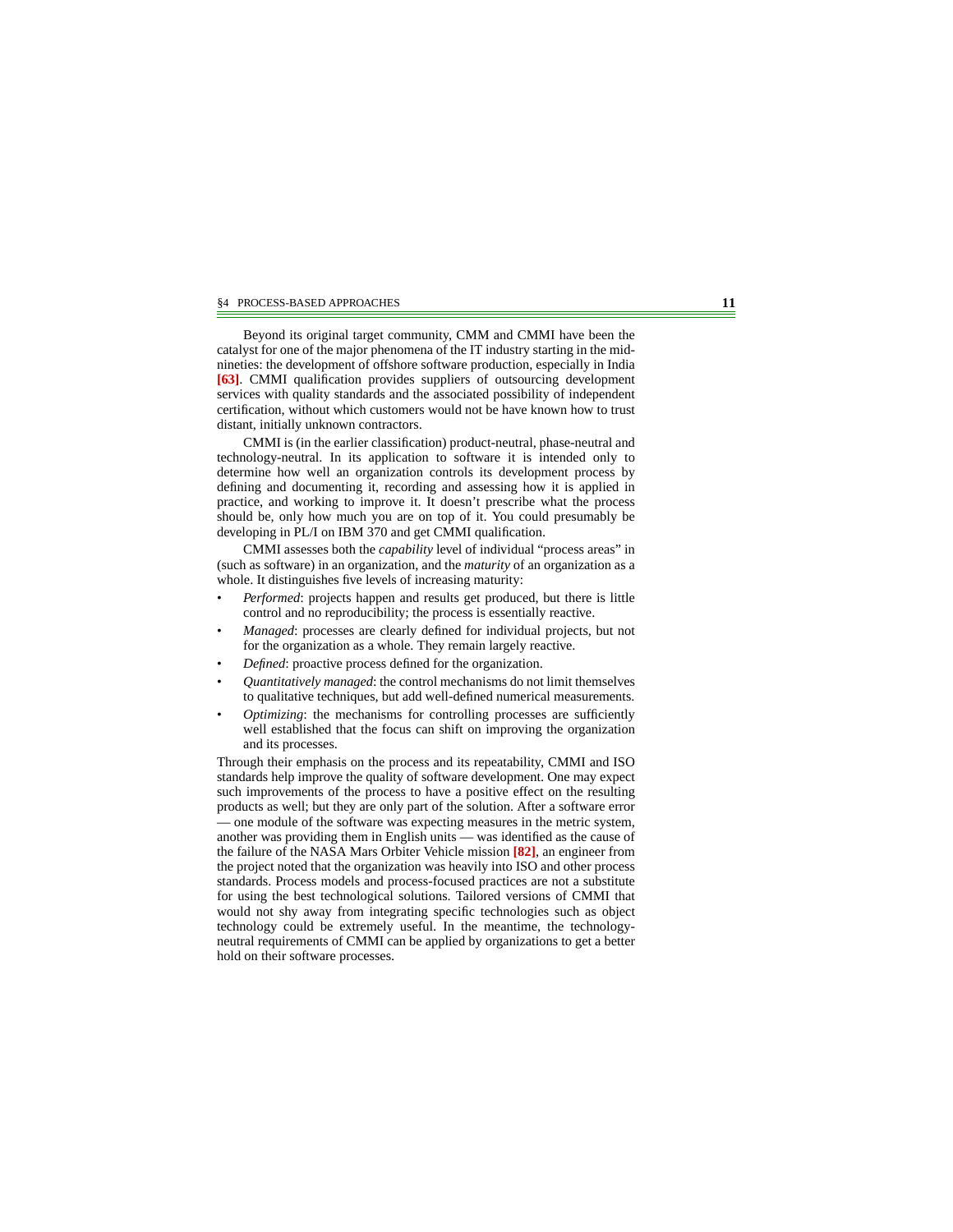### **Extreme programming**

The Extreme Programming movement **[\[6\]](#page-36-2)** is a reaction against precisely the kinds of lifecycle models and process-oriented approaches just reviewed. XP (as it is also called) emphasizes instead the primacy of code. Some of the principal ideas include:

- Short release cycles to get frequent feedback.
- Pair programming (two people at a keyboard and terminal).
- Test-driven development.
- A general distrust of specification and design: *testing* is the preferred guide of development.
- Emphasis on programmers' welfare.

Some of these practices are clearly beneficial to quality but were developed prior to XP, in particular short release cycles (Microsoft's "daily build" as described in 1995 by Cusumano and Shelby **[\[19\]](#page-37-0)**, see also **[\[54\]](#page-39-1)**) and the use of frequent testing as part of development (see e.g. "quality first" **[\[55\]](#page-39-2)**). Those really specific to XP are of limited interest (while sometimes a good practice, pair programming cannot be imposed indiscriminately, both because it doesn't work for some people and because those who find it useful may not find it useful all the time) or, in the case of tests viewed as a *replacement* for specifications, downright detrimental. See **[\[75\]](#page-41-2)** and **[\[64\]](#page-40-4)** for critiques of the approach.

## **Code inspections**

A long-established quality practice is the inspection, also known as *review*: a session designed to examine a certain software element with the aim of finding flaws. The most common form is *code* inspection, but the process can be applied to any kind of software engineering product. Rules include:

- Small meeting: at most 8 people or so, including the developer of the element under review.
- The elements under review and any supporting documents must be circulated in advance; the participants should have read them and identified possible criticisms before the meeting. The allotted time should be bounded, for example 2 or 3 hours.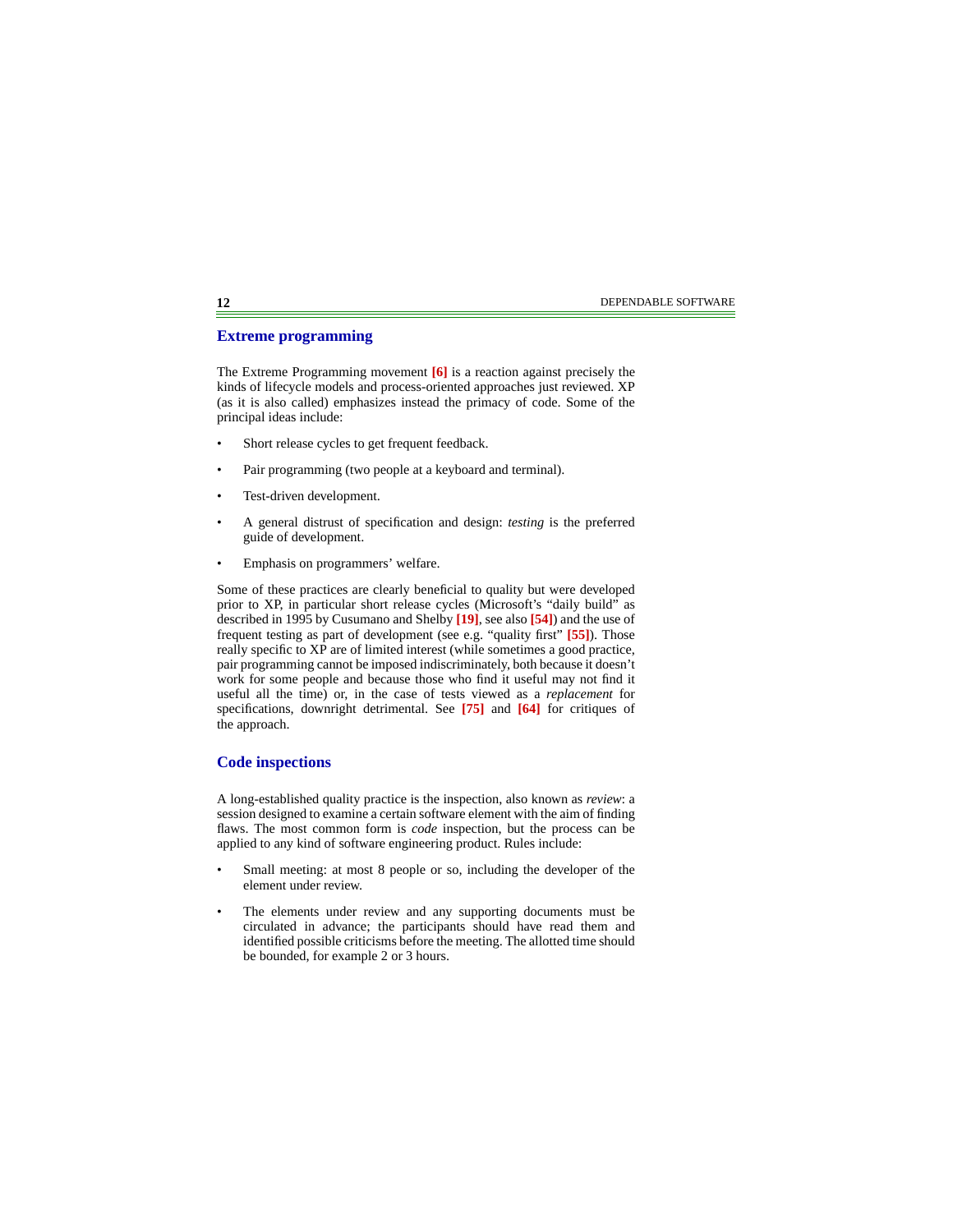- The meeting must have a moderator to guide discussions and a secretary to record results.
- The moderator should not be the developer's manager. The intent is to evaluate products, not people.
- The sole goal is to identify deficiencies and confirm that they are indeed deficiencies; correction is not part of the process and should not be attempted during the meeting.

Code inspections can help avoid errors, but to assess their usefulness one must compare the costs with those of running automated *tools* that can catch some of the same problems without human intervention; static analyzers, discussed below, are an example.

Some companies have institutionalized the rule that no developer may check in code (integrate it into the repository for a current or future product) without approval by one other developer, a limited form of code inspection that has a clearly beneficial effect by forcing the original developer to convince at least one other team member of the suitability of the contribution.

#### **Open-source processes**

A generalization of the idea of code inspection is the frequent assertion, by members of the open-source community, that the open-source process dramatically improves quality by enabling many people to take a critical look at the software text; some have gone so far as to state that "*given enough eyes, all bugs are shallow*" **[\[73\]](#page-41-3)**.

As with many of the other techniques reviewed, we may see in this idea a beneficial contribution, but not a panacea. John Viega gives **[\[78\]](#page-41-4)** the example of a widely used security program in which "*in the past two years, several very subtle buffer overflow problems have been found*… *Almost all had been in the code for years, even though it had been examined many times by both hackers and security auditors One tool was able to identify one of the problems as potentially exploitable, but researchers examined the code thoroughly and came to the conclusion that there was no way the problem could be exploited.*" (The last observation is anecdotal evidence for the above observation that tools such as static analyzers are potentially superior to human analysis.)

While is no evidence that open-source software as a whole is better (or worse) than commercial software, and no absolute rule should be expected if only because of the wide variety of products and processes on both sides, it is clear that more eyes potentially see *more* bugs.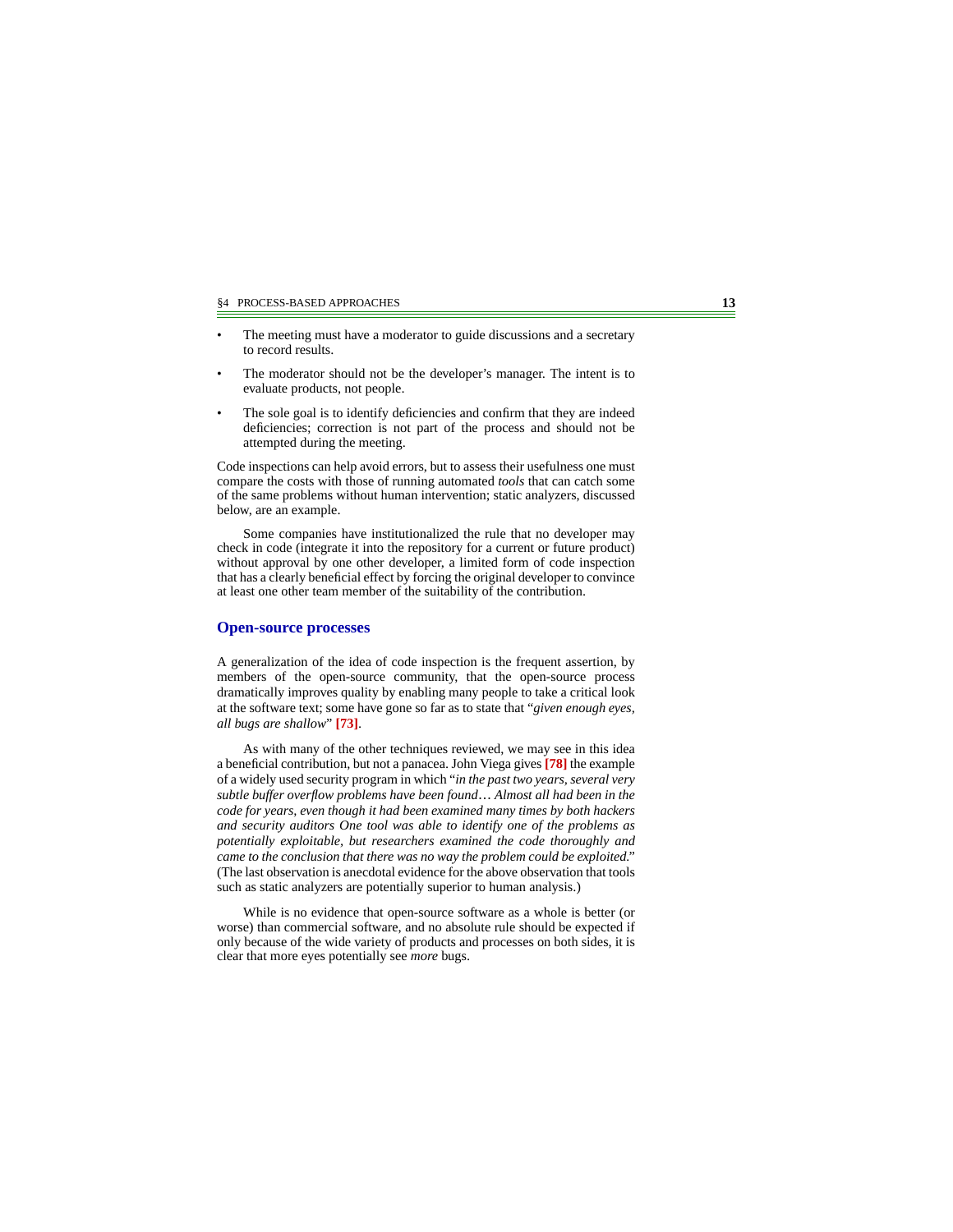### **Requirements engineering**

In areas such as embedded systems, many serious software failures have been traced **[\[45\]](#page-39-3)** to inadequate requirements rather than to deficiencies introduced in later phases. Systematic techniques for requirements analysis are available **[\[76\]](#page-41-5) [\[40\]](#page-39-4)** to improve this critical task of collecting customer wishes and translating them into a form that can serve as a basis for a software project.

#### **Design patterns**

A process-related advance that has had a strong beneficial effect on software development is the emergence of design patterns **[\[32\]](#page-38-2)**. A pattern is an architectural scheme that has been recognized as fruitful through frequent use in applications, and for which a precise description exists according to a standard format. Patterns provide a common vocabulary to developers, hence simplifying design discussions, and enable them to benefit from the collective wisdom of their predecessors.

A (minority) view of patterns **[\[62\]](#page-40-6) [\[65\]](#page-40-5)** understands them as a first step towards the technique discussed next, reusable components. Patterns, in this interpretation, suffer from the limitation that each developer must manually insert the corresponding solutions into the architecture of every applicable system. If instead it is possible to turn the pattern into a reusable component, developers can directly reuse the corresponding solution through an API (Abstract Program Interface). The observation here is that *it is better to reuse than to redo*. Investigations **[\[65\]](#page-40-5)** suggest that with the help of appropriate programming language constructs up to two thirds of common design patterns can be thus **componentized**.

#### **Trusted components**

Quality improvement techniques, whether they emphasize the process or the product, are only as good as their actual application by programmers. The magnitude of the necessary education effort is enough to temper any hope of major short-term improvements, especially given that many programmers have not had the benefit of a formal computer science education to start with.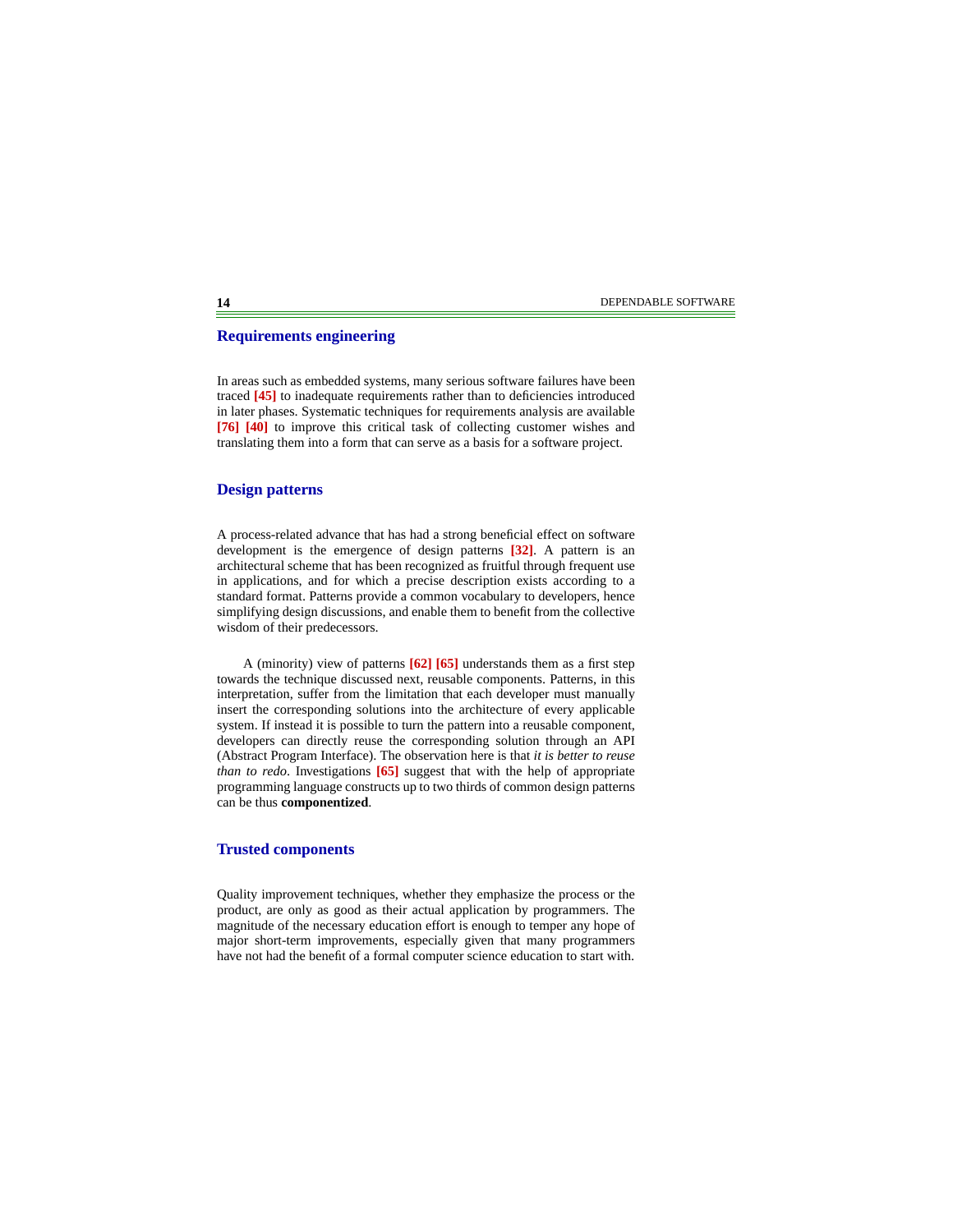Another practical impediment to continued quality improvement comes from market forces. The short-term commercial interest of a company is generally to release software that is "good enough" **[\[83\]](#page-41-6)**: software that has barely passed the threshold under which the market would reject it because of bad quality; not excellent software. The extra time and expense to go from the first to the second stage may mean, for the company, losing the market to a less scrupulous competitor, and possibly going out of business. For the industry as a whole, software quality has indeed improved regularly over time but tends to peak below the optimum.

An approach that can overcome these obstacles is increased reliance on reusable components, providing pre-built solutions to problems that arise in many different applications, either regardless of the technical domain (*generalpurpose* component libraries) or in particular fields (*specialized* libraries). Components have already changed the nature of software development by providing conveniently packaged implementations, accessible through abstract interfaces, of common aspects such as graphical user interfaces, database manipulation, basic numerical algorithms, fundamental data structures and others, thereby elevating the level at which programmers write their applications. When the components themselves are of good quality, such reuse has highly beneficial effects since developers can direct their efforts to the quality of the application-specific part of their programs.

Examining more closely the relationship of components to quality actually highlights two separate effects: it is comforting to know that the quality of a system will benefit from the quality of its components; but we must note that reuse magnifies the bad as well as the good: *imperfections* can be even more damaging in components than in "one-of-a-kind" developments, since they affect every application that relies on a component.

The notion of *trusted component* **[\[58\]](#page-40-7) [\[61\]](#page-40-8)** follows from this analysis that one of the most pressing and promising tasks for improving software quality is the industrial production of reusable components equipped with a guarantee of quality. Producing such trusted components may involve most of the techniques discussed elsewhere in this article. For some of the more difficult ones, such as program proving, application to components may be the best way to justify the cost and effort and recoup the investment thanks to the scaling effect of component reuse: once a component has reached the level of quality at which it can really be trusted, it will benefit every application that relies on it.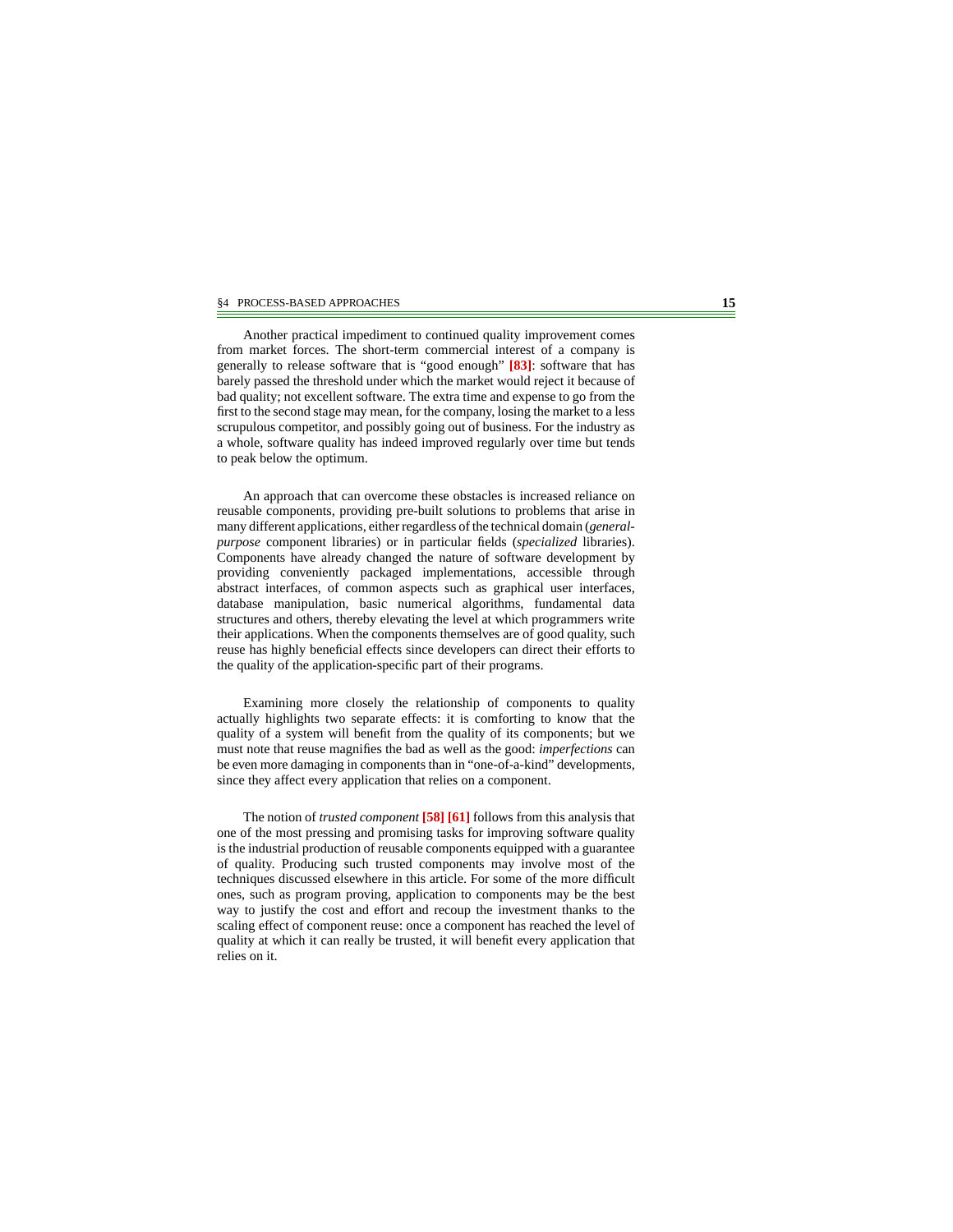## **5 TOOLS AND ENVIRONMENTS**

Transitioning now to product-oriented solutions, we examine some of the progress in tools available to software developers — to the extent that it is relevant for software quality.

## **Configuration management**

Configuration management is a both practice (for the software developer) and a service (from the supporting tools), so it could in principle be classified under "process" as well as under "product". It belongs more properly to the latter category since it's tools that make configuration management realistic; applied as a pure organizational practice without good tool support, it quickly becomes tedious and ceases being applied.

Configuration management may be defined as the systematic collecting and registering of project elements, including in particular the ability to:

- Register a new version of any project element.
- Retrieve *any* previously registered version of any project element.
- Register dependencies, both between project elements and between registered *versions* of project elements (e.g. *A* relies on *B*, and version 10 of *A* requires version 7, 8 or 9 of *B*).
- Construct composite products from their constituents for example, build an executable version of a program from its modules — or reconstruct earlier versions, in accordance with registered dependencies.

A significant number of software disasters on record followed from configuration management errors, typically due to reintroducing an obsolete version of a module when compiling a new release of a program, or using an obsolete version of some data file. Excuses no longer exist for such errors, as acceptable configuration management tools, both commercial and opensource, are widely available. These tools, while still far from what one could hope for, have made configuration management one of the most important practices of modern software development.

Source code is not the only beneficiary of configuration management. Any product that evolves, has dependencies on other elements and may need restoring to an earlier state should be considered for inclusion in the configuration management repository. Besides code this may include project plans, specification and design documents, user manuals, training documents such as PowerPoint slides, test data files.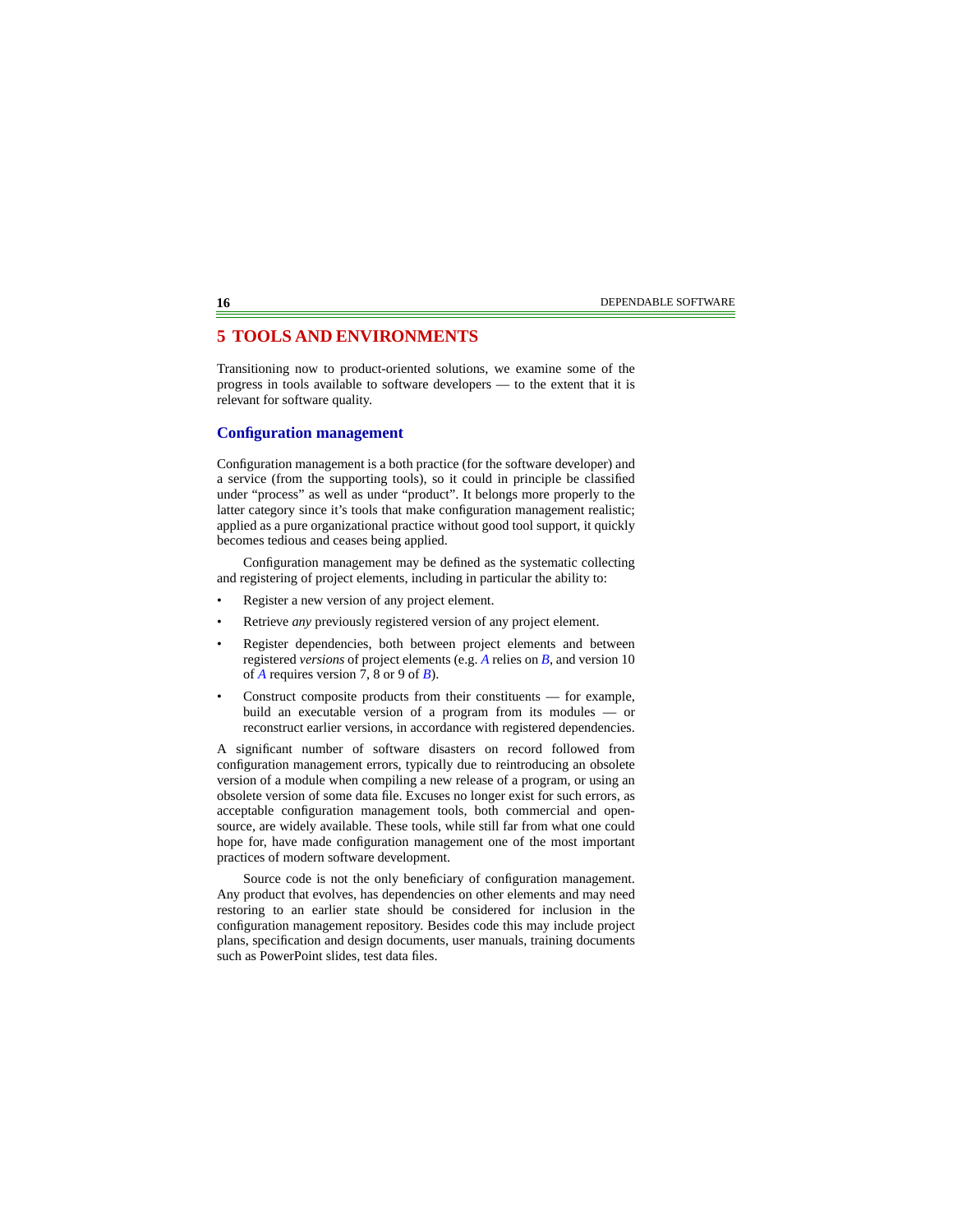#### **Metrics and models**

If we believe Lord Kelvin's (approximate) maxim that all serious study is quantitative, then software and software development should be susceptible to measurement, tempered of course by Einstein's equally famous quote that not everything measurable is worth measuring. A few software properties, process or product, are at the same time measurable, worth measuring and relevant to software reliability.

On the process side, **cost** in its various dimensions is a prime concern. While it is important to record costs, if only for CMMI-style traceability, what most project managers want at a particular time is a *model* to estimate the cost of a future project or of the remainder of a current project. Such models do exist and can be useful, at least if the development process is stable and the project is comparable to previous ones: then by estimating a number of project parameters and relying on historical data for comparison one can predict costs — essentially, person-months — within reasonable average accuracy. A well-known cost model, for which free and commercial tools are available, is COCOMO II **[\[12\]](#page-36-3)**.

During the development of a system, **faults** will be reported. In principle they shouldn't be comparable to the faults of a material product, since software is an intellectual product and doesn't erode, wear out or collapse under attack from the weather. In practice, however, statistical analysis shows that faults in large projects can follow patterns that resemble those of hardware systems and are susceptible to similar statistical prediction techniques. That such patterns can exist is in fact consistent with intuition: if the tests on the last five builds of a product under development have each uncovered one hundred new bugs each, it is unlikely that the next iteration will have zero bugs, or a thousand. *Software reliability engineering* **[\[69\]](#page-40-9)[\[46\]](#page-39-5)** elaborates on these ideas to develop models for assessing and predicting failures, faults and errors. As with cost models, a requirement for meaningful predictions is the ability to rely on historical data for calibration. Reliability models are not widely known, but could help software projects understand, predict and manage anomalies better.

More generally, numerous **metrics** have been proposed to provide quantitative assessments of software properties. Measures of complexity, for example, include: "source lines of code" (SLOC), the most primitive, but useful all the same; "function points" **[\[25\]](#page-37-1)**, which count the number of elementary mechanisms implemented by the software; measures of the complexity of the control graph, such as "cyclomatic complexity" **[\[48\]](#page-39-6)[\[49\]](#page-39-7)**; and measures specifically adapted to object-oriented software **[\[35\]](#page-38-3)[\[59\]](#page-40-10)**. The EiffelStudio environment **[\[30\]](#page-38-4)** makes it possible to compute many metrics applied to a project under development, including measures regarding the use of contracts (section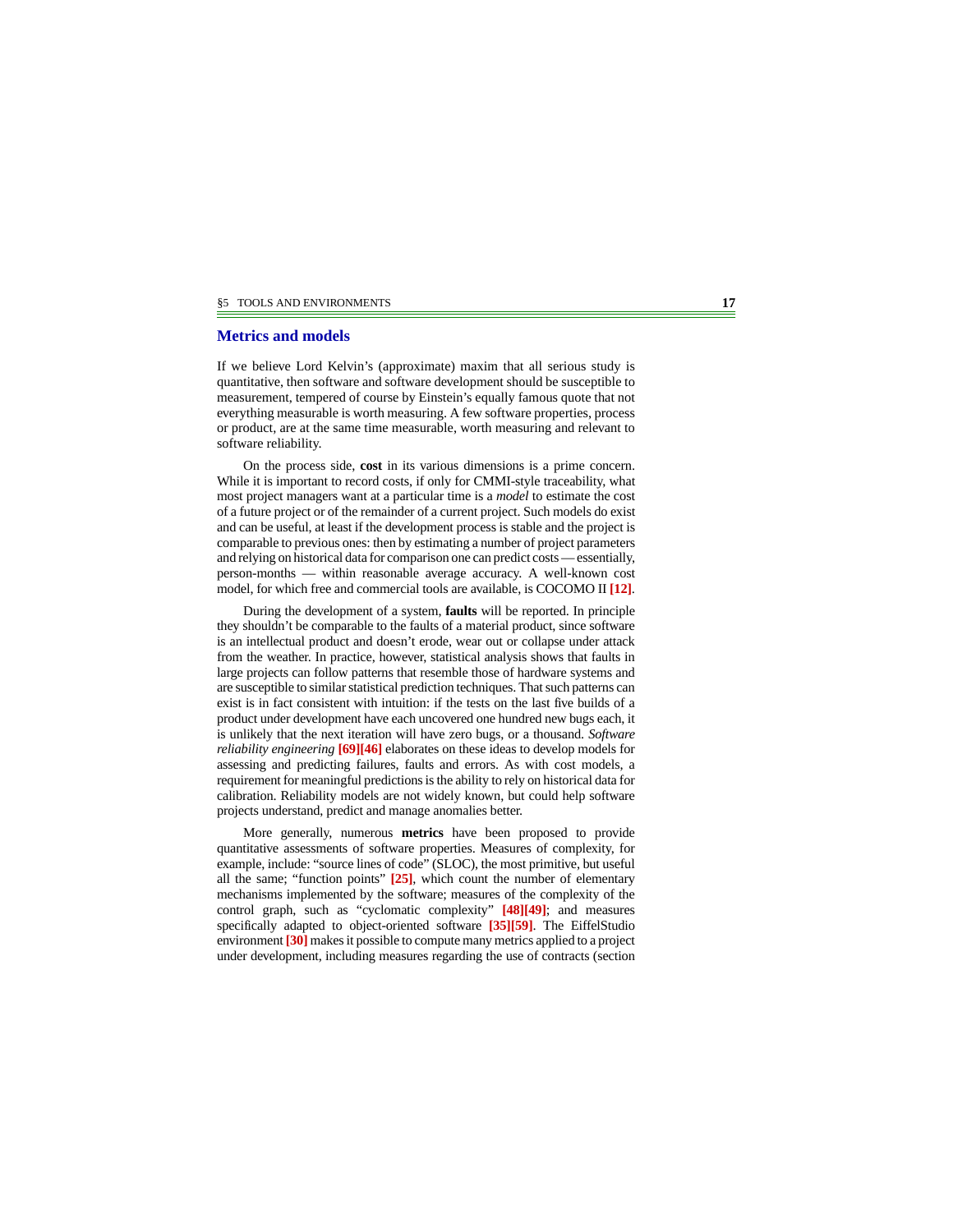[8](#page-29-0)), and to compare them with values on record. While not necessarily meaningful in isolation, such measures elements are a useful control tool for the manager; they are in line with the CMMI's insistence that an organization can only reach the higher levels of process maturity (4 and 5) by moving from the qualitative to the quantitative, and should be part of the data collected for such an effort.

### **Static analyzers**

*Static analyzers* are another important category of tools, increasingly integrated in development environments, whose purpose is to examine the software text for deficiencies. They lie somewhere between type checkers (themselves integrated in compilers) and full program provers, and will be studied below (page [26](#page-25-0)) after the discussion of proofs.

### **Integrated development environments**

Beyond individual tools the evolution of software development has led to the widespread of integrated tool suites known as IDEs for Integrated (originally: Interactive) Development Environments. Among the best known are Microsoft's Visual Studio **[\[66\]](#page-40-11)** and IBM's Eclipse **[\[27\]](#page-38-5)**; EiffelStudio **[\[30\]](#page-38-4)** is another example. These environments, equipped with increasingly sophisticated graphical user interfaces, provide under a single roof a whole battery of mechanisms to write software (editors), manage its evolution (configuration management), compile it (compilers, interpreters, optimizers), examine it effectively (browsers), run it and elucidate the sources of faults (debuggers, testers), analyze it for possible inconsistencies and errors (static analysis), generate code from design and analysis diagrams or the other way around (diagramming, "Computer-Aided Software Engineering" or CASE, reverse engineering), change architecture in a safe way through toolcontrolled transformations (refactoring), perform measurements as noted above (metric tools), and other tasks.

This is one of the most active areas in software engineering; programmers, for whom IDEs are the basic daily tools, are directly interested in their quality, so that open-source projects such as Eclipse and EiffelStudio benefit from active community participation. The effect of these advanced frameworks on software reliability, while diffuse, is undeniable, as their increasing cleverness supports quality in several ways: finding bugs through static and dynamic techniques; avoiding new bugs through mechanisms such as refactoring; generating some of the code without manual intervention; and, more generally, providing a level of comfort that frees programmers from distractions and lets them apply their best skills to the hardest issues of software construction.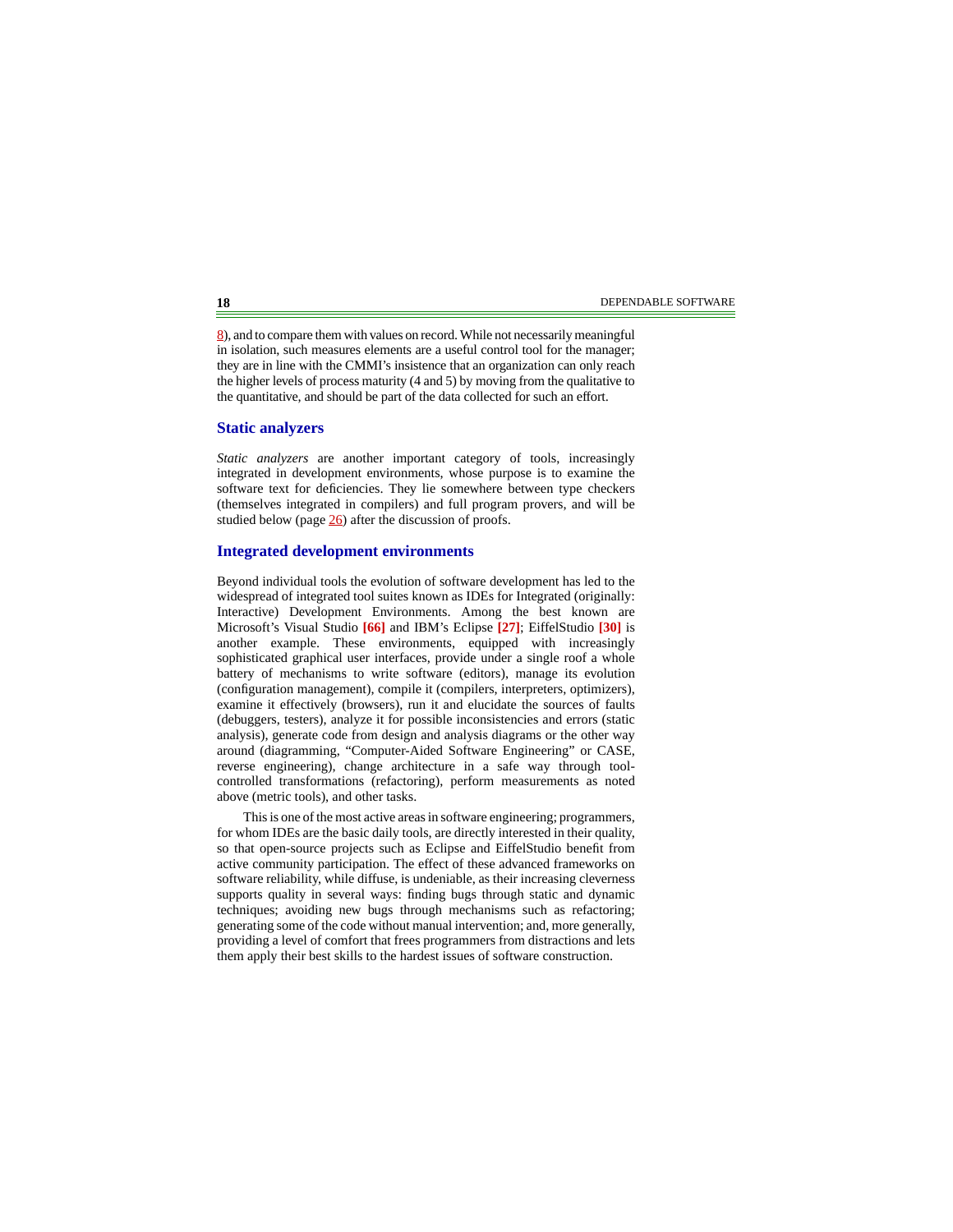## **6 PROGRAMMING LANGUAGES**

The evolution of programming languages plays its part in the search for more reliable software. High-level languages contribute both positively, by providing higher levels of expression through advanced constructs freeing the programmer (in the same spirit as modern IDEs) from mundane, repetitive or irrelevant tasks, and negatively, by ruling out certain potentially unsafe constructs and, as a result, eradicate entire classes of bugs at the source.

The realization that programming language constructs could exert a major influence on software quality both through what they offer and what they forbid dates back to *structured* programming **[\[22\]](#page-37-3) [\[20\]](#page-37-2)** which, in the early seventies, led to rejecting the **goto** as a control structure in favor of more expressive constructs — sequence, conditional, loop, recursion. The next major step was *object-oriented* programming, introducing a full new set of abstractions, in particular the notion of class, providing decomposition based on object types rather than individual operations, and techniques of inheritance and genericity.

In both cases the benefit comes largely from being able to reason *less operationally* about software. A software text represents many possible executions, so many in fact that it is hard to understand the program — and hence to get it right — by thinking in terms of what happens at execution **[\[22\]](#page-37-3)**. Both structured and object-oriented techniques make it possible to limit such operational thinking and instead understand the abstract properties of future run-time behaviors by applying the usual rules of logical reasoning.

In drawing the list of programming languages' most important contributions to quality, we must indeed put at the top all the mechanisms that have to do with **structure**. With ever larger programs addressing ever more ambitious goals, the production and maintenance of reliable software requires safe and powerful modular decomposition facilities. Particularly noteworthy are:

- As pointed out, the **class** mechanism, which provides a general basis for stable modules with a clear role in the overall architecture.
- Techniques for **information hiding**, which protect modules against details of other modules, and permit independent evolution of the various parts of a system.
- **Inheritance**, allowing the classification and systematic organization of classes into structured collections, especially with *multiple* inheritance.
- **Genericity**, allowing the construction of type-parameterized modules.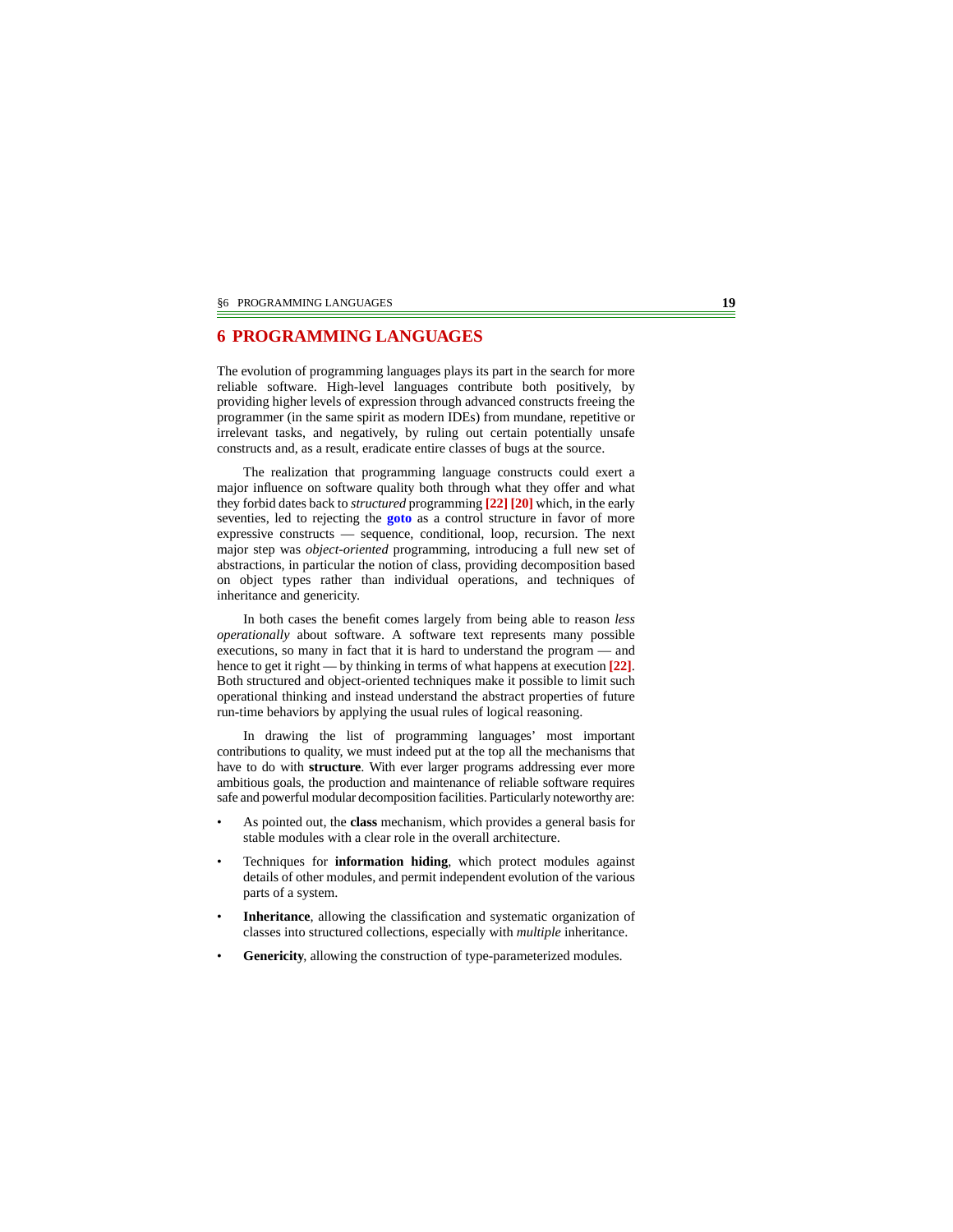Another benefit of modern languages is **static typing** which requires programmers to declare types for all the variables and other entities in their programs, then takes advantage of this information to detect possible inconsistencies in their use and reject programs, at compilation time, until all types fit. Static typing is particularly interesting in object-oriented languages since inheritance supports a flexible type system in which types can be compatible even if they are not identical, as long as one describes a specialization of the other.

Another key advance is **garbage collection**, which frees programmers from having to worry about the details of memory management and removes an entire class of errors — such as attempts to access a previously freed memory cell — which can otherwise be particularly hard to detect and to correct, in particular because the resulting failures are often intermittent rather than deterministic. Strictly speaking, garbage collection is a property of the language implementation, but it's the language definition that makes it possible, as with modern object-oriented languages, or not, as in languages such as C that permit arbitrary pointer arithmetic and type conversions.

**Exception handling**, as present in modern programming languages, helps improve software robustness by allowing developers to include recovery code for run-time faults that would otherwise be fatal, such as arithmetic overflow or running out of memory.

A mechanism that is equally far-reaching in its abstraction benefits is the "closure", "delegate" or "**agent**" **[\[62\]](#page-40-6)**. Such constructs wrap operations in objects that can then be passed around anonymously across modules of a system, making it possible to treat routines as first-class values. They drastically simplify certain kinds of software such as numerical applications, GUI programming and other event-driven (or "publish-subscribe") schemes.

The application of programming language techniques to improving software quality is limited by the continued reliance of significant parts of the software industry on older languages. In particular:

- Operating systems and low-level system-related tend to be written in C, which retains its attractions for such applications in spite of widely known deficiencies, such as the possibility of buffer overflow.
- The embedded and mission-critical community sometimes prefers to use low-level languages, including assembly, for fear of the risks potentially introduced by compilers and other supporting tools.

The "Verifying Compiler Grand Challenge" **[\[38\]](#page-38-6) [\[77\]](#page-41-7)** is an attempt to support the development of tools that — even with such programming languages will guarantee, during the process of compiling and thanks to techniques described in the following sections, the reliability of the programs they process.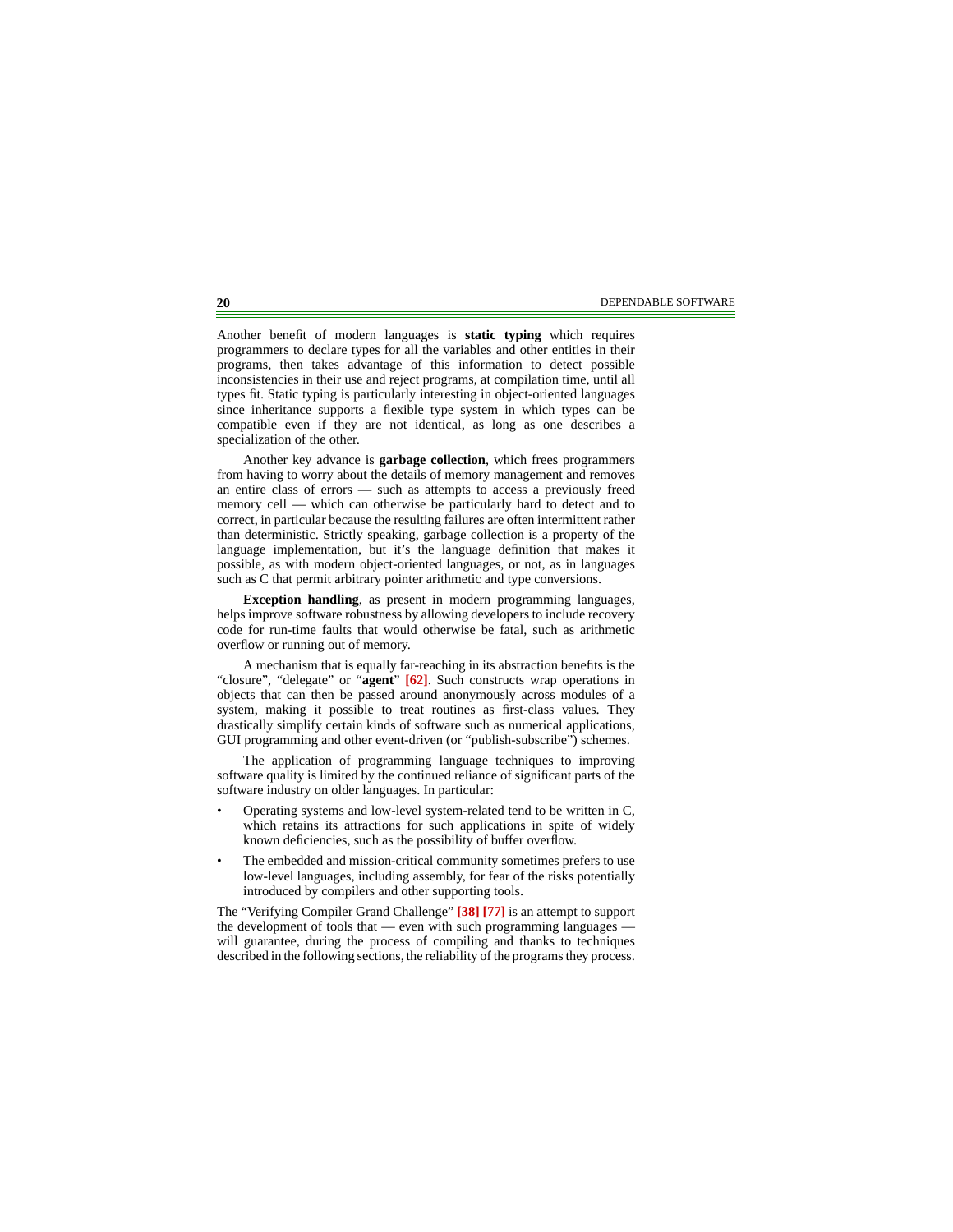## **7 STATIC VERIFICATION TECHNIQUES**

*Static* techniques work solely from the analysis of the software text: unlike dynamic techniques such as tests they do not require any execution to verify software or report errors.

#### **Proofs**

Perhaps the principal difference between mathematics and engineering is that only mathematics allows providing absolute guarantees. Given the proper axioms, I can assert with total confidence that two plus two equals four. But if I want to drive to Berne the best assurance I can get that my car will not break down is a probability. I know it's higher than if I just drive it to the suburbs, and lower than if my goal were Prague, Alma-Ata, Peking or Bombay; I can make it higher by buying a new, better car; but it will never be one. Even with the highest attention to quality and maintenance, physical products will occasionally fail.

Under appropriate assumptions, a program is like a mathematical proposition rather than a material device: any general property of the program — stating that *all* executions of the program will achieve a certain goal, or that *at least one* possible execution will — is either true or false, and whether it is true or not is entirely determined by the text of the program, at least if we assume correct functioning of the hardware and of other software elements needed to carry out program execution (compiler, run-time system, operating system). Another way of expressing this observation is that a programming language is similar to a mathematical theory, in which certain propositions are true and others false, as determined by the axioms and inference rules.

In principle, then, it should be possible to prove or disprove properties of programs, in particular correctness, robustness and security properties, using the same rigorous techniques as in the proofs of any mathematical theorem. This assumes overcoming a number of technical difficulties:

• Programming languages are generally *not* defined as mathematical theories but through natural-language documents possessing a varying degree of precision. To make formal reasoning possible requires describing them in mathematical form; this is known as providing a *mathematical semantics* (or "formal semantics") to a programming language and is a huge task, especially when it comes to modeling advanced mechanisms such as exception handling and concurrency, as well as the details of computer arithmetic since the computer's view of integers and reals strays from their standard mathematical properties.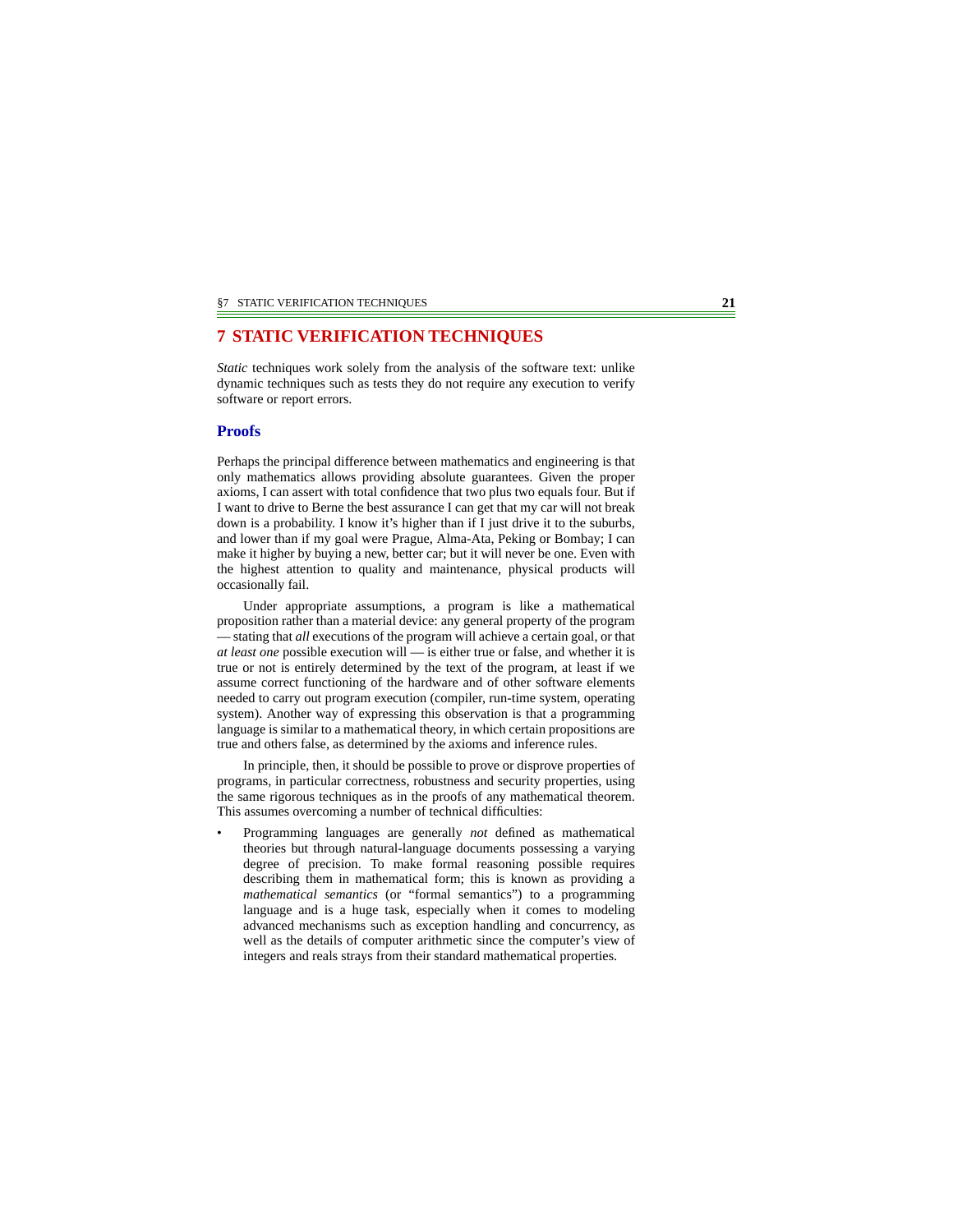- The theorems to be proved involve specific properties of programs, such as the value of a certain variable not exceeding a certain threshold at a certain state of the execution. Any proof process requires the ability to express such properties; this means extending the programming language with boolean-valued expressions, called *assertions*. Common languages other than Eiffel do not include an assertion mechanism; this means that programmers will have to resort to special extensions such as JML for Java **[\[43\]](#page-39-8)** (see also Spec#, an extension of the C# language **[\[5\]](#page-36-4)**) and annotate programs with the appropriate assertions. Some tools such as Daikon help in this process by extracting tentative assertions from the program itself **[\[31\]](#page-38-7)**.
- In practice the software's actual operation depends, as noted, on those of a supporting hardware and software environment; proofs of the software must be complemented by guarantees about that environment.
- Not all properties lend themselves to easy enunciation. In particular, "non-functional" properties such as performance (response time, bandwidth, memory occupation) are hard to model.
- More generally, a proof is only as useful as the program properties being proven. What is being proved is not the perfection of the program in any absolute sense, nor even its quality, but only that it satisfies the assertions stated. It is never possible to know that *all* properties of interest have been included. This is not just a theoretical problem: security attacks often take advantage of auxiliary aspects of the program's behavior, which its design and verification did not take into account.
- Even if the language, the context and the properties of interest are fully specified semantically and the properties relevant, the proof process remains a challenge. It cannot in any case be performed manually, since even the proof of a few properties of a moderately sized programs quickly reaches into the thousands of proof steps. Fully automated proofs are, on the other hand, generally not possible. Despite considerable advances in computer-assisted proof technology (for programs as well as other applications) significant proofs still require considerable user interaction and expert knowledge.

Of course the effort may well be worthwhile, especially in two cases: lifecritical systems in transportation and defense to which, indeed, much proof work has been directed; and reusable components, for which the effort is justified — as explained in the discussion of Trusted Components above — by the scaling-up effect of reuse.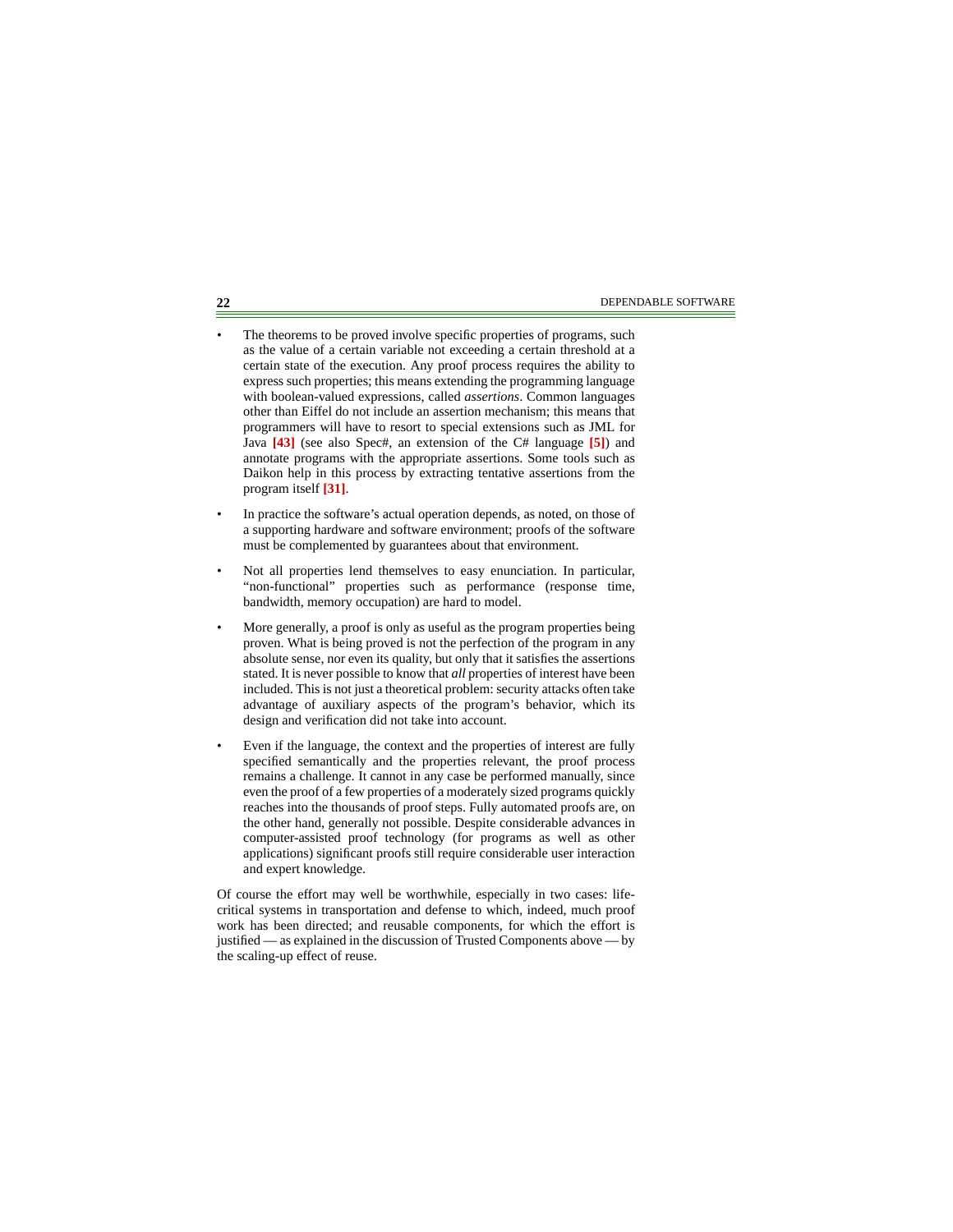Here are some of the basic ideas about how proofs work. A typical program element to prove would be, in Eiffel notation

```
decrement
         -- Decrease counter by one.
    require
         counter > 0do
         counter := counter – 1
    ensure
         counter = old counter – 1
         counter \geq 0end
```
This has a program body, the **do** clause, and two assertions, a "precondition" introduced by **require** and a "postcondition" introduced by **ensure** and consisting of two subclauses implicitly connected by an **and**. Assertions are essentially boolean expressions of the language with the possibility, in a postcondition, of using the **old** notation to refer to values on entry: here the first subclause of the postcondition states that the value of *counter* will have been decreased by one after execution of the **do** clause.

Program proofs deal with such annotated programs, also called *contracted* programs (see section [8](#page-29-0) below). The annotations remind us that proofs and other software quality assurance technique can never give us absolute guarantees of quality: we can never say that a program is "correct", only assess it — whether through rigorous techniques like proofs or using more partial ones such as those reviewed next — *relatively to* explicitly stated properties, expressed here through assertions integrated in the program text.

From a programmer's viewpoint the above extract is simply the text of a routine to be executed, with some extra annotations, the precondition and postcondition, expressing properties to be satisfied before and after. But for proof purposes this text is a *theorem*, asserting that whenever the body (the **do** clause with its assignment instruction) is executed with the precondition satisfied it will terminate in such a way that the postcondition is satisfied.

This theorem appears to hold trivially but — even before addressing the concern noted above that computer integers are not quite the same as mathematical integers — proving it requires the proper mathematical framework. The basic rule of *axiomatic semantics* (or "Hoare semantics" **[\[37\]](#page-38-8)**) covering such cases is the assignment axiom, which for any variable  $x$  and expression *e* states that the following holds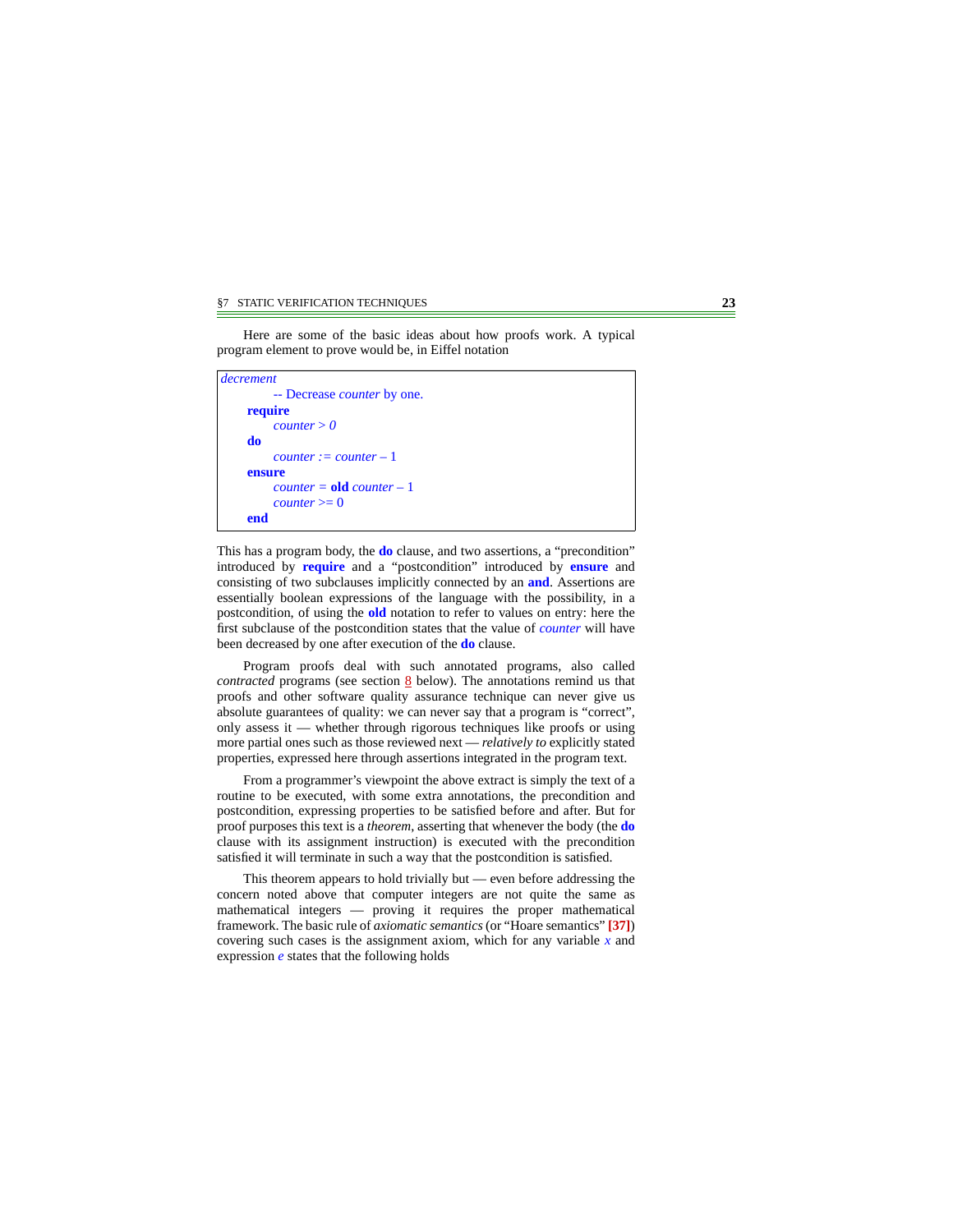#### **require**  $Q(e)$  **do**  $x := e$  **ensure**  $Q(x)$

where  $Q(x)$  is an assertion which may depend on x; then  $Q(e)$  is the same assertion with every mention of  $x$  replaced by  $e$ , except for occurrences of **old** *x* which must be replaced by *x*.

This very general axiom captures the properties of assignment (in the absence of side effect in the evaluation of *e*); its remarkable feature is that it is applicable even if the source expression *e* contains occurrences of the target variable *x*, as in the example (where *x* is *counter*).

We may indeed apply the axiom to prove the example's correctness. Let *Q1* (*x*) be  $x = old \cdot x - 1$ , corresponding to the first subclause of the postcondition, and  $Q2(x)$  be  $x \ge 0$ . Applying the rule to  $Q1$  (*counter*), we replace *counter* by *counter* + 1 and **old** *counter* by *counter*; this gives *counter* –  $1 = counter - 1$ , which trivially holds. Applying now the same transformations to *Q2* (*counter*), we get *counter*  $-1 \ge 0$ , which is equivalent to the precondition *counter*  $> 0$ . This proves the correctness of our little assertion-equipped example.

From there the theory moves to more complex constructions. An inference rule states that if you have proved

**require** *P* **do** *Instruction\_1* **ensure** *Q*

and

```
require Q do Instruction_2 ensure R
```
(note the postcondition of the first part matching the precondition of the second part) you are entitled to deduce

**require** *P* **do** *Instruction\_1* ; *Instruction\_2* **ensure** *Rt*

and so on for more instructions. A rule in the same style enables you to deduce properties of **if** *c* **then** *I1* **else** *I2* **end** from properties of *I1* and *I2*. More advanced is the case of loops: to prove the properties of

```
from
    Initialization
until
    Exit
loop
    Body
end
```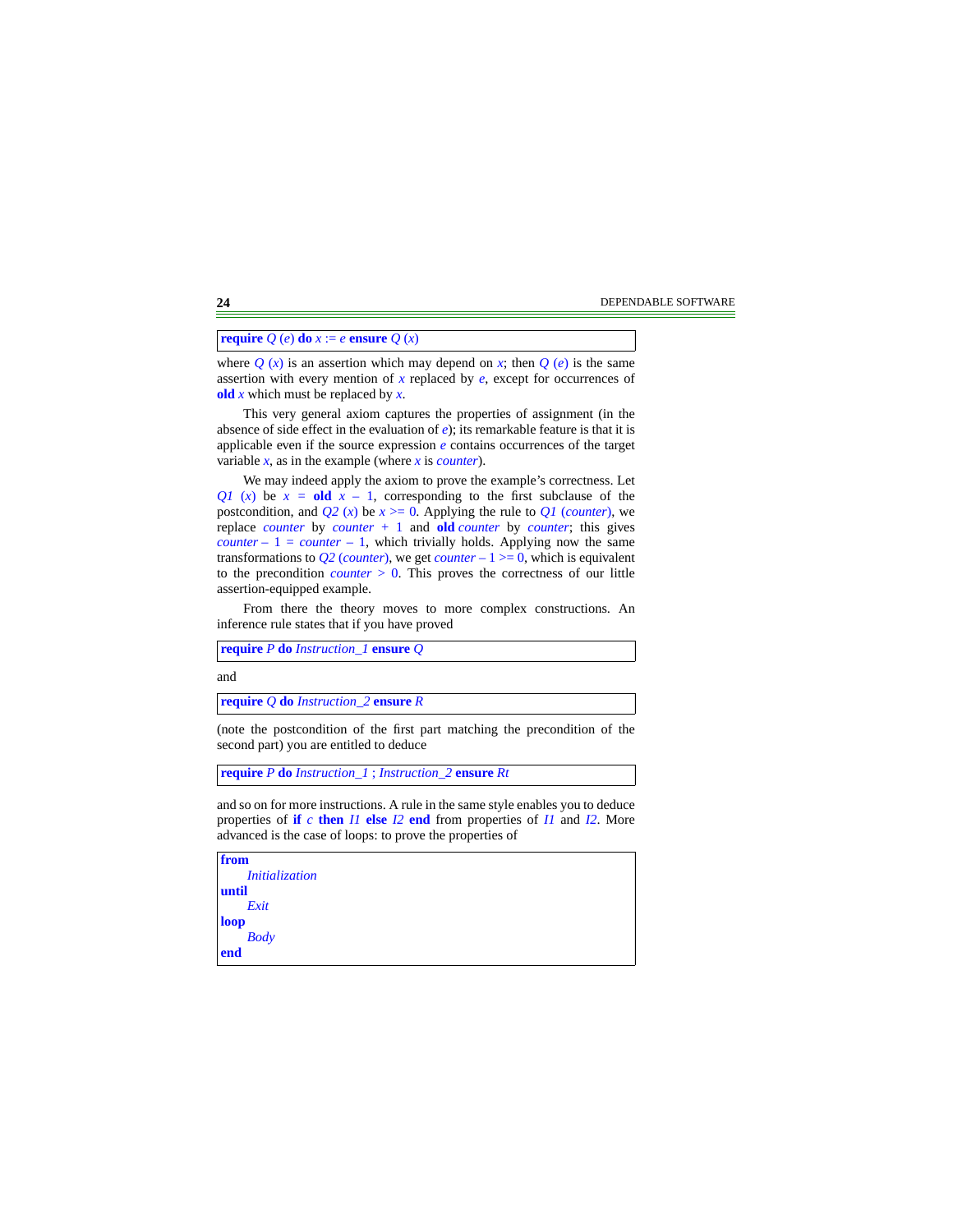you need, in this general approach, to introduce a new assertion called the **loop invariant** and an integer expression called the **loop variant**. The invariant is a weakened form of the desired postcondition, which serves as approximation of the final goal; for example if the goal is to compute the maximum of a set of values, the invariant will be "*Result* is the maximum of the values processed so far". The advantage of the invariant is that it is possible both to:

- Ensure the invariant through initialization (the **from** clause in the above notation); in the example the invariant will be trivially true if we start with just one value and set *Result* to that value.
- Preserve the invariant through one iteration of the loop body (the **loop** clause); in the example it suffices to extend the set of processed values by one element *v* and execute **if**  $v > Result$  **then**  $Result := v$  **end**.

If indeed a loop possesses such an invariant and its execution terminates, then on exit the invariant will still hold (since it was ensured by the initialization and preserved by all the loop iterations), together with the *Exit* condition. The combination of these two assertions gives the postcondition of the loop. Seen the other way around, if we started from a desired postcondition and weakened it to get an invariant, we will obtain a correct program. In the example, if the exit condition states that we have processed all values of interest, combining this property with the invariant "*Result* is the maximum of the values processed so far" tells us that *Result* is the maximum of all values.

Such reasoning is only interesting if the loop execution actually terminates; this is where the loop variant comes in. It is an integer expression which must have a non-negative value after the *Initialization* and decrease, while remaining non-negative, whenever the *Body* is executed with the *Exit* condition not satisfied. The existence of such an expression is enough to guarantee termination since a non-negative integer value cannot decrease forever. In the example a variant is  $N-i$  where N is the total number of values being considered for the maximum (the proof assumes a finite set) and *i* the number of values processed.

Axioms and inference rules similarly exist for other constructs of programming languages, becoming, as noted, more intricate as one moves on to more advanced mechanisms.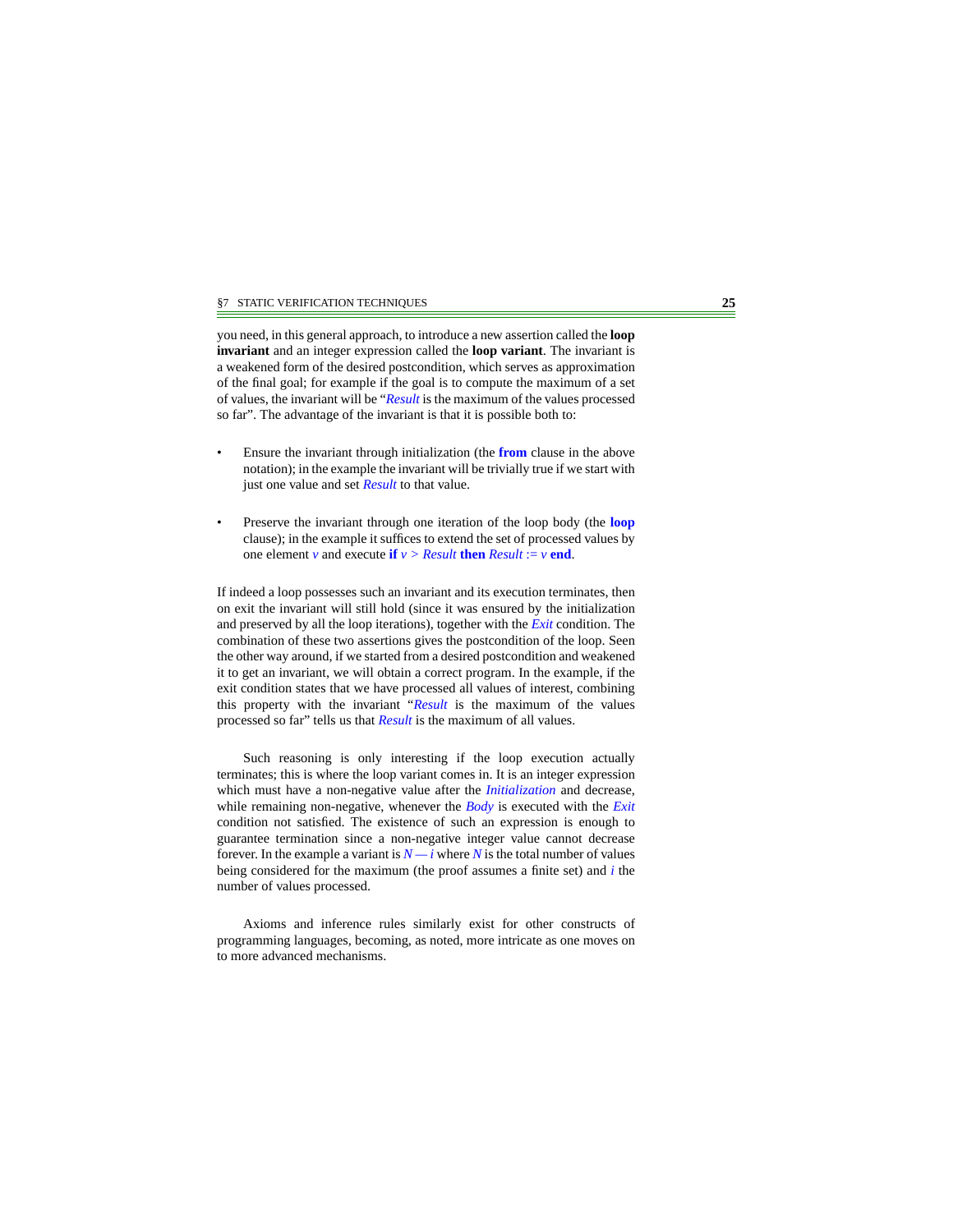For concurrent, reactive and real-time systems, boolean assertions of the kind illustrated above may not be sufficient; it is often convenient to rely on properties of **temporal logic [\[47\]](#page-39-9)**, which given a set of successive observations of a program's execution, can express, for a boolean property *Q*:

- **forever** *Q*: from now on, *Q* will always hold.
- **eventually**  $Q$ : at some point in the future (where "future" includes now), *Q* will hold.
- *P* **until** *Q*: *Q* will hold at some point in the future, and until then *P* will hold.

Regardless of the kind of programs and properties being targeted, there are two approaches to producing program proofs. The **analytic** method takes programs as they exist, then after equipping them with assertions, either manually or with some automated aid as noted above, attempts the proof. The **constructive** method **[\[24\]](#page-37-4) [\[2\]](#page-35-1) [\[68\]](#page-40-12)** integrates the proof process in the software construction process, often using successive *refinements* to go from specification to implementation through a sequence of transformations, each proved to preserve correctness, and integrating more practical constraints at every step.

Proof technology has had some notable successes, including in industrial systems (and in hardware design), but until recently has remained beyond the reach of most software projects.

### <span id="page-25-0"></span>**Static analysis**

If hoping for a proof covering all the correctness, reliability and security properties of potential interest is often too ambitious, the problem becomes more approachable if we settle for a subset of these properties — a subset that may be very partial but very interesting. For example being able to determine that no buffer overflow can ever arise in a certain program — in other words, to provide a firm guarantee, through analysis of the program text, that every index used at run time to access an item in an array or a character in a string will be within the defined bounds — is of great practical value since this rules out a whole class of security attacks.

**Static analysis** is the tool-supported analysis of software texts for the purpose of assessing specific quality properties. Being "static", it requires no execution and hence can in principle be applied to software products other than code. Proofs are a special case, the most far-reaching, but other static analysis techniques are available.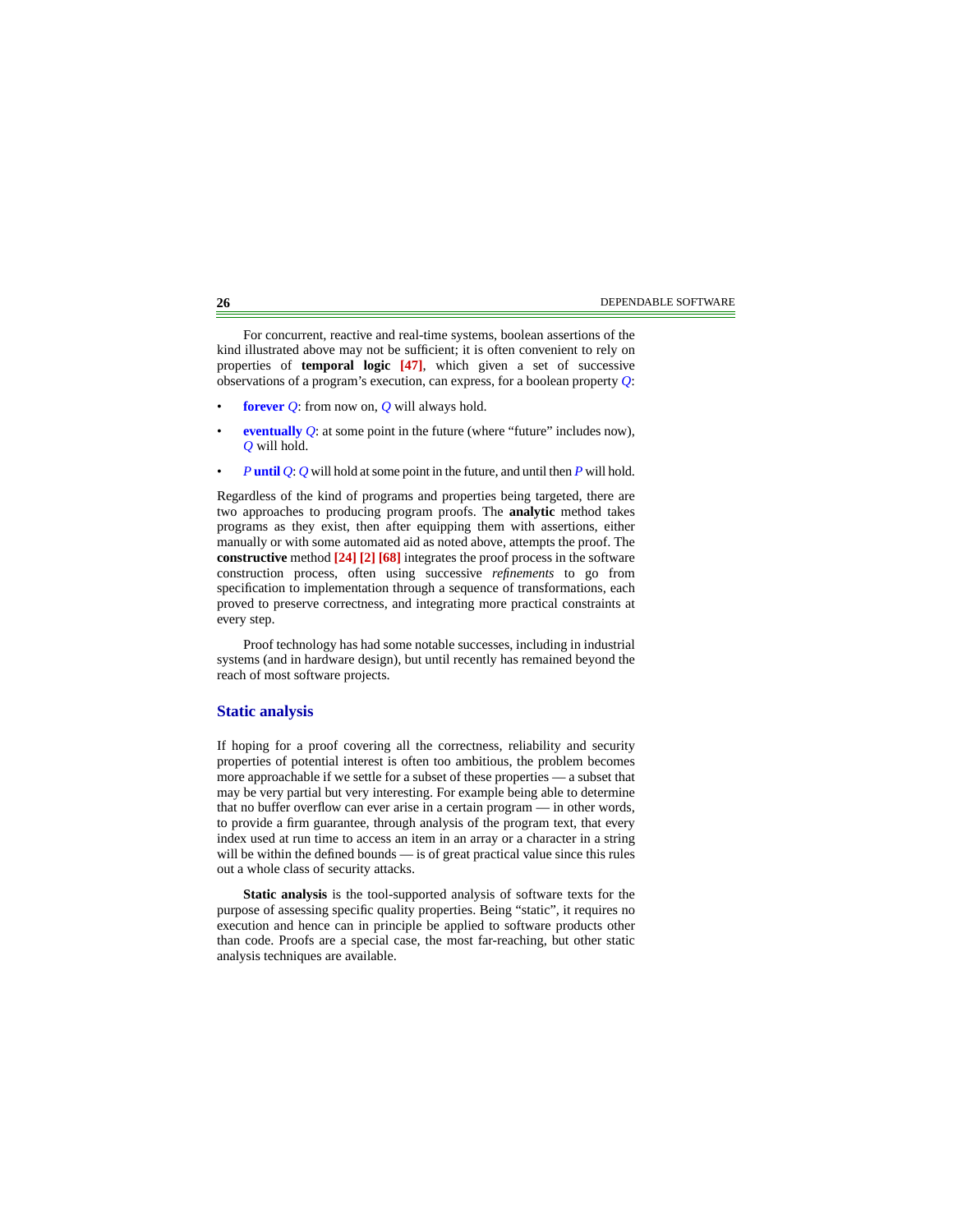At the other extreme, a well-established form of elementary static analysis is *type checking*, which benefits programs written in a statically typed programming language. Type checking, usually performed by the compiler rather than by a separate tool, ascertains the type consistency of assignments, routine calls and expressions, and rejects any program that contains a type incompatibility.

More generally, techniques usually characterized as static analysis lie somewhere between such basic compiler checks and full program proofs. Violations that can typically be detected by static analysis include:

- Variables that, on some control paths, would be accessed before being initialized (in languages such as C that do not guarantee initialization).
- Improper array and string access (buffer overflow).
- Memory properties: attempt to access a freed location, double freeing, memory leak…
- Pointer management (again in low-level languages such as C): attempts to follow void or otherwise invalid pointers.
- Concurrency control: deadlocks, data races.
- Miscellaneous: certain cases of arithmetic overflow or underflow, changes to supposedly constant strings…

Static analysis tools such as PREfix **[\[72\]](#page-41-8)** have been regularly applied for several years to new versions of the Windows code base and have avoided many potential errors.

One of the issues of static analysis is the occurrence of *false alarms*: inconsistency reports that, on inspection, do not reveal any actual error. This was the weak point of older static analyzers, such as the widely known *Lint* tool which complements the type checking of C compilers: for a large program they can easily swamp their users under thousand of messages, most of them spurious, but requiring a manual walkthrough to sort out the good from the bad. (In the search for errors, of course, the "good" is what otherwise would be considered the bad: evidence of wrongdoing.) Progress in static analysis has been successful in considerably reducing the occurrence of false alarms.

The popularity of static analysis is growing; the current trend is to extend the reach of static analysis tools ever further towards program proofs. Two examples are: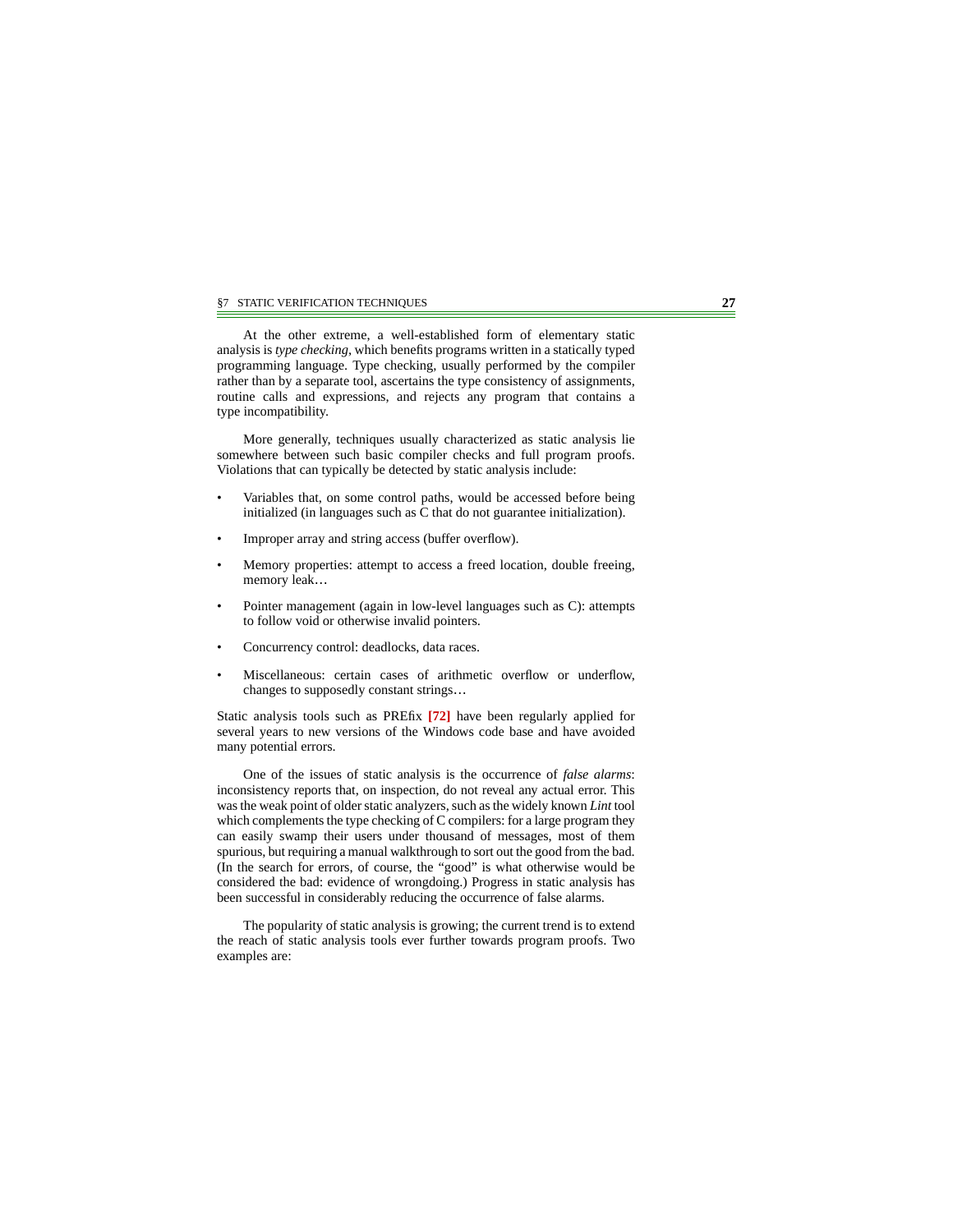- Techniques of *abstract interpretation* **[\[18\]](#page-37-5)** with the supporting ASTRÉE tool **[\[9\]](#page-36-6)**, which has been used to prove the absence of run-time errors in the primary flight control software, written in C, for the Airbus A340 flyby-wire system.
- ESC-Java **[\[21\]](#page-37-6)** and, more recently, the Boogie analyzer **[\[4\]](#page-36-5)** make program proving less obtrusive by incrementally extending the kind of diagnostics with which programmers are familiar, for example type errors, to more advanced checks such as the impossibility to guarantee that an invariant is preserved.

### **Model checking**

The **model checking** approach to verification **[\[36\]](#page-38-9) [\[17\]](#page-37-7) [\[3\]](#page-36-7)** is static, like proofs and static analysis, but provides a natural link to the dynamic techniques (testing) studied below. The inherent limitation of tests is that they can never be exhaustive; for any significant system — in fact, even for toy examples the number of possible cases skyrockets into the combinatorial stratosphere, where the orders of magnitude invite lyrical comparisons with the number of particles in the universe.

The useful measure is the number of possible *states* of a program. The notion of state was implicit in the earlier discussion of assertions. A state is simply a snapshot of the program execution, as could be observed, if we stop that execution, by looking up the contents of the program's memory, or more realistically by using the debugger to examine the values of the program's variables. Indeed it is the combination of all the variables' values that determines the state. With every 64-bit integer variable potentially having  $2^{64}$ values, it is not surprising that the estimates quickly go galactic.

Model checking attempts exhaustive analysis of program states anyway by performing *predicate abstraction*. The idea is to simplify the program by replacing all expressions by boolean expressions (predicates), with only two possible values, so that the size of the state space decreases dramatically; it will still be large, but the power of modern computers, together with smart algorithms, can make its exploration tractable. Then to determine that a desired property holds — for example, a security property such as the absence of buffer overflows, or a timing property such as the absence of deadlock — it suffices to evaluate the corresponding assertion in all of the abstract states and, if a violation of that assertion (or *counter-example*) is found, to check that it also arises in the original program.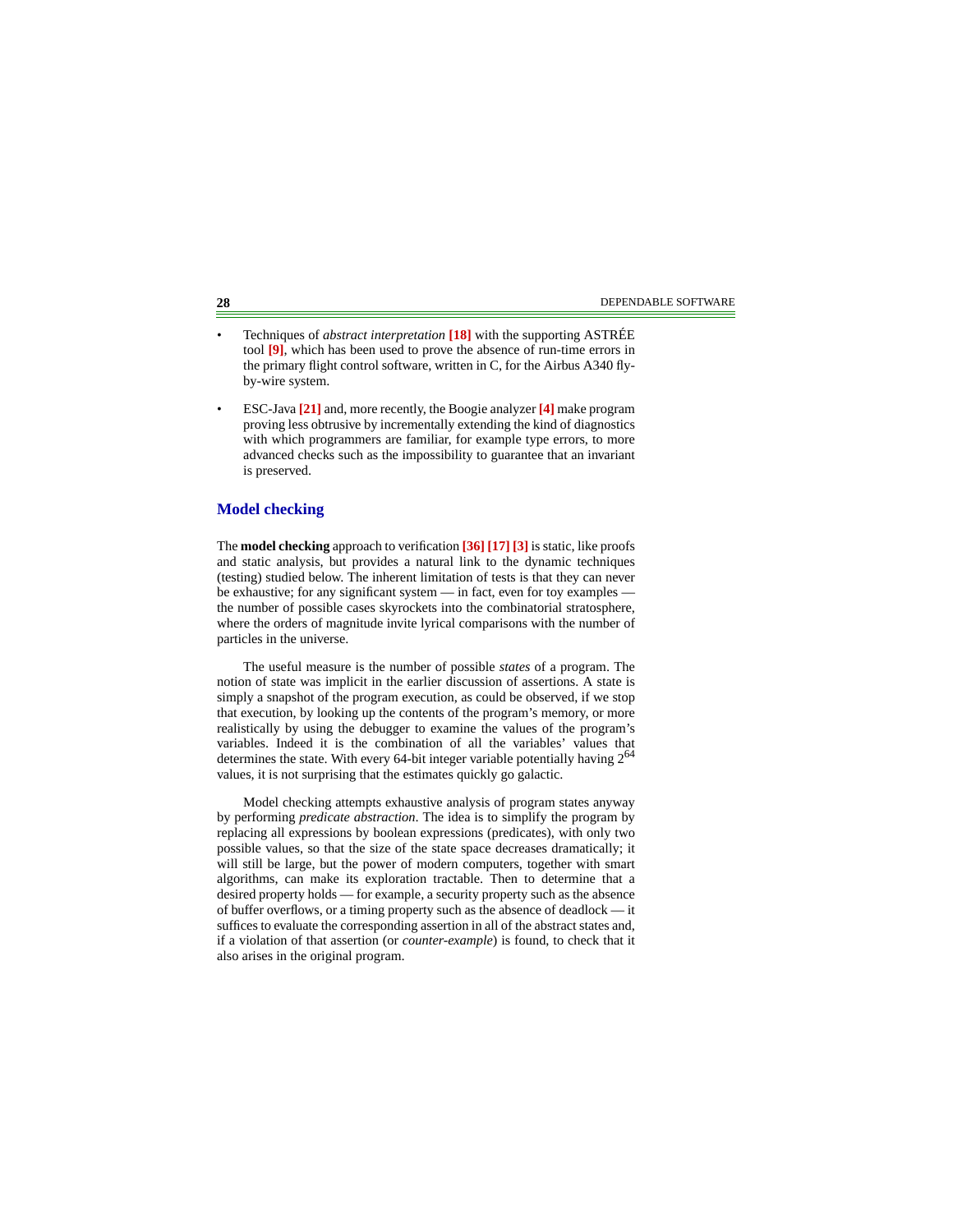For example, predicate abstraction will reduce a conditional instruction **if**  $a > b$  **then**... to **if**  $p$  **then**..., where  $p$  is a boolean. This immediately cuts down the number of cases from  $2^{128}$  to 2. The drawback is that the resulting program is only a caricature of the original; it loses the relation of  $p$  to other predicates involving *a* and *b*. But it has an interesting property: *if the original violates the assertion, then the abstracted version also does*. So the next task is to look for any such violation in the abstracted version. This may be possible through exhaustive examination of its reduced state space, and if so is *guaranteed* to find any violation in the original program, but even so is not the end of the story, since the reverse proposition does not hold: a counter-example in the abstracted program does not necessarily signal a counter-example in the original. It could result from the artificial merging of several cases, for example if it occurs on a path — impossible in an execution of the original program — obtained by selecting both *p* and *q* as true where *q* is the abstraction of  $b > a + 1$ . Then examining the state space of the abstracted program will either:

- Not find any violations, in which case it *proves* there was none in the original program.
- Report violations, each of which might be an error in the original or simply a false alarm generated by the abstraction process.

So the remaining task, if counter-examples have been found, is to ascertain whether they arise in the original. This involves defining the path predicate that leads to each counter-example, expressing it in terms of the original program variables (that is to say, removing the predicate abstraction, giving, in the example,  $a > b$  and  $b > a + 1$ ) and determining if any combination of values for the program variables can satisfy the predicate: if such a combination, or *variable assignment*, exists, then the counter-example is a real one; if not, as in the case given, it is spurious.

This problem of *predicate satisfiability* is computationally hard; finding efficient algorithms is one of the central areas of research in model checking.

The focus on counter-examples gives model checking a practical advantage over traditional proof techniques. Unless a software element was built with verification in mind (through a "constructive method" as defined above), the first attempt to verify it will often fail. With proofs, this failure doesn't tell us the source of the problem — and could actually signal a limitation of the proof procedure rather than an error in the program. With model checking, you get a counter-example which directly shows what's wrong.

Model checking has captured considerable attention in recent years, first in hardware design and then in reactive and real-time systems, for which the assertions of interest are often expressed in temporal logic.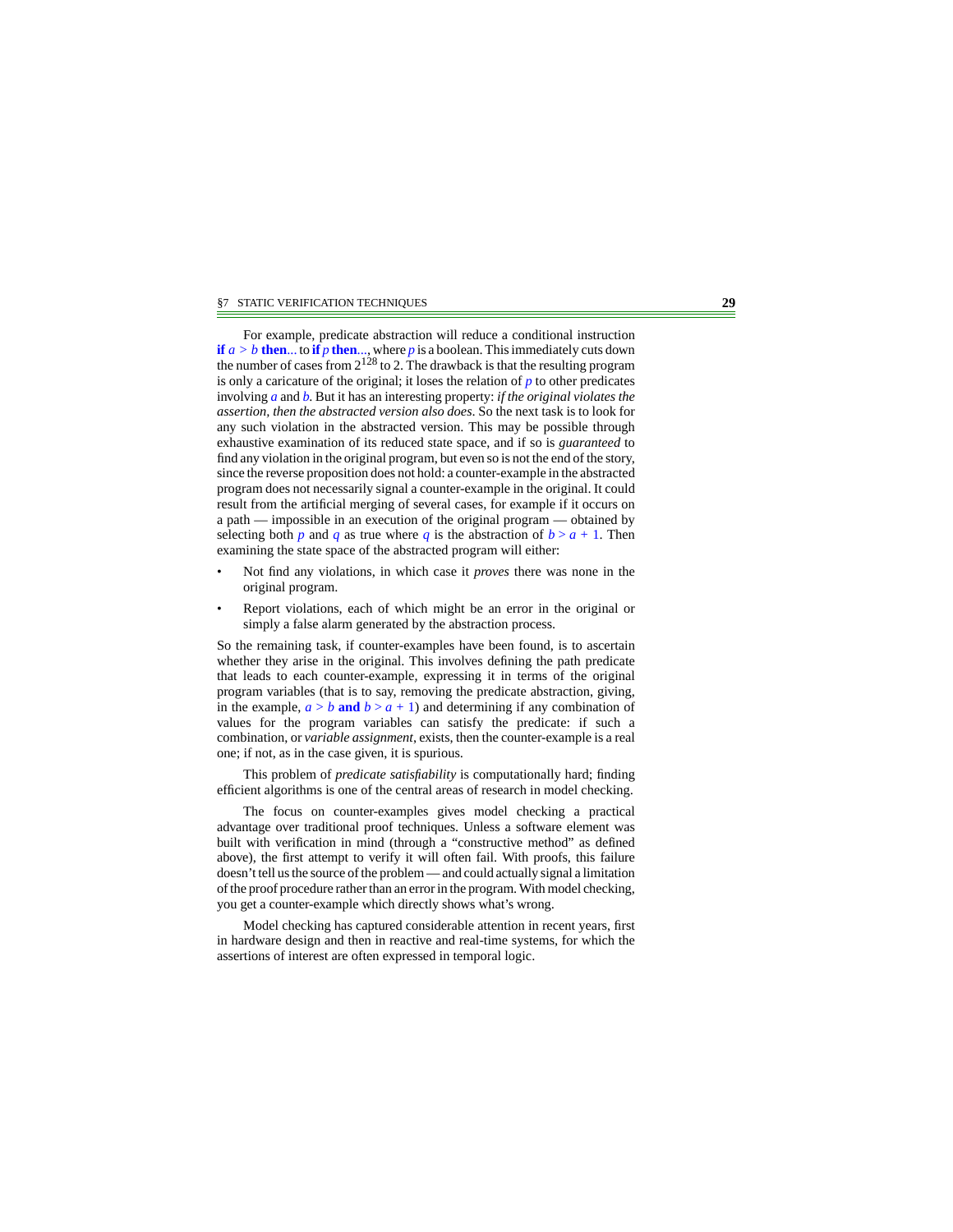## <span id="page-29-0"></span>**8 DESIGN BY CONTRACT**

The goal of developing software to support full proofs of correctness properties is, as noted, desirable but still unrealistic for most projects. Even a short brush with program proving methods suggests, however, that more rigor can be highly beneficial to software quality. The techniques of *Design by Contract* go in this direction and deliver part of the corresponding benefits without requiring the full formality of proof-directed development.

The discussion of proofs introduced Eiffel notations such as

- **require** *assertion* -- A routine precondition
- **ensure** *assertion* -- A routine postcondition

associated with individual routines. They are examples of **contract** elements which specify abstract semantic properties of program constructs. Contracts apply in particular to:

- Individual routines: **precondition**, stating the condition under which a routine is applicable; **postcondition**, stating what condition it will guarantee in return when it terminates.
- In object-oriented programming, classes: **class invariant**, stating consistency conditions that must hold whenever an object is in a stable state. For example, the invariant for a "paragraph" class in a text processing system may state that the total length of letters and spaces is equal to the paragraph width. Every routine that can modify an instance of the class may assume the class invariant on entry (in addition to its precondition) and must restore it on exit (in addition to ensuring its postcondition).
- Loops: **invariant** and (integer) **variant** as discussed above.
- Individual instructions: "assert" or "check" constructs.

The discipline of Design by Contract **[\[53\]](#page-39-10) [\[57\]](#page-40-1) [\[67\]](#page-40-13)** gives a central role to these mechanisms in software development. It views the overall process of building a system as defining a multitude of relationships between "client" and "supplier" modules, each specified through a contract in the same manner as relationships between companies in the commercial world.

The benefits of such a method, if carried systematically, extend throughout the lifecycle, supporting the goal of*seamlessness* discussed earlier:

• Contracts can be used to express *requirements* and *specifications* in a precise yet understandable way, preferable to pure "bubbles and arrows" notations, although of course they can be displayed graphically too.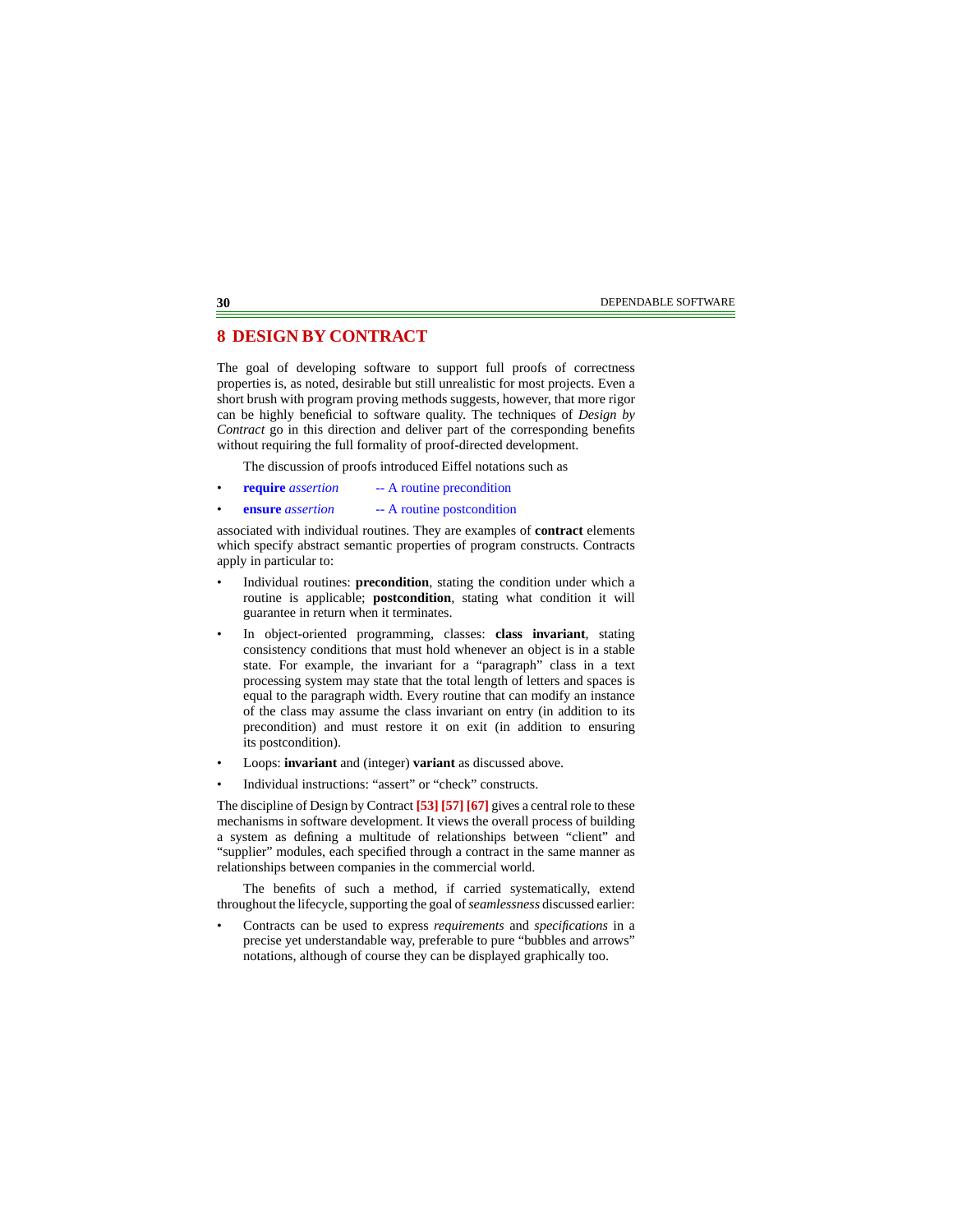- The method is also a powerful guide to *design* and *implementation*, helping developers to understand better the precise reason and context for every module they produce, and as a consequence to get the module right.
- Contracts serve as a *documentation* mechanism: the "**contract view**" of a class, which discards implementation-dependent elements but retains externally relevant elements and in particular preconditions, postconditions and class invariants, often provides just the right form of documentation for software elements, especially reusable components: precise enough thanks to the contracts; abstract enough thanks to the removal of implementation properties; extracted from the program text, and hence having a better chance of being up to date (at least one major software disaster was traced **[\[41\]](#page-39-11)** to a software element whose specification had changed, unbeknownst to the developers who reused it); cheap to produce, since this form of documentation can be generated by tools from the source text, rather than written separately; and multipurpose, since the output can be tuned to any appropriate format such as HTML. Eiffel environments such as EiffelStudio produce such views **[\[30\]](#page-38-4)**, which serve as the basic form of software documentation.
- Contracts are also useful for *managers* to understand the software at a high level of abstraction, and as a tool to control *maintenance*.
- In object-oriented programming, contracts provide a framework for the proper use of *inheritance*, by allowing developers to specify the semantic framework within which routines may be further refined in descendant classes. This is connected with the preceding comment about management, since a consequence is to allow a manager to check that refinements to an design are consistent with its original intent, which may have been defined by the top designers in the organization and expressed in the form of contracts.
- Most visibly, contracts are a **testing** and **debugging** mechanism. Since an execution that violates an assertion always signals a bug, turning on contract monitoring during development provides a remarkable technique for identifying bugs. This idea is pursued further by some of the tools cited in the discussion of testing below.

Design by Contract mechanisms are integrated in the design of the Eiffel language **[\[52\]](#page-39-12) [\[28\]](#page-38-10)** and a key part of the practice of the associated method. Dozens of contract extensions have been proposed for other programming languages (as well as UML **[\[80\]](#page-41-9)**), including many designs such as JML **[\[43\]](#page-39-8)** for Java and the Spec# extension of C# **[\[5\]](#page-36-4)**.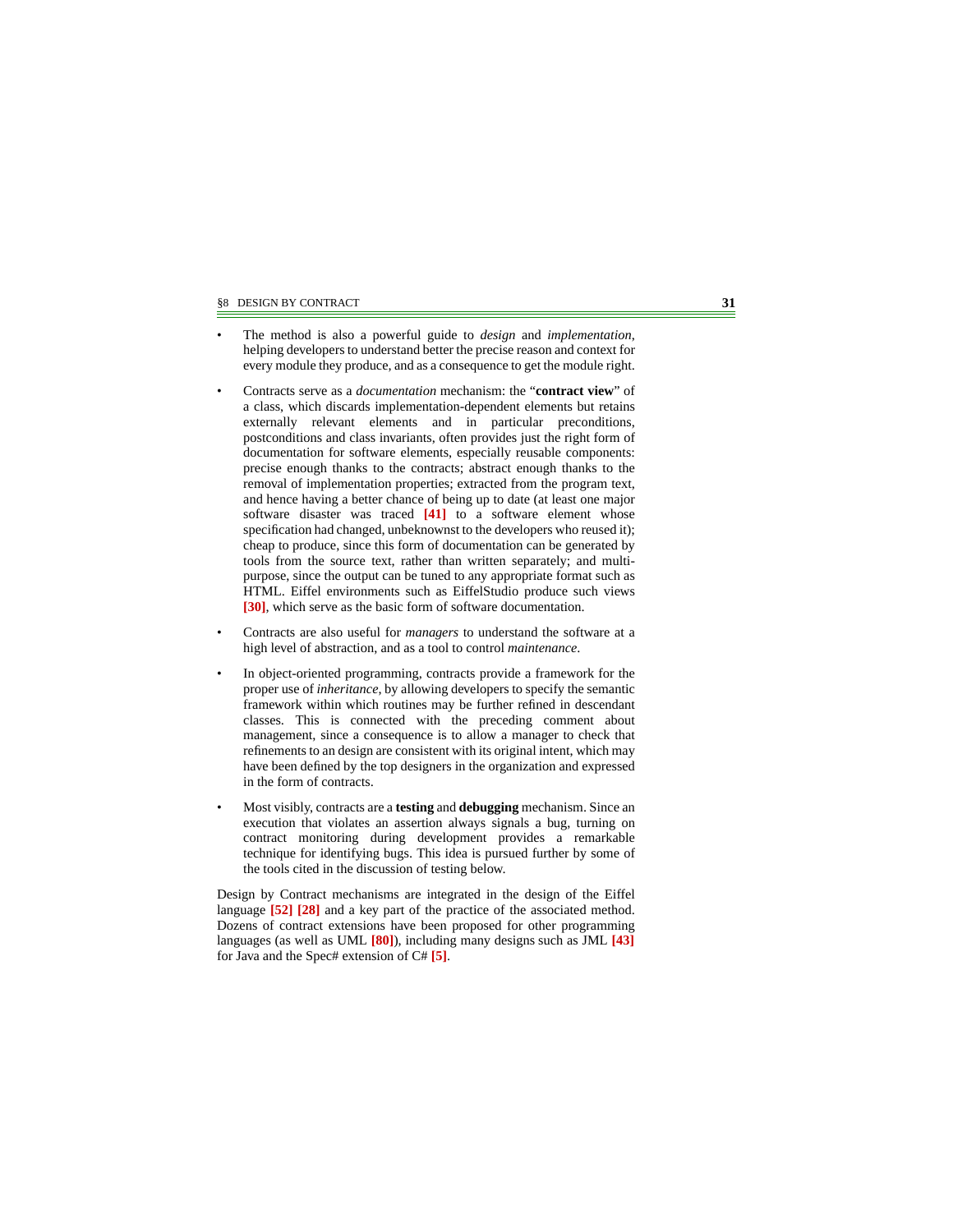## **9 TESTING**

Testing **[\[70\]](#page-41-10) [\[8\]](#page-36-8)** is the most widely used form of program verification, and still for many teams essentially the only one. In academic circles testing has long suffered from a famous comment **[\[23\]](#page-37-8)** that (because of the astronomical number of possible states) "testing can only show the presence of bugs, but never to show their absence". In retrospect it's hard to find a rational explanation for why this comment ever detracted anyone from the importance of tests, since it in no way disproves the usefulness of testing: finding bugs is a very important task of software development. All it indicates is that we should understand that finding bugs is indeed the sole purpose of testing, and not delude ourselves that test results directly reflect the level of quality of a product under development.

## **Components of a test**

Successful testing relies on a **test plan**: a strategy, expressed in a document, describing choices for the tasks of the testing process. These tasks include:

- Determining which parts to test.
- Finding the appropriate input values to exercise.
- Determining the expected properties of the results (known as *oracles*). Input values and the associated oracles together make up *test cases*, the collection of which constitutes a *test suite*.
- Instrumenting the software to run the tests (rather than perform its normal operation, or in addition to it); this is known as building a **test harness**, which may involve *test drivers* to solicit specific parts to be tested, and *stubs* to stand for parts of the system that will not be tested but need a placeholder when other parts call them.
- Running the software on the selected inputs.
- Comparing the outputs and behavior to the oracles.
- Recording the test data (test cases, oracles, outputs) for future re-testing of the system, in particular *regression testing*, the task of verifying that previously corrected errors have not reappeared.

In addition there will be a phase of *correction* of the errors uncovered by the test, but in line with the above observations this is not part of testing in the strict sense.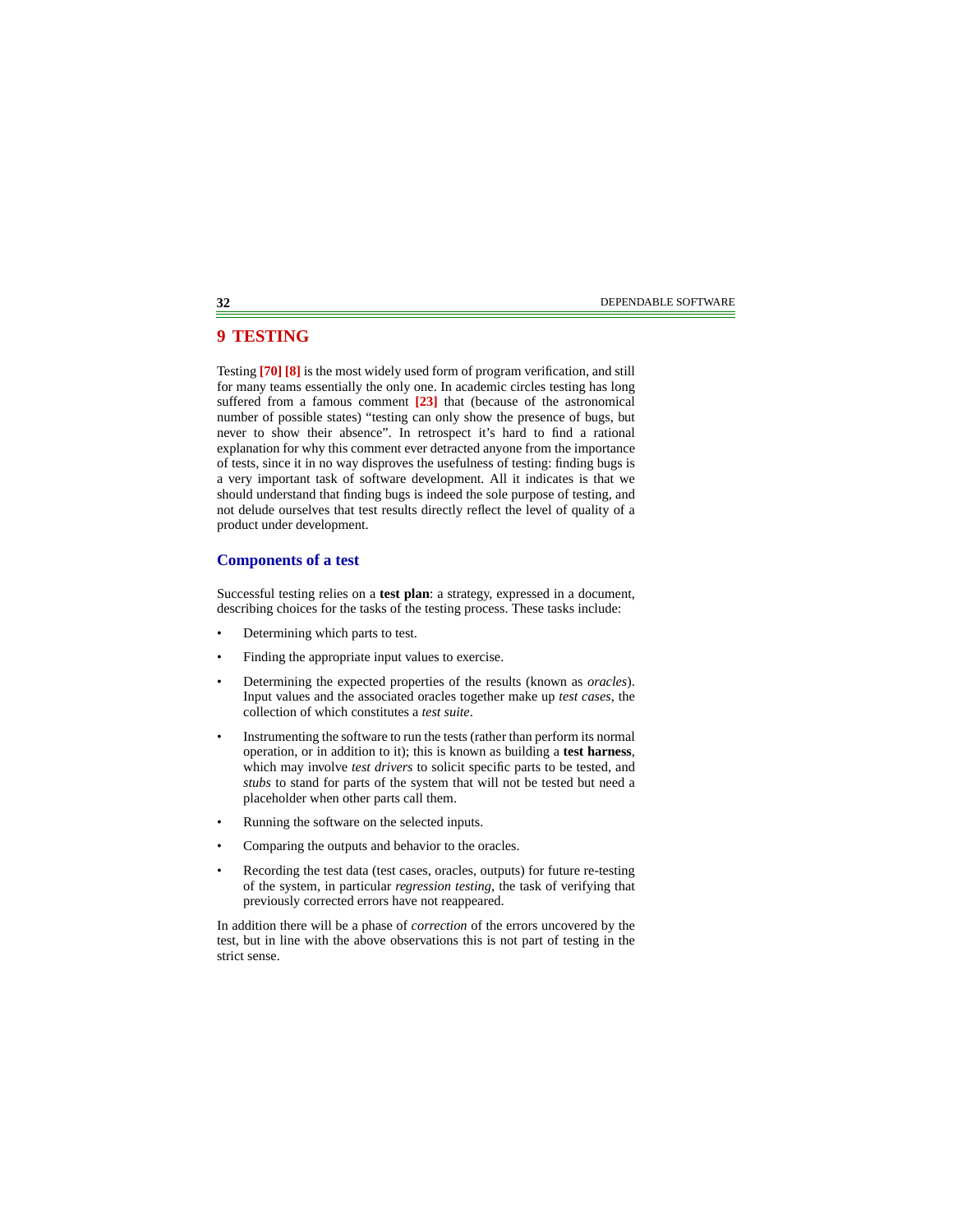## **Kinds of test**

One may classify tests with respect to their **scope** (this was used in the earlier description of the V model of the lifecycle):

- A *unit test* covers a module of the software.
- *Integration test* covers a complete cluster or subsystem.
- A *system test* covers the complete delivery.
- *User Acceptance Testing* involves the participation of the recipients of the system (in addition to the developers, responsible for the preceding variants) to determine whether they are satisfied with the delivery.
- *Business Confidence Testing* is further testing with the users, in conditions as close as possible to the real operating environment.

An orthogonal classification addresses **what** is being tested:

- *Functional* testing: whether the system fulfills the functions defined in the specification.
- *Performance* testing: its use of resources.
- *Stress* testing: its behavior under extreme conditions, such as heavy user load.

Yet another dimension is **intent**: testing can be *fault-directed* to find deficiencies but also (despite the above warnings), *conformance-directed* to estimate satisfaction of desired properties, or *acceptance testing* for users to decide whether to approve the product. *Regression testing*, as noted, re-runs tests corresponding to previously identified errors; surprisingly to the layman, errors have a knack for surging back into the software, sometimes repeatedly, long after they were thought corrected.

The testing technique, in particular the construction of test suites, can be:

- *Black-box*: based on knowledge of the system's specification only.
- *White-box*: based on knowledge of the code, which makes it possible for example to try to exercise as much of that code as possible.

Observing the state of the art in software testing suggests that four issues are critical: managing the test process; estimating the quality of test suites; devising oracles; and — the toughest — generating test cases automatically.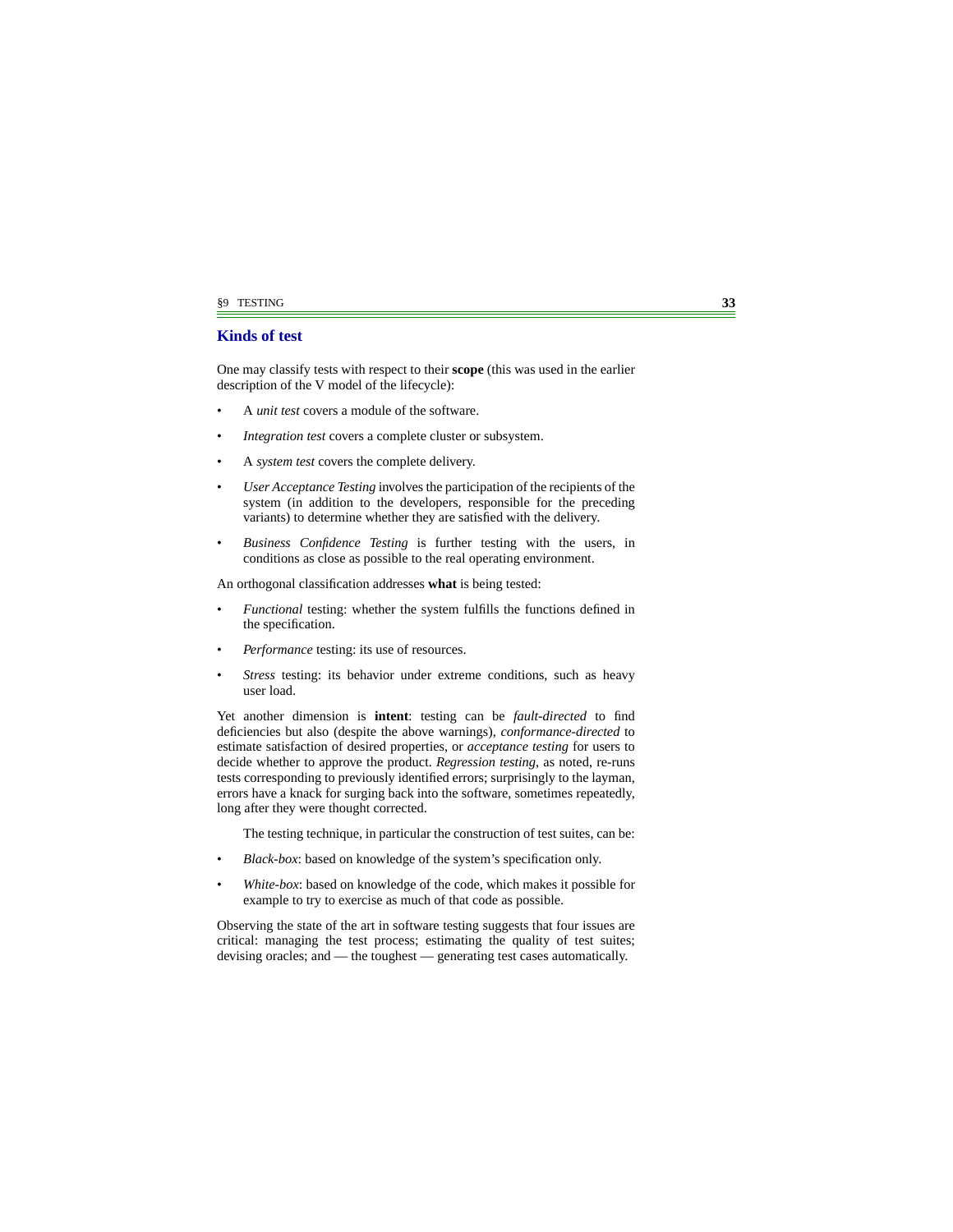#### **Managing the testing process**

Test management has been made easier through the appearance of **testing frameworks** such as JUnit **[\[42\]](#page-39-13)** and Gobo Eiffel Test **[\[7\]](#page-36-9)** which record test harnesses to allow running the tests automatically. This removes a considerable part of the burden of testing and is important for regression testing.

An example of a framework for regression testing of a compiler, incorporating every bug ever found since 1991, is EiffelWeasel **[\[29\]](#page-38-11)**. Such automated testing require a solid multi-process infrastructure, to ensure for example that if a test run causes a crash the testing process doesn't also crash but records the problem and moves on to the next test.

#### **Estimating test quality**

Being able to estimate the quality of a test suite is essential in particular to know when to stop testing. The techniques are different for white-box and black-box testing.

With white-box testing it is possible to define various levels of **coverage**, each assuming the preceding ones: *instruction* coverage, ensuring that through the execution of the selected test cases every instruction is executed at least once; *branch* coverage, where every boolean condition tests at least once to true and once to false; *condition* coverage, where this is also the case for boolean sub-expressions; *path* coverage, for which every path has been taken; *loop* coverage, where each loop body has been executed at least *n* times for set *n*.

Another technique for measuring test suite quality in white-box approaches is **mutation testing [\[79\]](#page-41-11)**. Starting with a program that passes its test suite, this consists of making modifications — similar, if possible, to the kind of errors that programmers would make — to the program, and running the tests again. If a "mutant" program still passes the tests, this indicates (once you have made sure the mutant is not *equivalent* to the original, in other words, the changes are meaningful) that the tests were not sufficient. Mutation testing is an active area of research **[\[71\]](#page-41-13)**; one of the challenges is to use appropriate mutation operators, to ensure diversity of the mutants.

With black-box testing the previous techniques are not available since they assume access to the source code to set up the test plan. It is possible to define notions of *specification coverage* to estimate whether the tests have exercised the various cases listed in the specification; if contracts are present, this will mean analyzing the various cases listed in the preconditions. *Partition testing* **[\[81\]](#page-41-12)** is the general name for techniques (black- or white-box) that split the input domain into representative subsets, with the implication that any test suite must cover all the subsets.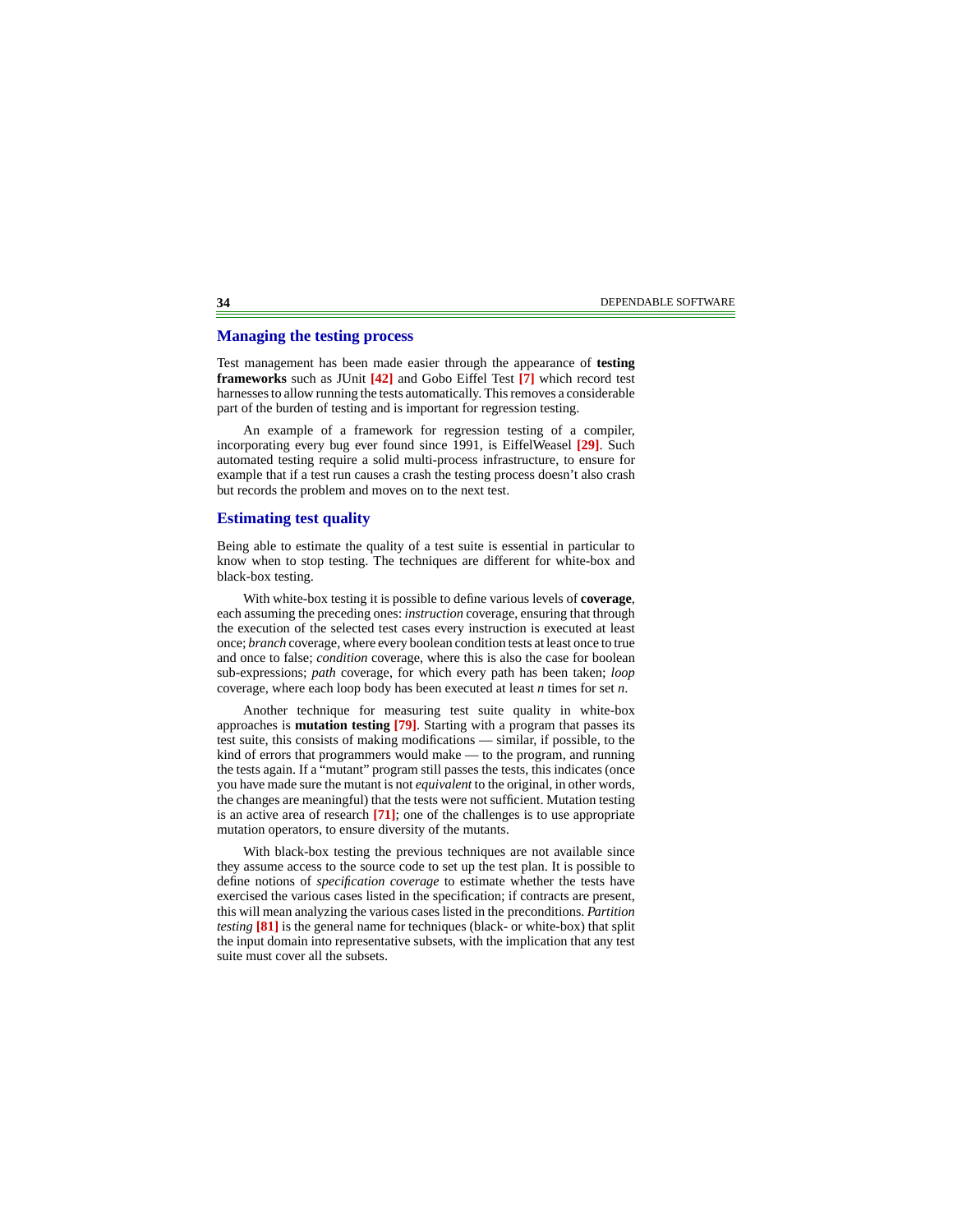### **Defining oracles**

An oracle, allowing interpretation of testing results, provides a decision criterion for accepting or rejecting the result of a test. The preparation of oracles can be as much work as the rest of the test plan. The best solution that can be recommended is to rely on contracts: any functional property of a software system (with the possible exception of some user-interface properties for which human assessment may be required) can be expressed as a routine postcondition or a class invariant.

These assertions can be included in the test harness, but it is of course best, as noted in the discussion of Design by Contract, to make them an integral part of the software to be tested as it is developed; they will then provide the other benefits cited, such as aid to design and built-in documentation, and will facilitate regression testing.

#### **Test case generation**

The last of the four critical issues listed, test case generation, is probably the toughest; *automatic* generation in particular. Even though we can't ever get close to exhaustive testing, we want the test process to cover as many cases as possible, and especially to make sure they are representative of the various potential program executions — as can be assessed in white-box testing by coverage measures and mutation, but needs to be sought in any form of testing.

For any realistic program, manually prepared tests will never cover enough cases; in addition, they are tedious to prepare. Hence the work on automatic test case generation, which tries to produce as many representative test cases as possible, typically working from specifications only (black-box). Two tools in this area are Korat for JML **[\[13\]](#page-36-10)** and AutoTest for Eiffel **[\[15\]](#page-37-10)** (which draws on the advantage that — contracts being native to Eiffel existing Eiffel software is typically equipped with large numbers of assertions, so that AutoTest can be run on software *as is*, and indeed has already uncovered a significant number of problems in existing programs and libraries).

Manual tests, which benefit from human insight, remain indispensable. The two kinds are complementary: manual tests are good at depth, automatically generated tests at breadth. In particular, any run that ever uncovered a bug, whether through manual or automatic techniques, should become part of the regression test suite. AutoTest integrates manual tests and regression tests within the automatic test case generation and execution framework **[\[44\]](#page-39-14)**.

Automatic test case generation needs a strategy for selecting inputs. Contrary to intuition, *random* testing **[\[34\]](#page-38-12)**, which selects test data randomly from the input domain, can be an effective strategy if tuned to ensure a reasonably even distribution over that domain, a policy known as *adaptive random testing* **[\[14\]](#page-37-9)** which has so far been applied to integers and other simple values (for which a clear notion of distance exists, so that "even distribution" is immediately meaningful). Recent work **[\[16\]](#page-37-11)** extends the idea to objectoriented programming by defining a notion of object distance.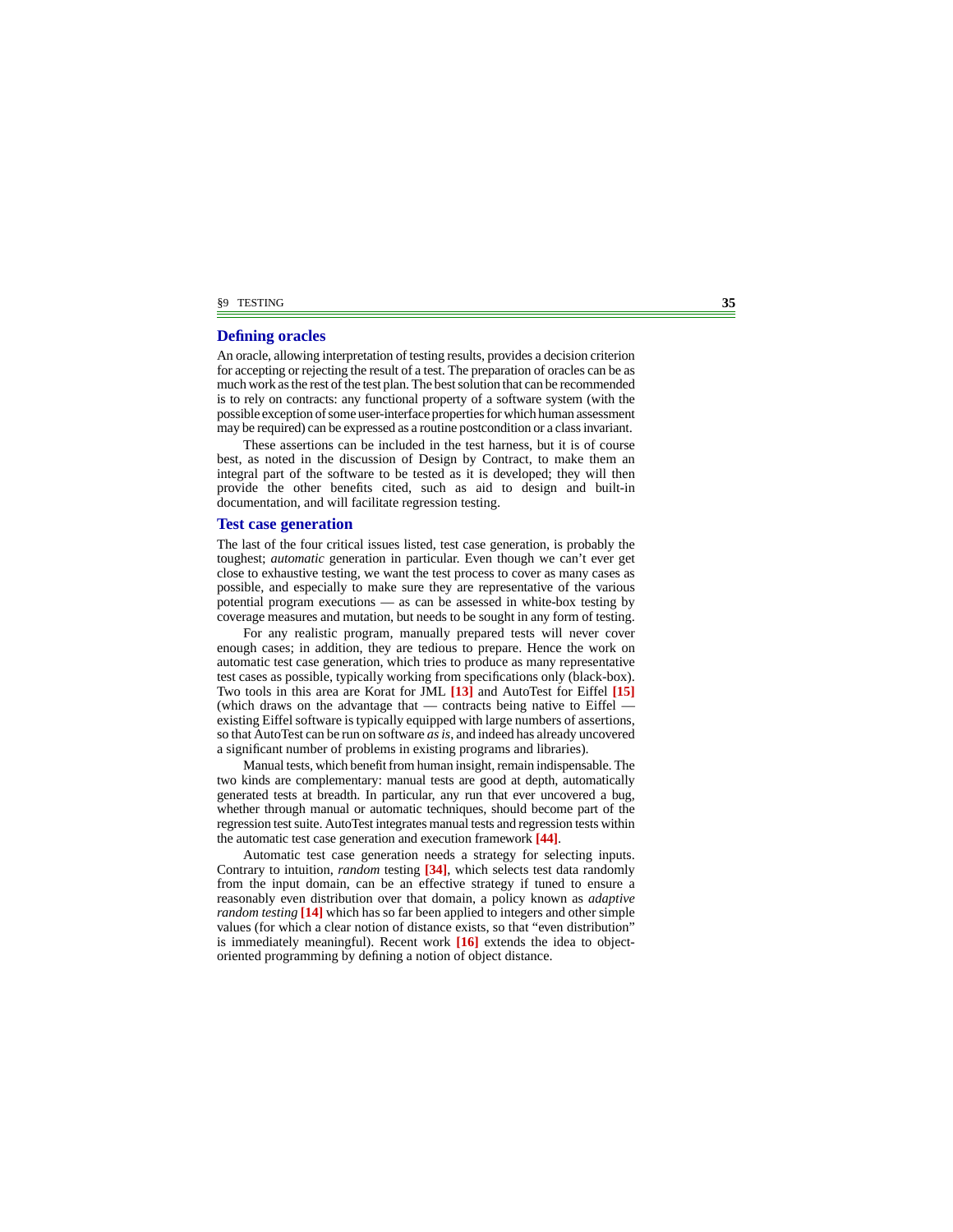## **10 CONCLUSION**

This survey has taken a broad sweep across many techniques that all have something to contribute to the aim of software reliability. While it has stayed away from the gloomy picture of the state of the industry which seems to be de rigueur in discussions of this topic, and is not justified given the considerable amount of quality-enhancing ideas, techniques and tools that are available today and the considerable amount of good work currently in progress, it cannot fail to note as a conclusion that the industry could do much more to take advantage of all these efforts and results.

There is not enough of a reliability culture in the software world; too often, the order of concerns is cost, then deadlines, then quality. It is time to reassess priorities.

### **Acknowledgments**

The material in this chapter derives in part from the slides for an ETH industry course on Testing and Software Quality Assurance prepared with the help of Ilinca Ciupa, Andreas Leitner and Bernd Schoeller. The discussion of CMMI benefited from the work of Peter Kolb in the preparation of another ETH course, "Software Engineering for Outsourced and Offshored Development". Bernd Schoeller and Ilinca Ciupa provided important comments on the draft.

"Design by Contract" is a trademark of Eiffel Software.

The context for this survey was provided by the Hasler Foundation's grant for our SCOOP work in the DICS project. We are very grateful for the opportunities that the grant and the project have provided, in particular for the experience gained in the two DICS workshops in 2004 and 2005.

#### **REFERENCES**

**Note**: All URLs listed were active in April 2006.

<span id="page-35-0"></span>[1] Algirdas Avizienis, Jean-Claude Laprie and Brian Randell: *Fundamental Concepts of Dependability*, in *Proceedings of Third Information Survivability Report*, October 2000, pages 7-12, available among other places at [citeseer.ist.psu.edu/article/avizienis01fundamental.html](http://citeseer.ist.psu.edu/article/avizienis01fundamental.html).

<span id="page-35-1"></span>[2] Ralph Back: *A Calculus of Refinements for Program Derivations*, in *Acta Informatica*, vol. 25, 1988, pages 593-624, available at **[crest.cs.abo.fi/publications/](http://crest.cs.abo.fi/publications/public/1988/ACalculusOfRefinementsForProgramDerivationsA.pdf)** [public/1988/ACalculusOfRefinementsForProgramDerivationsA.pdf](http://crest.cs.abo.fi/publications/public/1988/ACalculusOfRefinementsForProgramDerivationsA.pdf).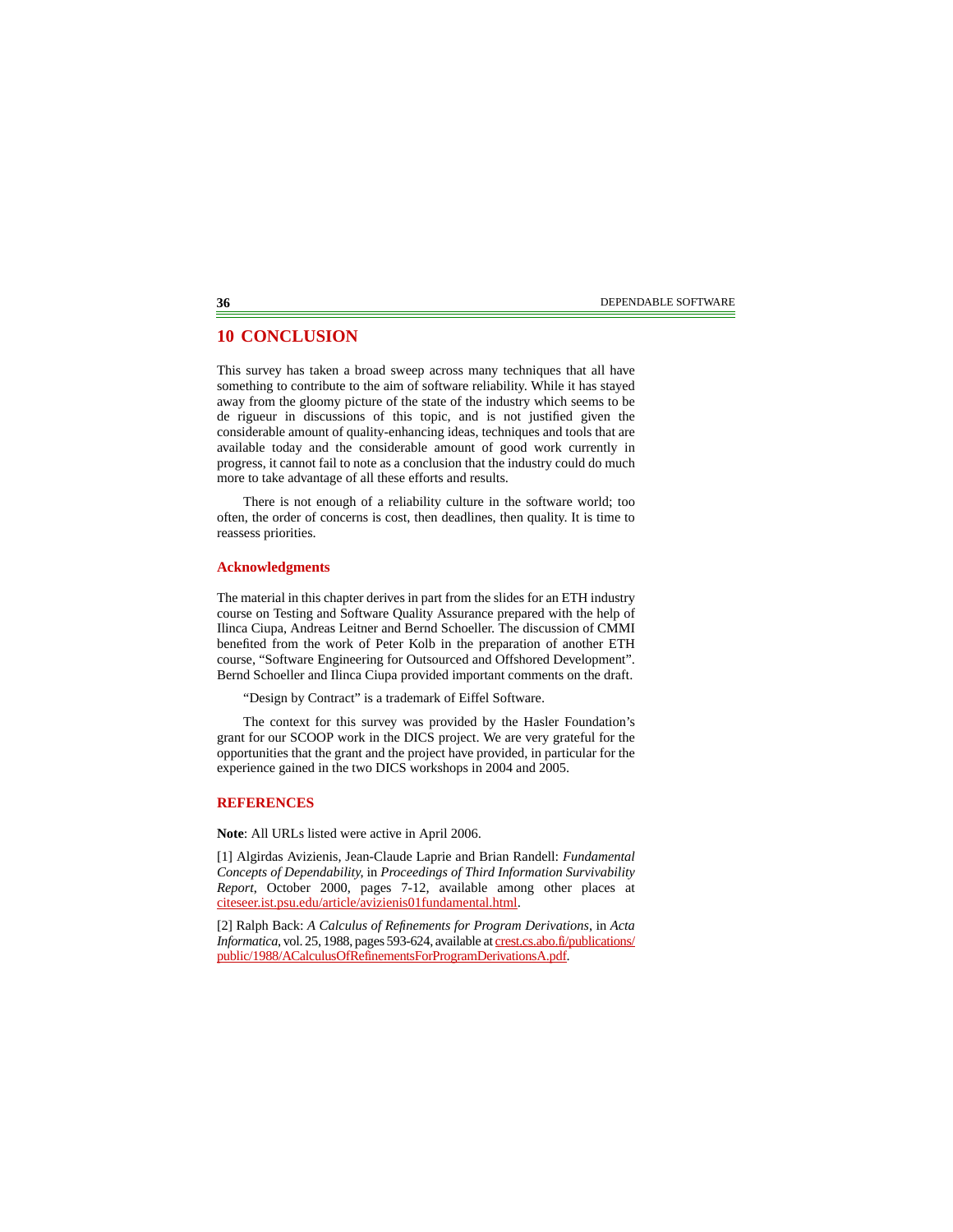<span id="page-36-7"></span>[3] Thomas Ball and Sriram K. Rajamani: *Automatically Validating Temporal Safety Properties of Interfaces*, in *SPIN 2001*, Proceedings of Workshop on Model Checking of Software, Lecture Notes in Computer Science 2057, Springer-Verlag, May 2001, pages 103-122, available at [tinyurl.com/qrm9m.](http://tinyurl.com/qrm9m)

<span id="page-36-5"></span>[4] Mike Barnett, Robert DeLine, Manuel Fähndrich, K. Rustan M. Leino, Wolfram Schulte: *Verification of object-oriented programs with invariants*, in *Journal of Object Technology*, vol. 3, no. 6, Special issue: ECOOP 2003 workshop on Formal Techniques for Java-like Programs, June 2004, pages 27- 56, available at [www.jot.fm/issues/issue\\_2004\\_06/article2.](http://www.jot.fm/issues/issue_2004_06/article2)

<span id="page-36-4"></span>[5] Mike Barnett, K. Rustan M. Leino and Wolfram Schulte: *The Spec# Programming System: An Overview*, in *CASSIS 2004: Construction and Analysis of Safe, Secure Interoperable Smart devices*, Lecture Notes in Computer Science 3362, Springer-Verlag, 2004, available [research.microsoft.com/specsharp/papers/krml136.pdf;](http://research.microsoft.com/specsharp/papers/krml136.pdf) see also other Spec# papers at [research.microsoft.com/specsharp/](http://research.microsoft.com/specsharp/).

<span id="page-36-2"></span>[6] Kent Beck and Cynthia Andres: *Extreme Programming Explained: Embrace Change*. 2nd edition, Addison-Wesley, 2004.

<span id="page-36-9"></span>[7] Éric Bezault: Gobo Eiffel Test, online documentation at [www.gobosoft.com/eiffel/gobo/getest/index.html](http://www.gobosoft.com/eiffel/gobo/getest/index.html).

<span id="page-36-8"></span>[8] Robert Binder: Testing *Object-Oriented Systems: Models, Patterns, and Tools*, Addison-Wesley, 1999.

<span id="page-36-6"></span>[9] Bruno Blanchet, Patrick Cousot, Radhia Cousot, Jérôme Feret, Laurent Mauborgne, Antoine Miné, David Monniaux and Xavier Rival: *ASTRÉE: A Static Analyzer for Large Safety-Critical Software*, in *Applied Deductive Verification*, Dagstuhl Seminar 3451, November 2003, available at [www.di.ens.fr/~cousot/COUSOTtalks/Dagstuhl-3451-2003.shtml](http://www.di.ens.fr/~cousot/COUSOTtalks/Dagstuhl-3451-2003.shtml). See also ASTRÉE page at [www.astree.ens.fr.](http://www.astree.ens.fr)

<span id="page-36-0"></span>[10] Barry W. Boehm: *Software Engineering Economics*, Prentice Hall, 1981.

<span id="page-36-1"></span>[11] Barry W. Boehm: *A Spiral Model of Software Development and Enhancement*, in Computer (IEEE), vol. 21, no. 5, May 1988, pages 61-72.

<span id="page-36-3"></span>[12] Barry W. Boehm et al.: *Software Cost Estimation with COCOMO II*, Prentice Hall, 2000.

<span id="page-36-10"></span>[13] Chandrasekhar Boyapati, Sarfraz Khurshid and Darko Marinov: *Korat: Automated Testing Based on Java Predicates*, in Proceedings of the 2002 International Symposium on Software Testing and Analysis (ISSTA), Rome, July 22--24, 2002, available at [tinyurl.com/qwwd3](http://tinyurl.com/qwwd3).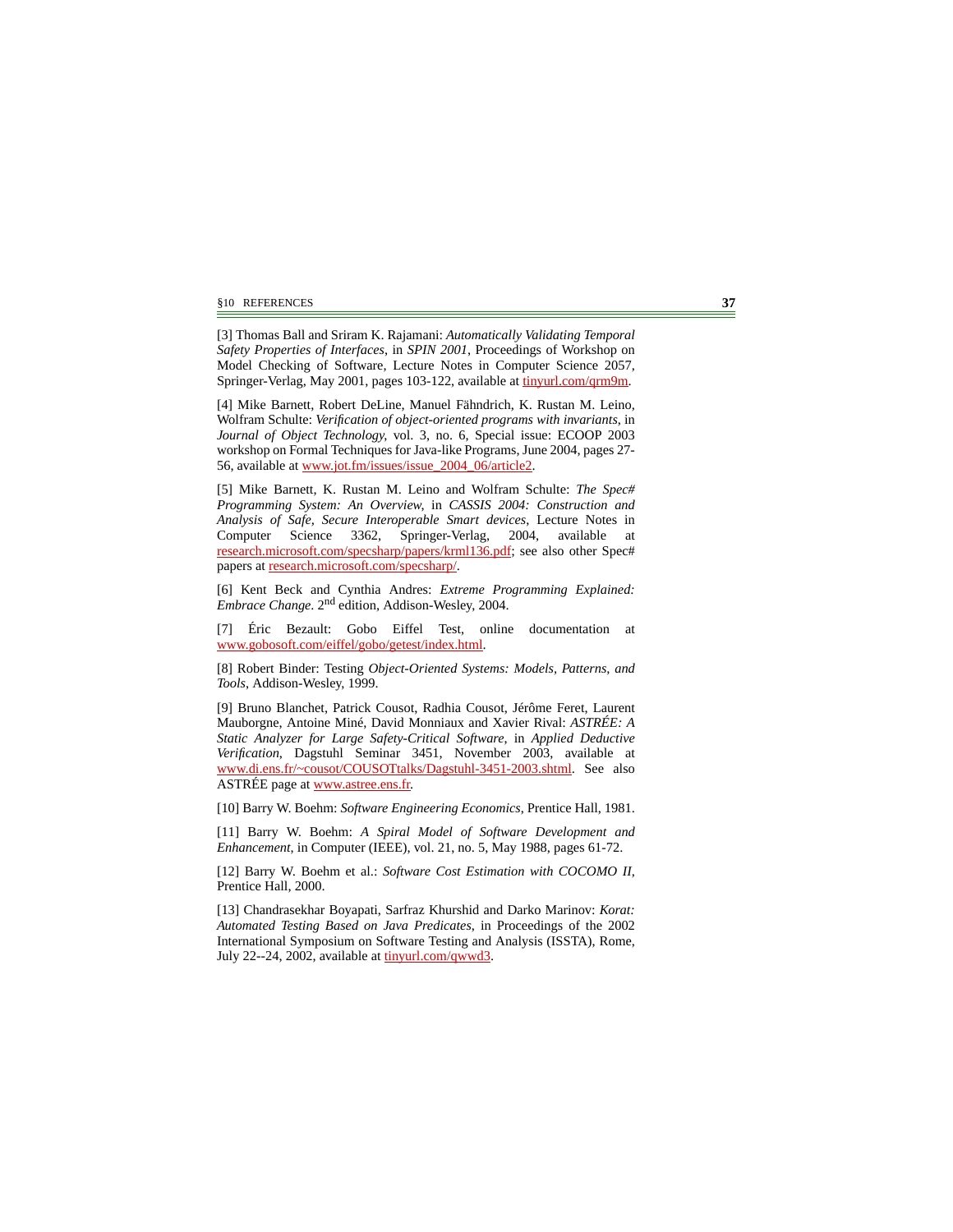<span id="page-37-9"></span>[14] T.Y. Chen, H. Leung and I.K. Mak: *Adaptive random testing*, in *Advances in Science - ASIAN 2004: Higher-Level Decision Making*, 9th Asian Computing Science Conference, ed. Michael J. Maher, Lecture Notes in Computer Science 3321, Springer-Verlag, 2004, available at [tinyurl.com/lpxn5.](http://tinyurl.com/lpxn5)

<span id="page-37-10"></span>[15] Ilinca Ciupa and Andreas Leitner: *Automated Testing Based on Design by Contract*, in Proceedings of Net.ObjectsDays 2005, 6th Annual Conference on Object-Oriented and Internet-Based Technologies, Concepts and Applications for a Networked World, 2005, pages 545-557, available at [se.ethz.ch/people/ciupa/papers/soqua05.pdf.](http://se.ethz.ch/people/ciupa/papers/soqua05.pdf) See also AutoTest page at [se.ethz.ch/research/autotest.](http://se.ethz.ch/research/autotest.html)

<span id="page-37-11"></span>[16] Ilinca Ciupa, Andreas Leitner, Manuel Oriol and Bertrand Meyer: *Object Distance and its Application to Adaptive Random testing of Object-Oriented Programs*, submitted for publication, 2006, available at [se.ethz.ch/~meyer/](http://se.ethz.ch/~meyer/publications/testing/object_distance.pdf) [publications/testing/object\\_distance.pdf.](http://se.ethz.ch/~meyer/publications/testing/object_distance.pdf)

<span id="page-37-7"></span>[17] Edmund M. Clarke Jr., Orna Grumberg and Doron A. Peled: *Model Checking*, MIT Press, 1999.

<span id="page-37-5"></span>[18] Patrick Cousot: *Verification by Abstract Interpretation*, in *International Symposium on Verification Theory & Practice Honoring Zohar Manna's 64th Birthday*, ed. Nachum Dershowitz, Lecture Notes in Computer Science 2772, Springer-Verlag, 2003, pages 243-268.

<span id="page-37-0"></span>[19] Michael Cusumano and Richard Selby: *Microsoft Secrets*, The Free Press, 1995.

<span id="page-37-2"></span>[20] Ole-Johan Dahl, Edsger W. Dijkstra and C.A.R. Hoare: *Structured Programming*, Academic Press, 1971.

<span id="page-37-6"></span>[21] David L. Detlefs, K. Rustan M. Leino, Greg Nelson, and James B. Saxe: *Extended Static Checking*, Research Report 159, Compaq Systems Research Center, December 1998, available at [ftp://gatekeeper.research.compaq.com/](ftp://gatekeeper.research.compaq.com/pub/DEC/SRC/research-reports/SRC-159.pdf) [pub/DEC/SRC/research-reports/SRC-159.pdf](ftp://gatekeeper.research.compaq.com/pub/DEC/SRC/research-reports/SRC-159.pdf).

<span id="page-37-3"></span>[22] Edsger W. Dijkstra: *Go To Statement Considered Harmful*, in *Communications of the ACM*, Vol. 11, No. 3, March 1968, pages 147-148, available at [www.acm.org/classics/oct95/.](http://www.acm.org/classics/oct95/)

<span id="page-37-8"></span>[23] Edsger W. Dijkstra: *Notes on Structured Programming*, in **[\[20\]](#page-37-2)**; original typescript available at [www.cs.utexas.edu/users/EWD/ewd02xx/EWD249.PDF.](http://www.cs.utexas.edu/users/EWD/ewd02xx/EWD249.PDF)

<span id="page-37-4"></span>[24] Edsger W. Dijkstra: *A Discipline of Programming*, Prentice Hall, 1978.

<span id="page-37-1"></span>[25] Brian J. Dreger: *Function Point Analysis*, Prentice Hall, 1989.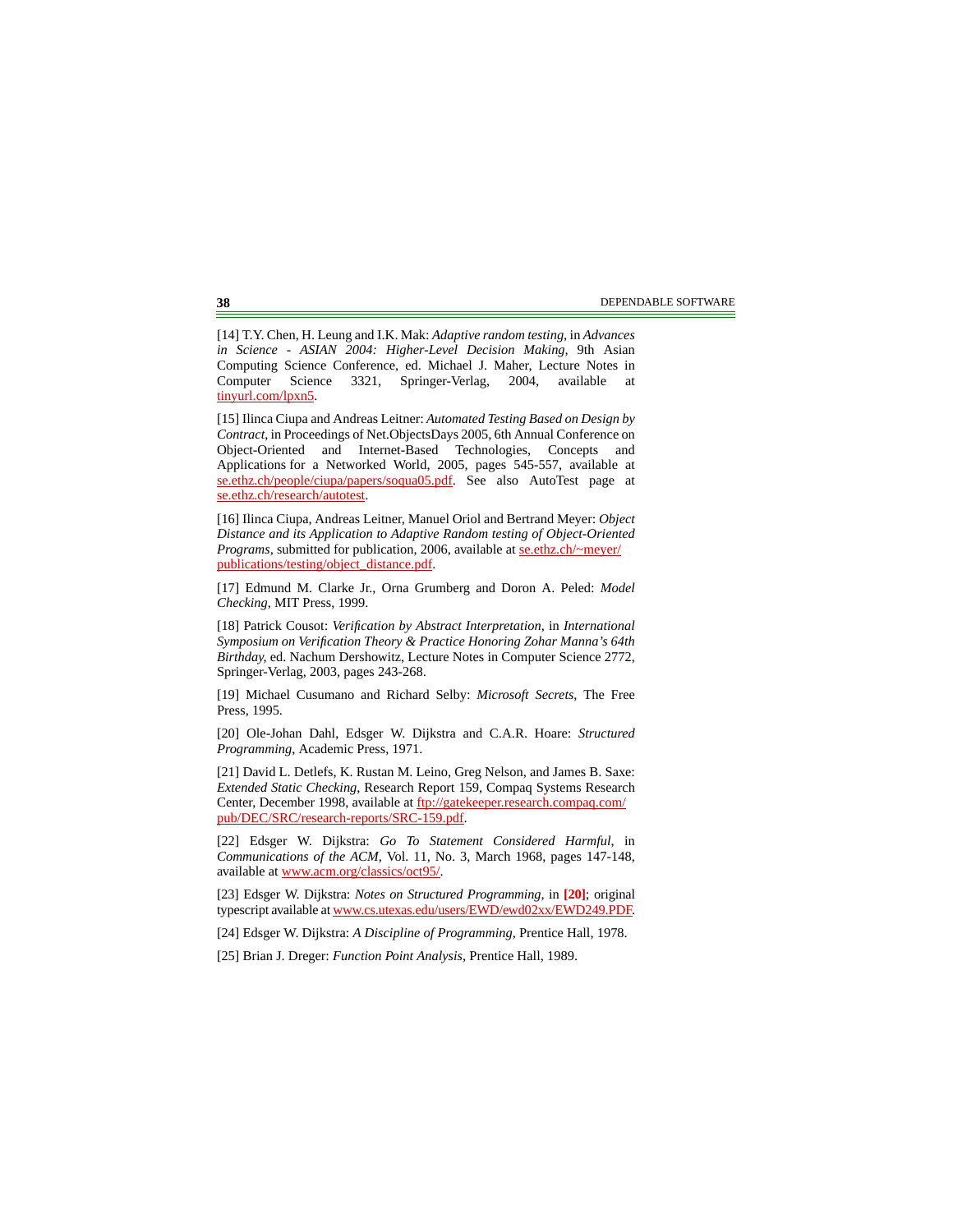[26] Paul Dubois, Mark Howard, Bertrand Meyer, Michael Schweitzer and Emmanuel Stapf: *From Calls to Agents*, in *Journal of Object-Oriented Programming* (JOOP), vol. 12, no. 6, September 1999, available at [se.ethz.ch/~meyer/publications/joop/agent.pdf.](http://se.ethz.ch/~meyer/publications/joop/agent.pdf)

<span id="page-38-5"></span>[27] Eclipse pages at [www.eclipse.org](http://www.eclipse.org).

<span id="page-38-10"></span>[28] ECMA/ISO: *Eiffel: Analysis, Design and Programming Language*, standard ECMA 367, accepted in April 2006 as ISO standard, available at [www.ecma-international.org/publications/standards/Ecma-367.htm.](http://www.ecma-international.org/publications/standards/Ecma-367.htm)

<span id="page-38-11"></span>[29] Eiffel open-source development site at [eiffelsoftware.origo.ethz.ch/](http://eiffelsoftware.origo.ethz.ch/) [index.php/Main\\_Page.](http://eiffelsoftware.origo.ethz.ch/)

<span id="page-38-4"></span>[30] Eiffel Software: EiffelStudio documentation, online at [eiffel.com.](http://www.eiffel.com)

<span id="page-38-7"></span>[31] Michael D. Ernst, J. Cockrell, William G. Griswold and David Notkin: *Dynamically Discovering Likely Program Invariants to Support Program Evolution*, in *IEEE Transactions on Software Engineering*, vol. 27, no. 2, February 2001, pages 1-25, available at [pag.csail.mit.edu/~mernst/pubs/](http://pag.csail.mit.edu/~mernst/pubs/invariants-tse2001.pdf) [invariants-tse2001.pdf.](http://pag.csail.mit.edu/~mernst/pubs/invariants-tse2001.pdf)

<span id="page-38-2"></span>[32] Erich Gamma, Richard Helms, Ralph Johnson and John Vlissides: *Design Patterns*, Addison-Wesley, 1994.

<span id="page-38-1"></span>[33] Carlo Ghezzi, Mehdi Jazayeri, Dino Mandrioli, *Software Engineering*, 2nd edition, Prentice Hall, 2003.

<span id="page-38-12"></span>[34] Richard Hamlet: *Random Testing*, in Encyclopedia of Software Engineering, ed. J. J. Marciniak, 1994, available at [tinyurl.com/rcjxg.](http://tinyurl.com/rcjxg)

<span id="page-38-3"></span>[35] Brian Henderson-Sellers: *Object-Oriented Metrics: Measures of Complexity*, Prentice Hall, 1995.

<span id="page-38-9"></span>[36] Thomas A. Henzinger, Xavier Nicollin, Joseph Sifakis and Sergio Yovine: *Symbolic Model Checking for Real-Time Systems*, in *Logic in Computer Science*, Proceedings of 7th Symposium in Logics for Computer Science, Santa Cruz, California, 1992, pages 394-406, available at [tinyurl.com/lb5fm.](http://tinyurl.com/lb5fm)

<span id="page-38-8"></span>[37] C.A.R. Hoare: *An axiomatic basis for computer programming*, in *Communications of the ACM*, Vol. 12, no. 10, October 1969, pages 576 - 580, available at [tinyurl.com/ory2s](http://tinyurl.com/ory2s).

<span id="page-38-6"></span>[38] C.A.R. Hoare and Jayadev Misra: *Verified Software: Theories, Tools, Experiments, Vision of a Grand Challenge Project*, October 2005, foundation paper for the VSTTE conference **[\[77\]](#page-41-7)**, available at [vstte.ethz.ch/pdfs/vstte](http://vstte.ethz.ch/pdfs/vstte-hoare-misra.pdf)[hoare-misra.pdf.](http://vstte.ethz.ch/pdfs/vstte-hoare-misra.pdf)

<span id="page-38-0"></span>[39] IFIP Working Group 10.4 on dependable computing and fault tolerance: home page at [www.dependability.org.](http://www.dependability.org)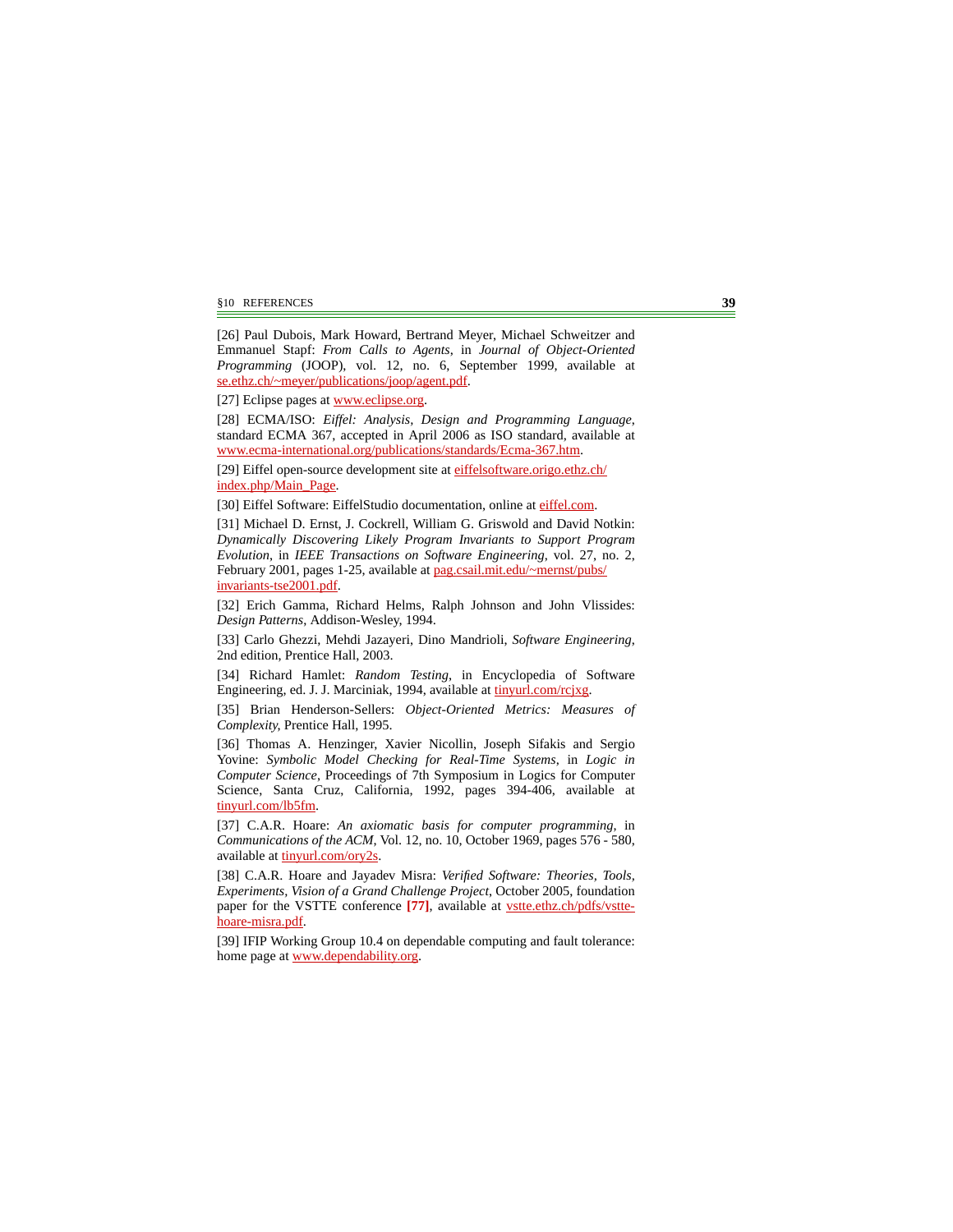<span id="page-39-4"></span>[40] Michael Jackson: *Problem Frames: Analysing and Structuring Software Development Problems*, Addison-Wesley, 2001.

<span id="page-39-11"></span>[41] Jean-Marc Jézéquel and Bertrand Meyer: *Design by Contract: The Lessons of Ariane*, in *Computer* (IEEE), vol. 30, no. 1, January 1997, pages 129-130, available at [archive.eiffel.com/doc/manuals/technology/contract/](http://archive.eiffel.com/doc/manuals/technology/contract/ariane/page.html) [ariane/page.html](http://archive.eiffel.com/doc/manuals/technology/contract/ariane/page.html).

<span id="page-39-13"></span>[42] JUnit pages at SourceForge: [junit.sourceforge.net](http://junit.sourceforge.net).

<span id="page-39-8"></span>[43] Gary T. Leavens and Yoonsik Cheon: *Design by Contract with JML* (Draft), at <ftp://ftp.cs.iastate.edu/pub/leavens/JML/jmldbc.pdf>; see also other JML papers at [www.cs.iastate.edu/~leavens/JML/.](http://www.cs.iastate.edu/~leavens/JML/)

<span id="page-39-14"></span>[44] Andreas Leitner, Ilinca Ciupa, Bertrand Meyer and Mark Howard: *Reconciling Manual and Automated Testing: The AutoTest Experience*, submitted for publication, 2006.

<span id="page-39-3"></span>[45] Nancy G. Leveson: *System Safety in Computer-Controlled Automotive Systems*, SAE Congress, March 2000, available at [sunnyday.mit.edu/papers/](http://sunnyday.mit.edu/papers/sae.pdf) [sae.pdf](http://sunnyday.mit.edu/papers/sae.pdf).

<span id="page-39-5"></span>[46] Michael R. Lyu (ed.): Handbook of Software Reliability Engineering, IEEE Computer Society Press and McGraw-Hill, 1995; also available online at [www.cse.cuhk.edu.hk/~lyu/book/reliability/.](http://www.cse.cuhk.edu.hk/~lyu/book/reliability/)

<span id="page-39-9"></span>[47] Zohar Manna and Amir Pnueli: *The temporal logic of reactive and concurrent systems*, Springer-Verlag, 1992.

<span id="page-39-6"></span>[48] Thomas J. McCabe: *A Complexity Measure*, in *IEEE Transactions on Software Engineering*, vol. 2, no. 4, December 1976, pages 308-320.

<span id="page-39-7"></span>[49] Thomas J. McCabe and Charles W. Butler: *Design Complexity Measurement and Testing*, in *Communications of the ACM*, vol. 32, no. 12, December 1989, pages 1415-1425.

[50] Bertrand Meyer: *Introduction to the Theory of Programming Languages*, Prentice Hall, 1990.

<span id="page-39-0"></span>[51] Bertrand Meyer, *The New Culture of Software Development: Reflections on the Practice of Object-Oriented Design*, in *Advances in Object-Oriented Software Engineering*, eds. D. Mandrioli, B. Meyer, Prentice Hall, 1991.

<span id="page-39-12"></span>[52] Bertrand Meyer: *Eiffel: The Language*, 2nd printing, Prentice Hall, 1992.

<span id="page-39-10"></span>[53] Bertrand Meyer: *Applying "Design by Contract"*, in *Computer* (IEEE), 25, 10, October 1992, pages 40-51.

<span id="page-39-1"></span>[54] Bertrand Meyer: *Object Success*, Prentice Hall, 1995.

<span id="page-39-2"></span>[55] Bertrand Meyer: *Practice to Perfect: The Quality First Model,* in *Computer (IEEE)*, May 1997, pages 102-106, available at [se.ethz.ch/~meyer/](http://se.ethz.ch/~meyer/publications/computer/quality_first.pdf) [publications/computer/quality\\_first.pdf](http://se.ethz.ch/~meyer/publications/computer/quality_first.pdf).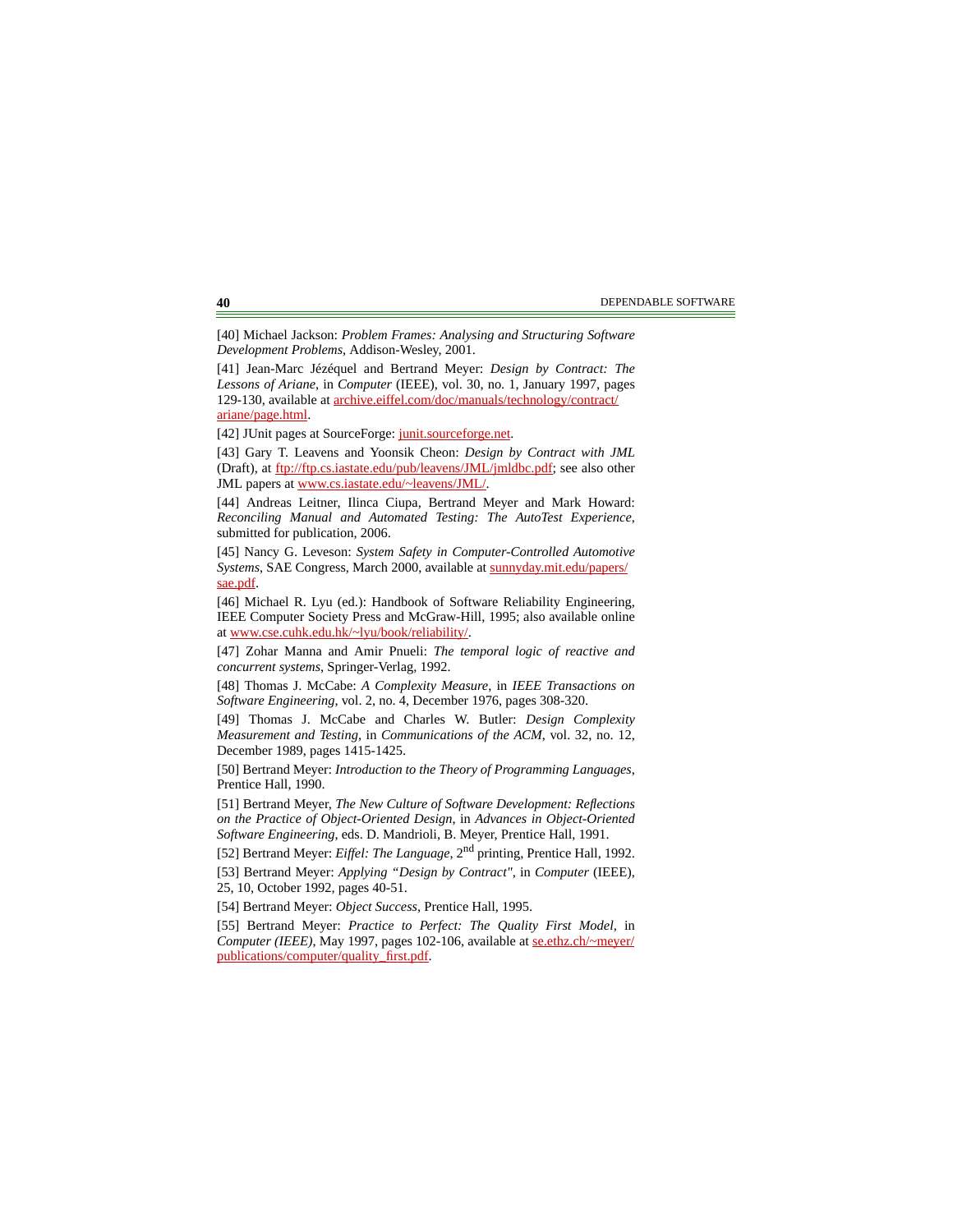<span id="page-40-2"></span>[56] Bertrand Meyer: *UML: The Positive Spin*, in *American Programmer*, 1997, available at [archive.eiffel.com/doc/manuals/technology/bmarticles/uml/page.html](http://archive.eiffel.com/doc/manuals/technology/bmarticles/uml/page.html).

<span id="page-40-1"></span>[57] Bertrand Meyer: *Object-Oriented Software Construction*, 2nd edition, Prentice Hall, 1997.

<span id="page-40-7"></span>[58] Bertrand Meyer, Christine Mingins and Heinz Schmidt: *Providing Trusted Components to the Industry*, in *Computer* (IEEE), vol. 31, no. 5, May 1998, pages 104-105, available at [se.ethz.ch/~meyer/publications/computer/](http://se.ethz.ch/~meyer/publications/computer/trusted.pdf) [trusted.pdf.](http://se.ethz.ch/~meyer/publications/computer/trusted.pdf)

<span id="page-40-10"></span>[59] Bertrand Meyer: *The Role of Object-Oriented Metrics*, in Computer (IEEE), vol. 31, no. 11, November 1998, pages 123-125, available at [se.ethz.ch/~meyer/publications/computer/metrics.](http://se.ethz.ch/~meyer/publications/computer/metrics)

<span id="page-40-0"></span>[60] Bertrand Meyer, *Every Little Bit Counts: Towards Reliable Software*, in *Computer* (IEEE\_, vol. 32, no. 11, November 1999, pages 131-133, available at [se.ethz.ch/~meyer/publications/computer/reliable.pdf.](http://se.ethz.ch/~meyer/publications/computer/reliable.pdf)

<span id="page-40-8"></span>[61] Bertrand Meyer: *The Grand Challenge of Trusted Components*, in *ICSE 25* (International Conference on Software Engineering, Portland, Oregon, May 2003), IEEE Computer Press, 2003.

<span id="page-40-6"></span>[62] Bertrand Meyer: *The Power of Abstraction, Reuse and Simplicity: An Object-Oriented Library for Event-Driven Design,* in *From Object-Orientation to Formal Methods: Essays in Memory of Ole-Johan Dahl*, eds. Olaf Owe, Stein Krogdahl, Tom Lyche, Lecture Notes in Computer Science 2635, Springer-Verlag, 2004, pages 236-271, available at [se.ethz.ch/~meyer/](http://se.ethz.ch/~meyer/publications/lncs/events.pdf) [publications/lncs/events.pdf](http://se.ethz.ch/~meyer/publications/lncs/events.pdf).

<span id="page-40-3"></span>[63] Bertrand Meyer: *Offshore Development: The Unspoken Revolution in Software Engineering*, in *Computer* (IEEE), January 2006, pages 122-124, available at [se.ethz.ch/~meyer/publications/computer/outsourcing.pdf.](http://se.ethz.ch/~meyer/publications/computer/outsourcing.pdf)

<span id="page-40-4"></span>[64] Bertrand Meyer: *What will remain of Extreme Programming?*, in *EiffelWorld*, Vol. 5, no. 2, February 2006, available at [www.eiffel.com/](http://www.eiffel.com/general/monthly_column/2006/February.html) [general/monthly\\_column/2006/February.html](http://www.eiffel.com/general/monthly_column/2006/February.html).

<span id="page-40-5"></span>[65] Bertrand Meyer and Karine Arnout: *Componentization: the Visitor Example*, to appear in *Computer* (IEEE), 2006, draft available at [se.ethz.ch/~meyer/publications/computer/visitor.pdf](http://se.ethz.ch/~meyer/publications/computer/visitor.pdf).

<span id="page-40-11"></span>[66] Microsoft: Visual Studio pages at [msdn.microsoft.com/vstudio](http://msdn.microsoft.com/vstudio).

<span id="page-40-13"></span>[67] Richard Mitchell and Jim McKim: *Design by Contract by Example*, Addison-Wesley, 2001.

<span id="page-40-12"></span>[68] Carroll Morgan: *Programming from Specifications*, 2nd edition, Prentice Hall, 1994, available at [web.comlab.ox.ac.uk/oucl/publications/books/PfS/](http://web.comlab.ox.ac.uk/oucl/publications/books/PfS/).

<span id="page-40-9"></span>[69] John Musa: *Software Reliability Engineering*, 2nd edition, McGraw-Hill, 1998.